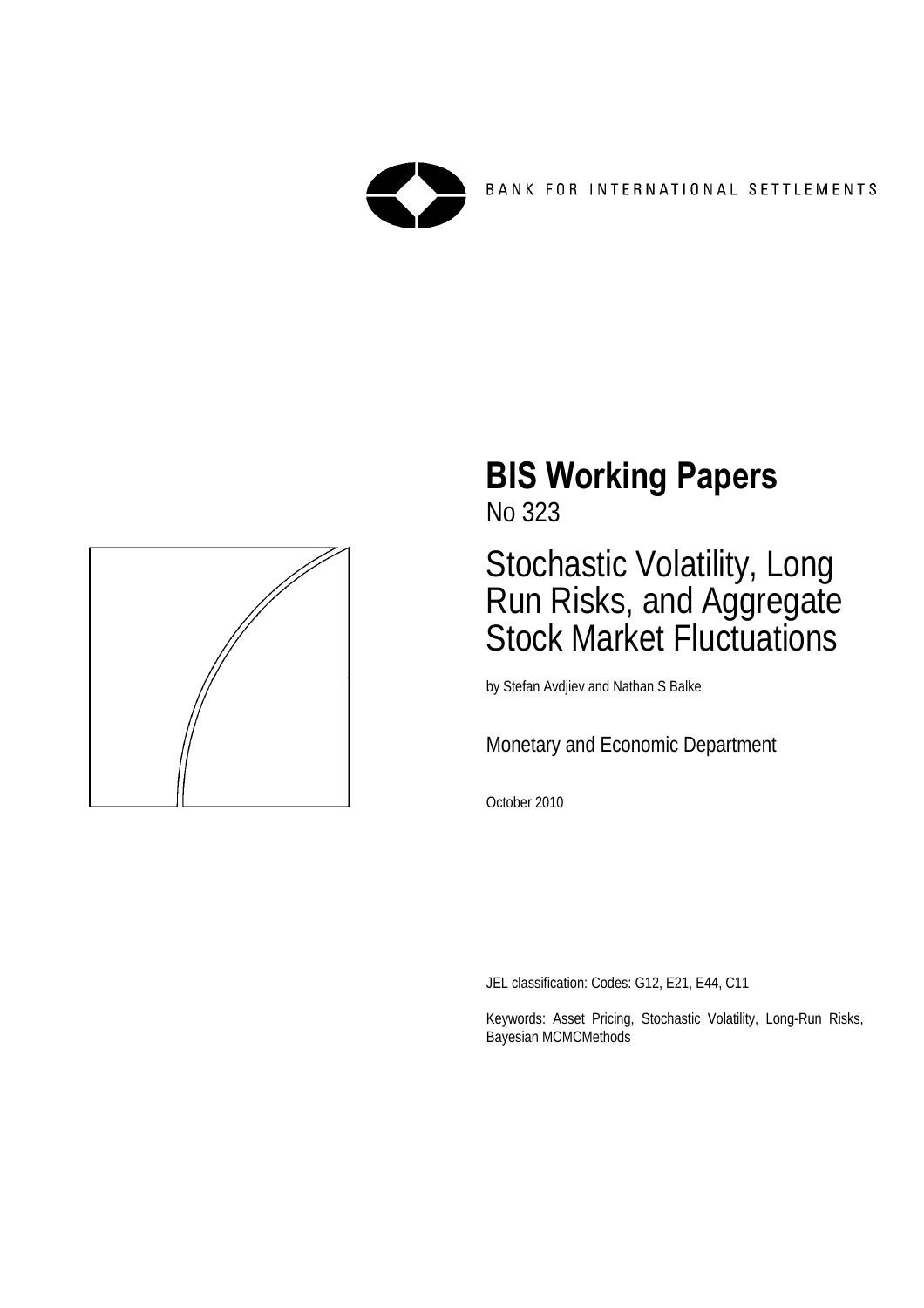BIS Working Papers are written by members of the Monetary and Economic Department of the Bank for International Settlements, and from time to time by other economists, and are published by the Bank. The papers are on subjects of topical interest and are technical in character. The views expressed in them are those of their authors and not necessarily the views of the BIS.

Copies of publications are available from:

Bank for International Settlements **Communications** CH-4002 Basel, Switzerland

E-mail: publications@bis.org

Fax: +41 61 280 9100 and +41 61 280 8100

This publication is available on the BIS website [\(www.bis.org\)](http://www.bis.org/).

© *Bank for International Settlements 2010. All rights reserved. Brief excerpts may be reproduced or translated provided the source is stated.*

ISSN 1020-0959 (print) ISBN 1682-7678 (online)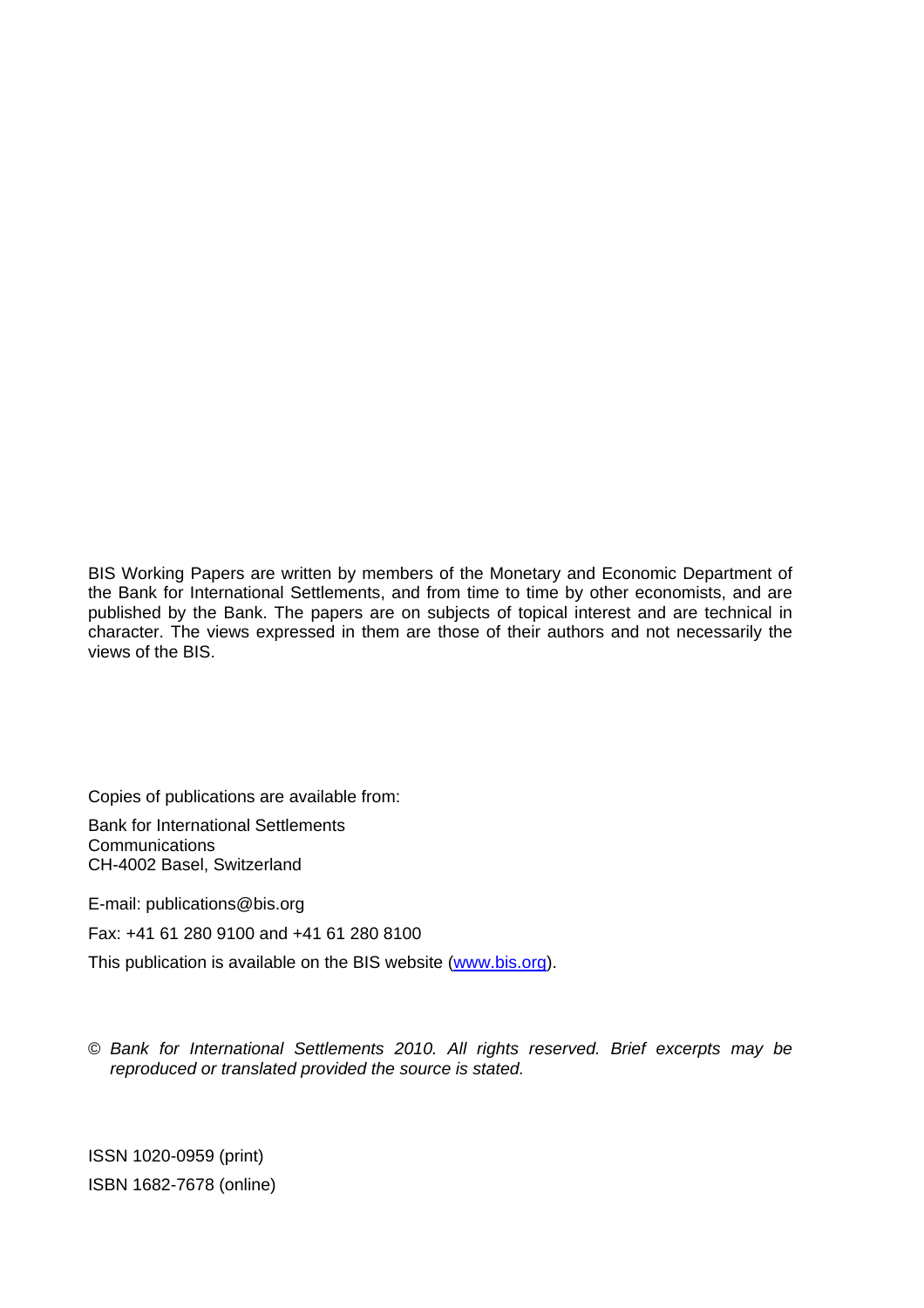## Stochastic Volatility, Long Run Risks, and Aggregate Stock Market Fluctuations

Stefan Avdjiev<sup>†</sup>

Bank for International Settlements

Nathan S. Balke<sup> $\ddagger$ </sup>

Southern Methodist University and Federal Reserve Bank of Dallas

October 2010

#### Abstract

What are the main drivers of fluctuations in the aggregate US stock market? In this paper, we attempt to resolve the long-lasting debate surrounding this question by designing and solving a consumption-based asset pricing model which incorporates stochastic volatility, long-run risks in consumption and dividends, and Epstein-Zin preferences. Utilizing Bayesian MCMC techniques, we estimate the model by fitting it to US data on the level of the aggregate US stock market, the short-term real risk-free interest rate, real consumption growth, and real dividend growth. Our results indicate that, over short and medium horizons, fluctuations in the level of the aggregate US stock market are mainly driven by changes in expected excess returns. Conversely, low frequency movements in the aggregate stock market are primarily driven by changes in the expected long-run growth rate of real dividends.

Keywords: Asset Pricing, Stochastic Volatility, Long-Run Risks, Bayesian MCMC Methods JEL Classification Codes: G12, E21, E44, C11

We would like to thank Thomas Fomby, Pedro Amaral, Saltuk Ozerturk, Enrique Martinez-Garcia, Kammal Saggi, Santanu Roy, Thomas Osang, the seminar participants at the Bank for International Settlements, the Federal Reserve Bank of Dallas, Southern Methodist University and the participants at the European Economic Association Conference (Glasgow, 2010) for their helpful comments and suggestions. The views expressed in this paper are those of the authors and should not be attributed to the Bank for International Settlements, the Federal Reserve Bank of Dallas, or the Federal Reserve System.

<sup>&</sup>lt;sup>†</sup>Monetary and Economic Department, Bank for International Settlements, Centralbahnplatz 2, 4002 Basel, Switzerland. Tel: +41-61-280-8148. E-mail: Stefan.Avdjiev@bis.org.

<sup>&</sup>lt;sup>‡</sup>Department of Economics, Southern Methodist University, Dallas, TX 75275-0496, USA. Tel: (214) 768-2693. Fax: (214) 768-1821. E-mail: nbalke@smu.edu.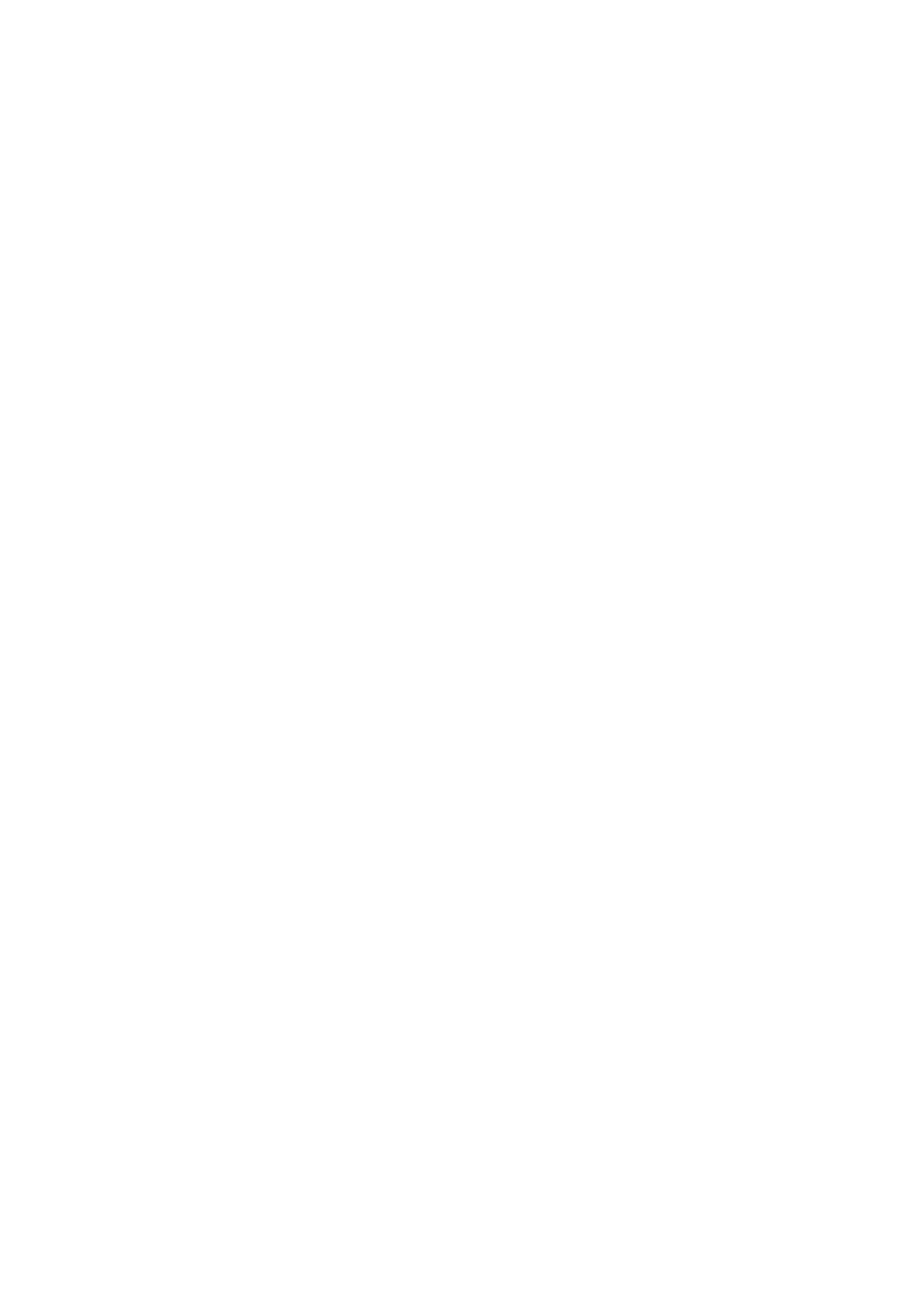## 1 Introduction

From a market fundamentals point of view, the price of any asset is a function of two sets of expected values  $-$  the future dividends that the asset is expected to pay over its lifetime and the expected rates of return at which these dividends will be discounted back to their present values. One of the greatest challenges that asset pricing has been confronted with for the past several decades has been quantifying the contributions of each of the above components towards explaining the observed fluctuations in the aggregate stock market. The literature on the subject has gone back and forth between the two alternative explanations. Up until the early 1980ís, it was widely assumed that expected equity returns did not vary over time. This meant that changes in expected future real dividend growth were considered to be the main drivers by default. However, Leroy and Porter (1981) and Shiller (1981) showed that the observed dividend series was too smooth to be able to explain the observed volatility in stock prices. There have been several papers since then (most notably Campbell and Shiller (1988, 1989), Campbell (1991), Cochrane (1991) and Campbell and Ammer (1999)) which have concluded, after using various assumptions and methodology, that stock price fluctuations are mainly caused by changes in expected returns.

One assumption that all of the above papers have in common is that market fundamentals are stationary and that none of them contains a permanent component in it. Barsky and DeLong (1993) have argued that if the dividend growth series was persistent enough, even small shocks to dividends could cause large swings in price-dividend ratios. More recently, Balke and Wohar (2002, 2006, and 2007, BW hereafter) have used a variety of approaches and methods to demonstrate that there is a fundamental problem with quantifying the relative importance of the two potential drivers. They have shown that inference is very sensitive to assumptions about the long-term properties of the two series. Namely, if one of the series is assumed to have a small permanent component, while the other one is not, the series with the permanent component is estimated to be the main driver. Moreover, when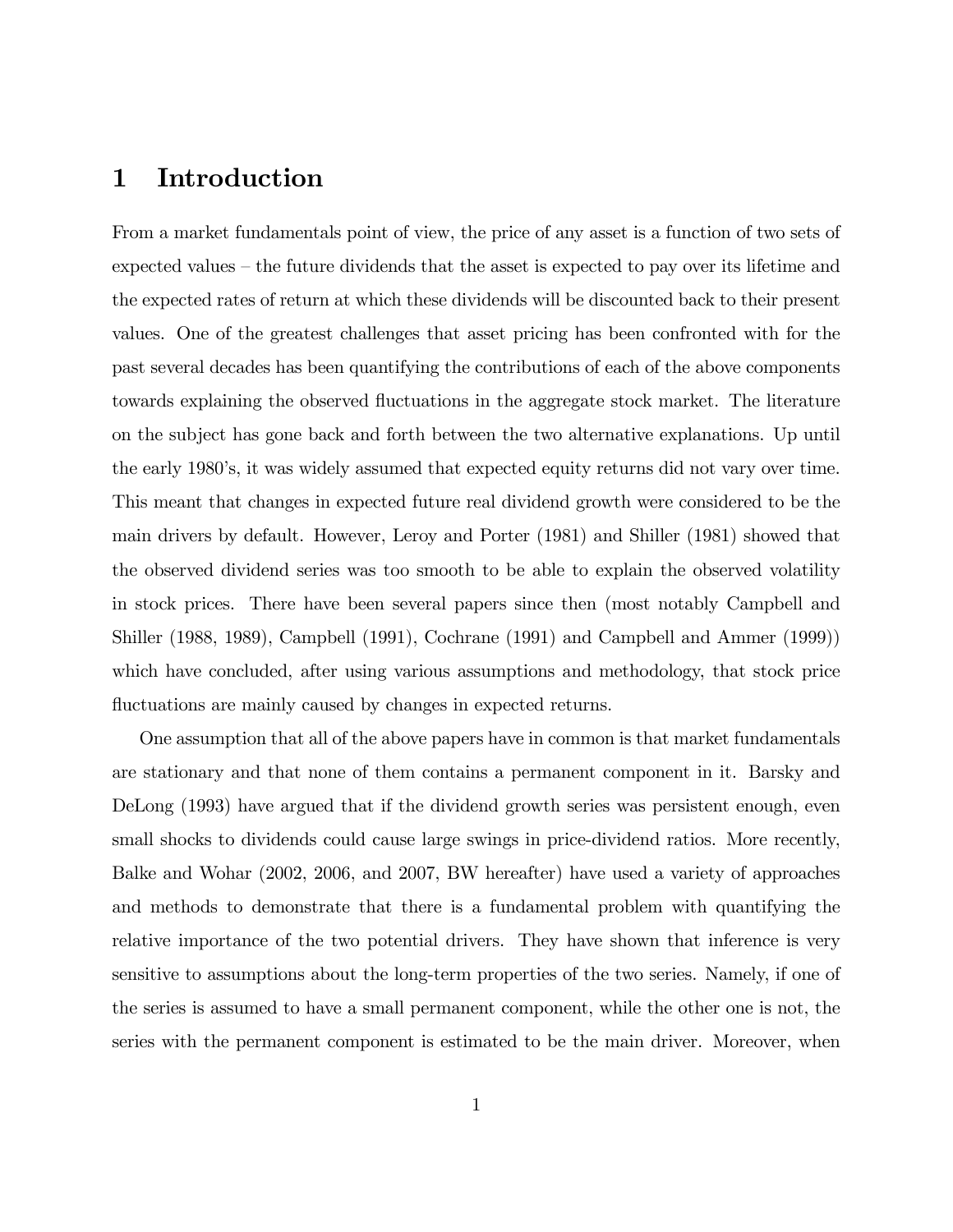both series are assumed to have small non-stationary components, their model appears to be underidentified. Avdjiev and Balke (2009, AB hereafter) attempt to resolve that issue by adding consumption data to the benchmark model used in BW. There are a couple of ways in which consumption could help identify potential long-term trends in real dividend growth and expected returns. First, there are good theoretical reasons, which are backed by solid empirical evidence, to believe that the consumption growth series and the dividend growth series should have a common long-run component. Second, consumption growth and expected returns are related through the effect that consumption growth has on the stochastic discount factor. Nevertheless, AB conclude that consumption data alone is not sufficient to resolve the issue, mainly due to the well-known fact that the classic consumption-based asset pricing model is unable to simultaneously account for áuctuations in both stock prices and short-term real interest rates. They further argue that the main culprit for that failure of the consumption-based model is the fact that it implies that excess returns are constant over time.

Excess returns exist in order to compensate investors for the risk that is associated with a certain asset. Fundamentally, expected excess returns are a function of two variables - the quantity of risk that the asset carries and the price per unit of risk that investors demand to be compensated with for bearing that risk. Therefore, in order to have timevarying excess returns, a model must have time-varying quantity of risk, time-varying price of risk, or some combination of the two. The quantity of risk associated with an asset is related to the degree of uncertainty surrounding the returns of that asset and is usually measured by the conditional variance of returns. Therefore, time-varying quantity of risk would imply time-varying conditional variances of returns. In the standard consumptionbased model, the conditional variances of returns are functions of the conditional variances of the macroeconomic fundamentals. That is why in such a model relaxing the assumption that the variances of macroeconomic fundamentals are constant through time would lead to time-varying quantity of risk, which would, in turn, imply that excess returns vary over time.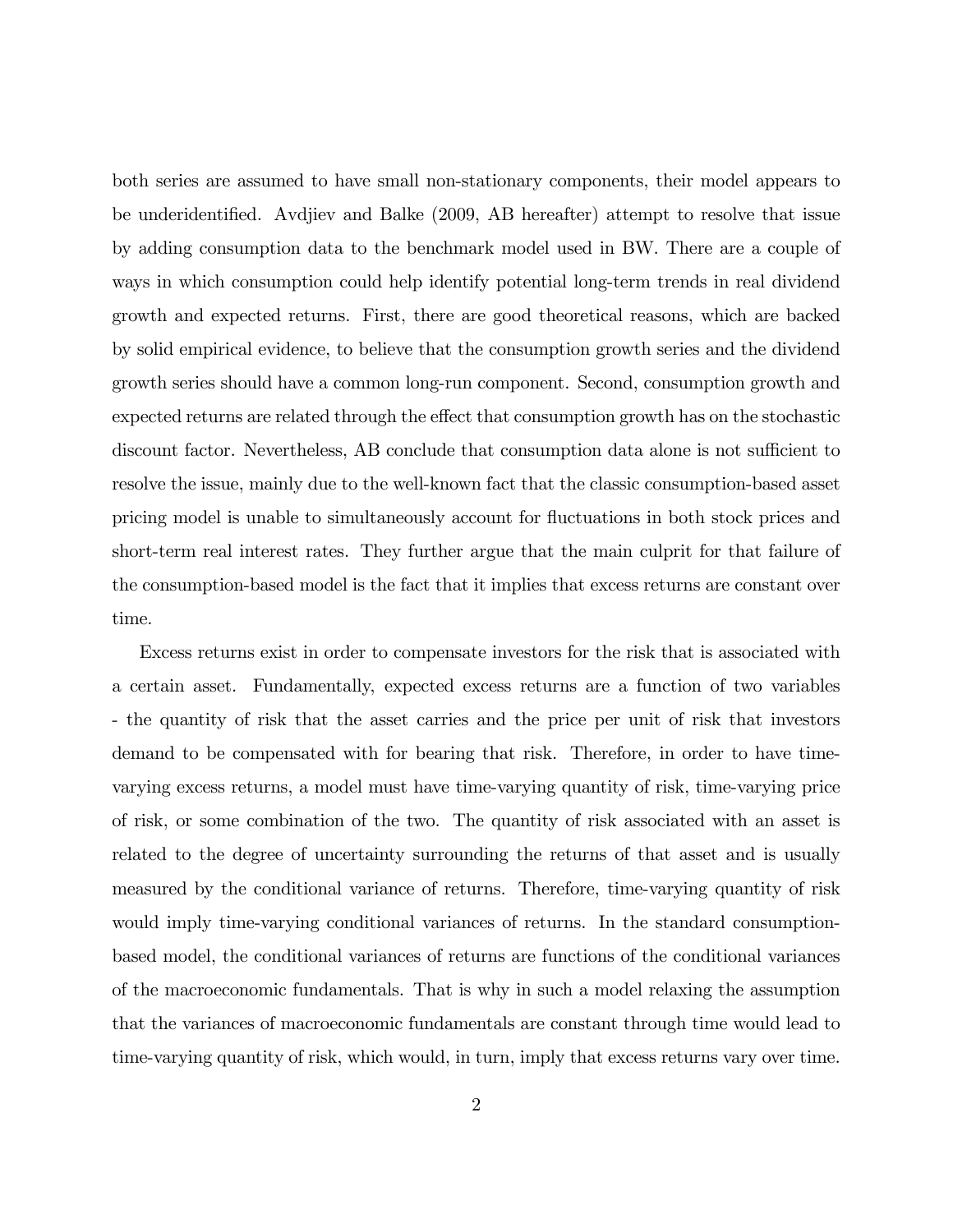Intuitively, investors would require a high equity premium during times of high conditional volatility and a low equity premium during times of low conditional volatility.

In this paper, we enhance the model of AB by introducing time-variation in excess returns. We achieve that by allowing the conditional variances of macroeconomic fundamentals to be stochastic. While our paper is not the Örst one to do that, what sets it apart is the fact that, in contrast to the rest of the existing literature on the subject, we estimate our model by utilizing a full-information approach. More precisely, we use Bayesian Markov Chain Monte Carlo (MCMC) methods in order to estimate the unknown parameters and the unobserved states of our model, which we fit to actual data on real consumption growth, real dividend growth, the price-dividend ratio of the aggregate US stock market, and the real risk-free interest rate. As An and Schorfheide (2007) point out, this approach has three main advantages over the more conventional methods used by the rest of the literature. First, as already mentioned above, the analysis that we use is system-based and fits the model to actual observed time series. Second, it is based on the likelihood function generated by the underlying model rather than on some arbitrarily chosen measure such as the discrepancy between the impulse response functions implied by the model and those implied by an unrestricted VAR. Third, it allows us to use prior distributions in order to incorporate additional information (i.e. information not contained in the set of observable variables in the model) into the parameter estimation.

We use the results we obtain from the Bayesian MCMC estimation of our model in order to assess the importance of each of the modelís fundamentals in triggering movements in the level of aggregate US stock market. We Önd that, over short and medium horizons, fluctuations in aggregate stock prices are mainly driven by changes in expected excess returns. Conversely, low frequency movements in the aggregate stock market are primarily caused by changes in expected dividend growth rates.

As mentioned above, several papers in the asset pricing literature have introduced time variation in expected excess returns by assuming time-varying volatility of consumption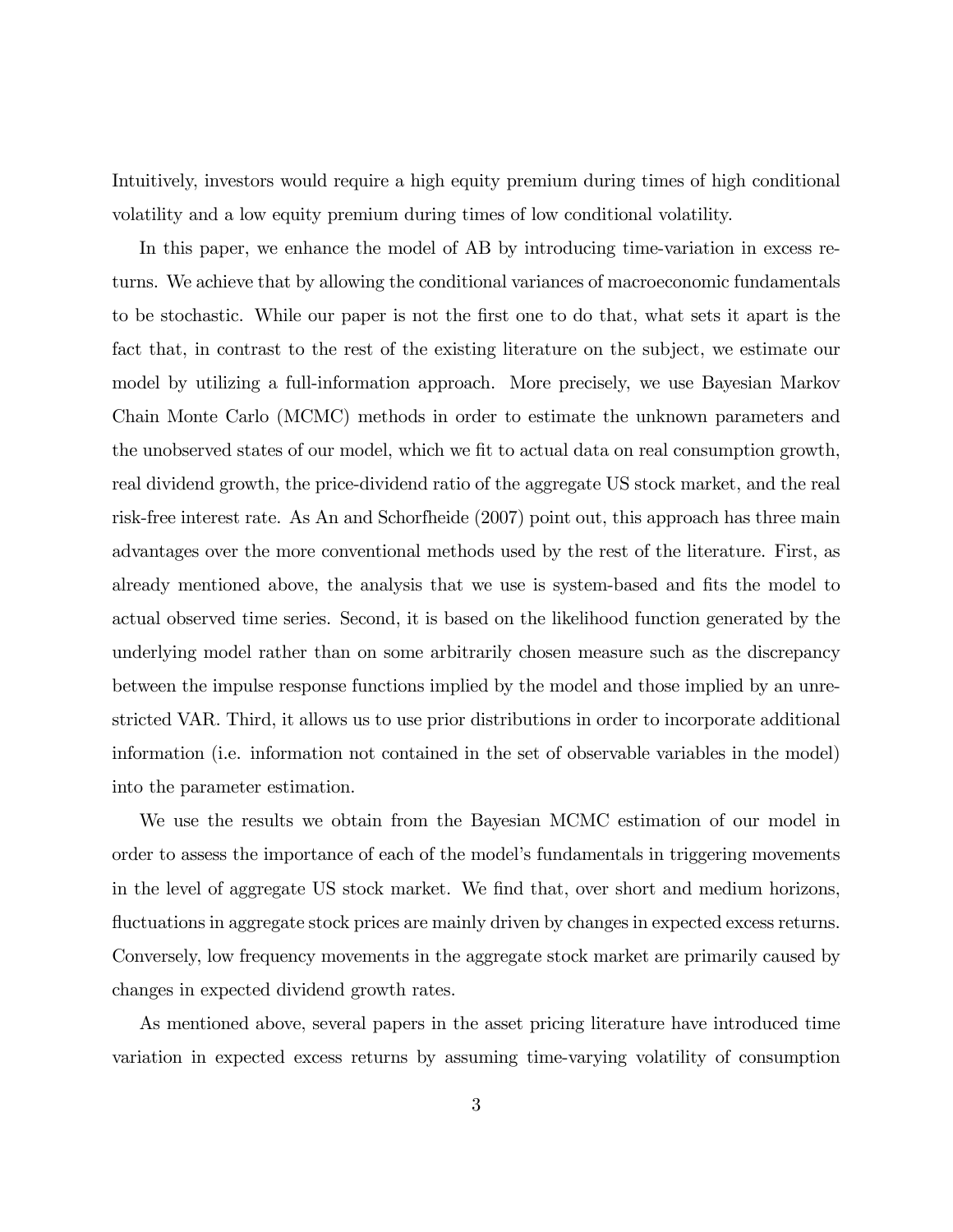growth and dividend growth (Abel (1988), Kandel and Stambaugh (1991), Gennotte and Marsh (1993), and Bansal and Yaron  $(2006)$ ).<sup>1</sup> Our paper is most closely related to the model presented in Bansal and Yaron (2006, BY hereafter). In their model, the level of economic uncertainty fluctuates over time and consumption growth and dividend growth are assumed to contain a common long-run predictable component. BY show that about  $50\%$  of the variability of equity prices is due to fluctuations in the expected growth rates of consumption and dividends. Their model attributes the other 50% to variation in economic uncertainty. In the context of our framework, these results could be interpreted as evidence that changes in expected dividend growth are roughly as important as changes in expected excess returns in driving the aggregate stock market.

Our work is also related to several papers that are centered on the assumption that consumption growth and dividend growth can be decomposed into permanent and transitory components. Croce (2009) builds a model of a production economy in which the productivity growth rate has a long-run risk component, which endogenously generates a common longrun risk component in consumption growth and dividend growth. Hansen, Heaton, and Li (2005) also build their model around the assumption that consumption growth and dividend growth have a common long-run component. They use empirical inputs from vector autoregressions (VARs) in order to quantify the long-run risk-return trade-off in the valuation of uncertain future cash áows that are exposed to áuctuations in macroeconomic growth. Bansal, Dittmar, and Kiku (2006) assume that consumption growth has permanent and transitory predictable components on their way to showing that the exposure of assets' dividends to permanent risks in consumption is a key determinant of the risk compensation in asset markets. They use the error-correction VAR (EC-VAR) framework to show that transitory price shocks dominate the variation of an asset's return at short horizons, whereas dividend shocks take over as the main source of asset return volatility as the time horizon

<sup>&</sup>lt;sup>1</sup>Whitelaw (2000) is an example of a model in which expected excess returns vary as a results of timevarying correlation between marginal utility growth and returns.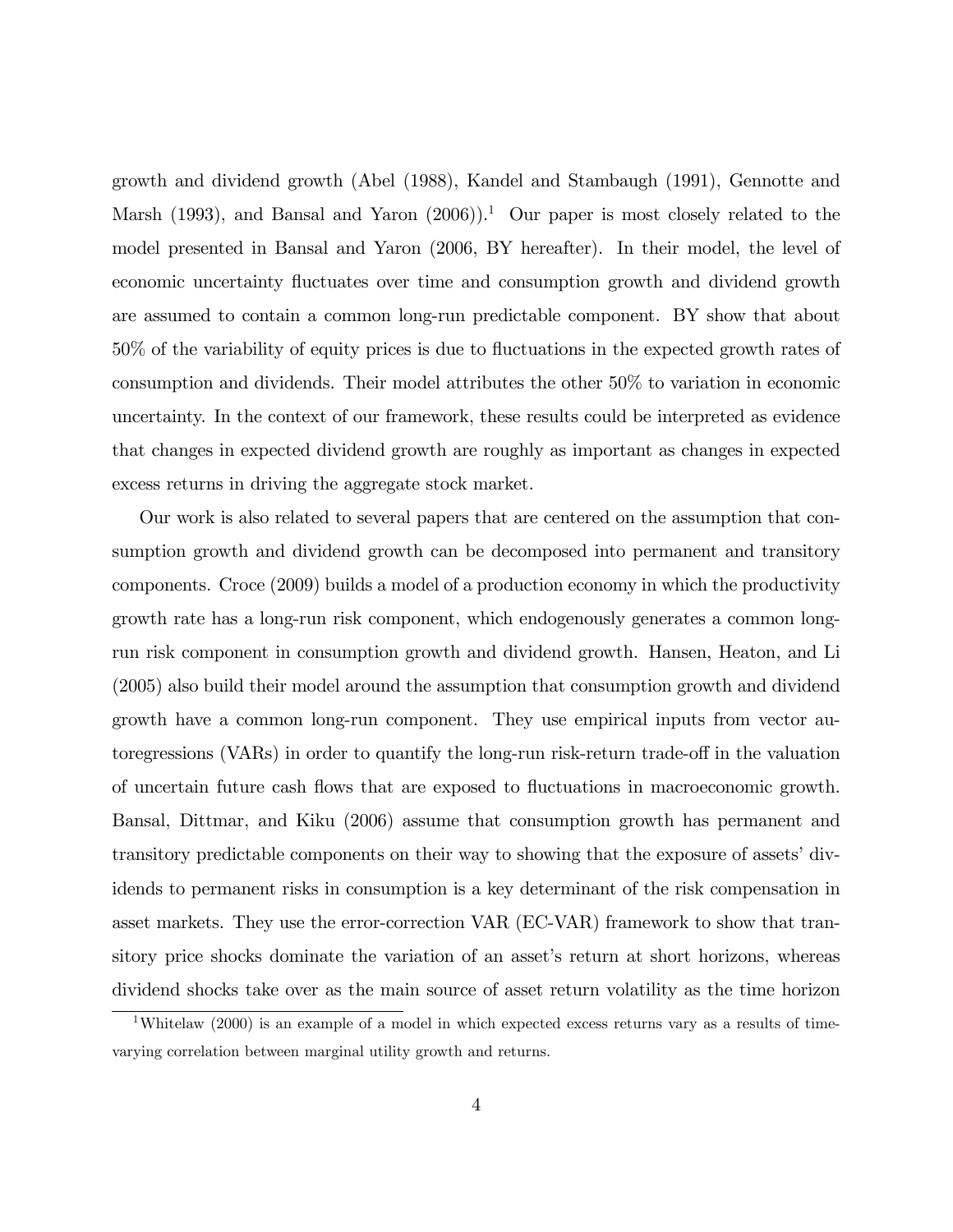increases. Bansal, Dittmar, and Lundblad (2005) explore the cross-sectional implications of an asset pricing model centered on a related assumption. Namely, they model the dividend growth process for any asset in the economy as a function of aggregate consumption growth in order to measure the covariance of innovations in consumption growth with innovations in current and expected future dividend growth. They show that aggregate consumption risks embodied in cash flows account for more that  $60\%$  of the observed cross-sectional variation in equity premia.

While the main assumptions about the time series properties of dividend growth and consumption growth in all of the above papers are similar to the ones we make, our methodology is significantly different. Bansal and Yaron  $(2006)$  and Croce  $(2009)$  calibrate their key parameters and rely on simulations, while Hansen, Heaton, and Li (2005), Bansal, Dittmar, and Kiku (2006), and Bansal, Dittmar, and Lundblad (2005) all use VARs, in one form or another, to estimate the key parameters and to derive the asset pricing implications of their models. In contrast, we utilize a full-information approach, which gives us the opportunity to explore features of the data that may not be captured by solely focusing on first and second moments of the observable variables.

The rest of the paper is organized as follows. In Section 2, we introduce the theoretical environment that we use as the foundation for our empirical investigation. In Section 3, we present the solution of our model. We outline our estimation approach in Section 4. In Section 5, we present and discuss our main results. We conclude in Section 6.

## 2 Theoretical Framework

The one-period gross real return of any asset i,  $R_{t+1}^i$ , can be expressed as:

$$
R_{t+1}^i = \frac{P_{t+1}^i + D_{t+1}^i}{P_t^i}.
$$
\n<sup>(1)</sup>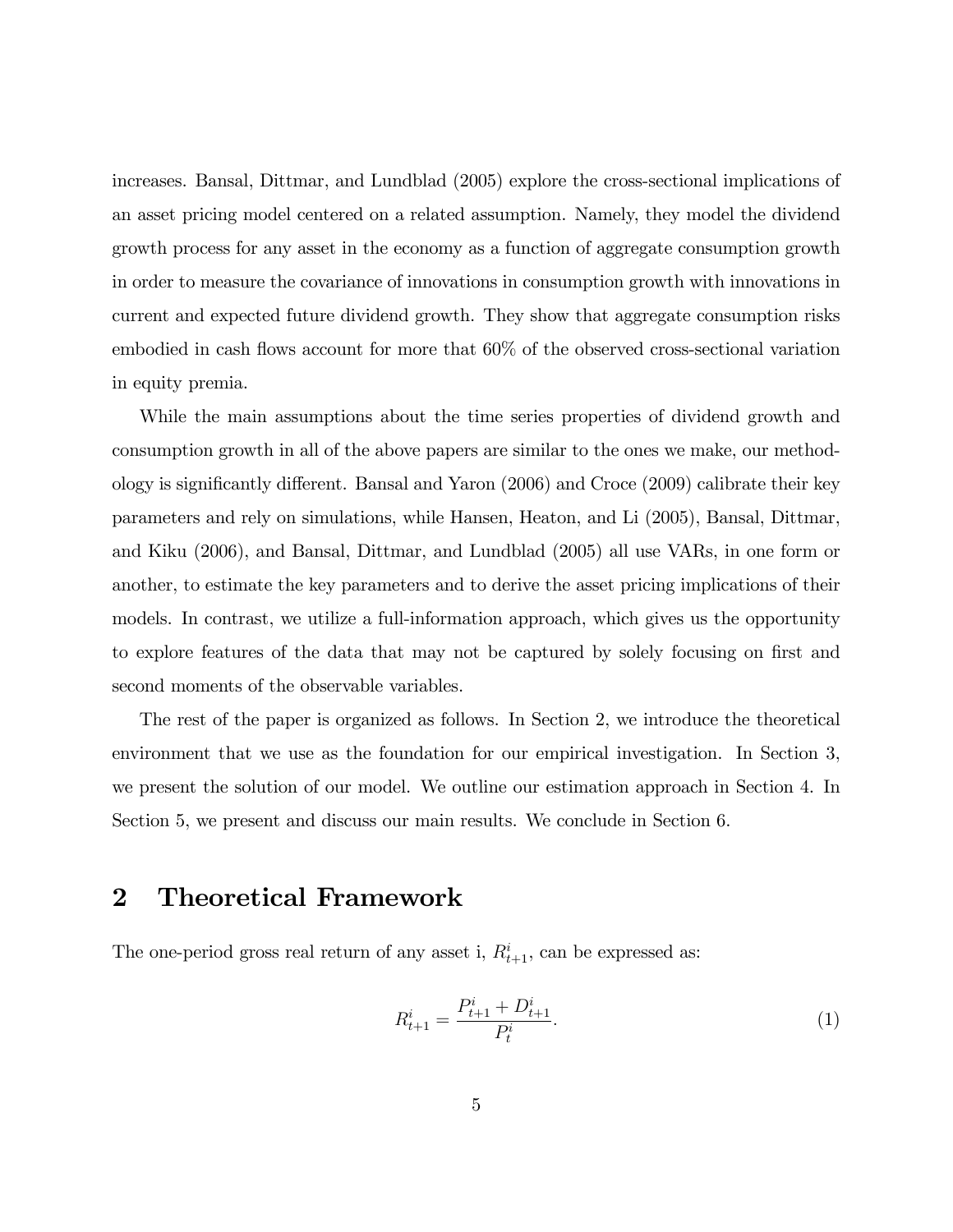where  $P_t^i$  is the real price of the asset at the end of period t, and  $D_t^i$  is the real dividend that the asset pays during period  $t$ . Equation (1) can be rewritten as:

$$
\frac{P_t^i}{D_t^i} = \frac{1}{R_{t+1}^i} \frac{D_{t+1}^i}{D_t^i} \left( 1 + \frac{P_{t+1}^i}{D_{t+1}^i} \right). \tag{2}
$$

Using the log-linear approximation employed by Campbell and Shiller (1988, 1989), we obtain the following expression:

$$
p_t^i - d_t^i \approx \Delta d_{t+1}^i - r_{t+1}^i + \rho \left( p_{t+1}^i - d_{t+1}^i \right) + k. \tag{3}
$$

where  $\rho \equiv \frac{\exp(p_t^i - d_t^i)}{1 + \exp(\overline{p_t^i} - d_t^i)}$  $\frac{\exp(p_t^i - d_t^i)}{1 + \exp(p_t^i - d_t^i)}$ ,  $p_t^i - d_t^i$  is the average of the log price-dividend ratio over the sample,<sup>2</sup>  $k \equiv -\log(\rho) - (1-\rho)\log(1/\rho-1)$ , and for any variable  $X_t$ :  $x_t = \log(X_t)$  and  $\Delta x_t = x_t - x_{t-1}$ . Letting  $pd_t^i \equiv p_t^i - d_t^i$  and taking expectations yields:

$$
pd_t^i = \rho E_t \left( p_{t+1}^i - d_{t+1}^i \right) + E \Delta d_{t+1}^i - E r_{t+1}^i + k. \tag{4}
$$

Recursively substituting in (4), we get:

$$
pd_t^i = \frac{k}{1-\rho} + \sum_{j=0}^{\infty} \rho^j E(t) \Delta d_{t+1+j}^i - r_{t+1+j}^i) + \lim_{k \to \infty} \rho^k E p_{t+k}^i.
$$
 (5)

Ruling out explosive behavior for the log price-dividend ratio, we obtain:

$$
pd_t^i = \frac{k}{1-\rho} + \sum_{j=0}^{\infty} \rho^j \frac{F}{t} \left( \Delta d_{t+1+j}^i - r_{t+1+j}^i \right).
$$
 (6)

According to (6), there are two possible sets of triggers of movements in the price-dividend ratio of any asset i: changes in its expected future real dividend growth and changes in its expected future returns.

Following Bansal and Yaron (2006), we assume that the model economy is populated by infinitely many identical agents and that there is a representative agent who maximizes the

<sup>&</sup>lt;sup>2</sup>In our sample,  $p_t^i - d_t^i = 4.8625$ , which implies that  $\rho = 0.9923$ .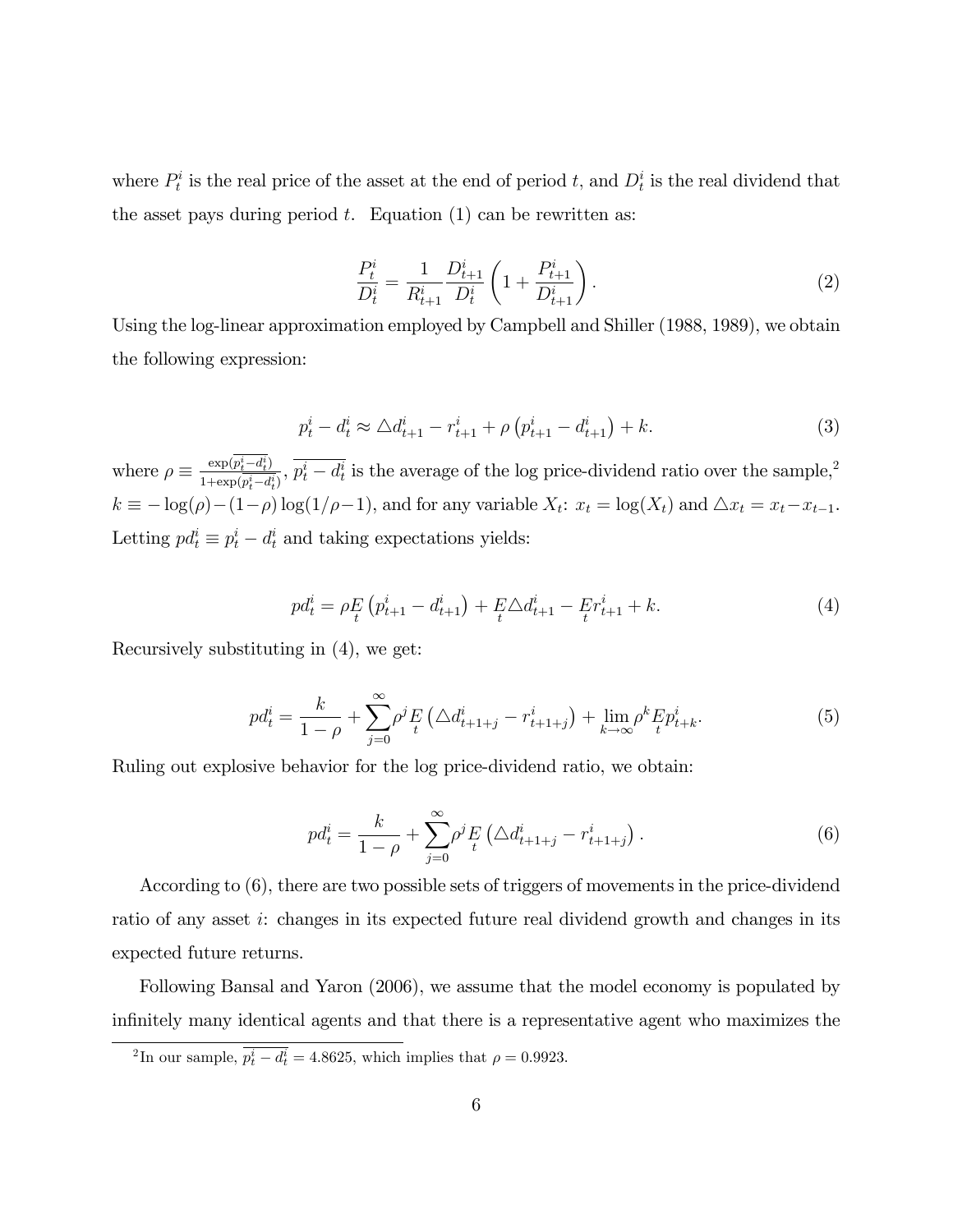recursive utility function originally introduced by Epstein and Zin (1989) and Weil (1989):

$$
U_t = \left\{ \left(1 - \delta\right) \left(C_t\right)^{\frac{1-\gamma}{\theta}} + \delta \left(E U_{t+1}^{1-\gamma}\right)^{1/\theta} \right\}^{\frac{\theta}{1-\gamma}},\tag{7}
$$

where  $\delta \in (0,1)$  is the subjective time rate of preference,  $\theta = \frac{1-\gamma}{1-1/\psi}, \gamma \ge 0$  is the coefficient of relative risk aversion, and  $\psi \geq 0$  is the elasticity of intertemporal substitution (EIS). It is well-known that one of the main advantages of this type of utility function is that it allows for a separation of the parameters that control the representative agent's degree of relative risk aversion  $(\gamma)$  and the EIS  $(\psi)$ . This feature, which is not available in the standard timeseparable power utility function used in most consumption-based asset pricing models, is crucial for capturing several key aspects of the data. Economists using the standard power utility model have struggled with the fact that high levels of risk aversion (i.e. high  $\gamma$ ) are required to match the observed equity premium in the data. These high levels of risk aversion, however, imply a relatively low level for the EIS (i.e. low  $\psi$ ), which causes the model to predict that the real risk free rate is a lot more volatile than it is in the data. By contrast, the Epstein-Zin utility function separates the coefficient of relative risk aversion from the elasticity of intertemporal substitution, thus giving the model more flexibility to capture various properties of asset returns.

The logarithm of the of the stochastic discount factor  $(m_{t+1})$  that is implied by the utility function given in (7) is:

$$
m_{t+1} = \theta \log \delta - \frac{\theta}{\psi} \left( \Delta c_{t+1} \right) + \left( \theta - 1 \right) \left( r_{t+1}^c \right), \tag{8}
$$

where  $r_{t+1}^c$  is the gross return on an asset that delivers aggregate consumption as its dividend each period.

The Euler equation implied by the first order conditions of the utility-maximizing representative agent takes a familiar form:

$$
E_t\left(M_{t+1}R_{t+1}^i\right) = 1.\t\t(9)
$$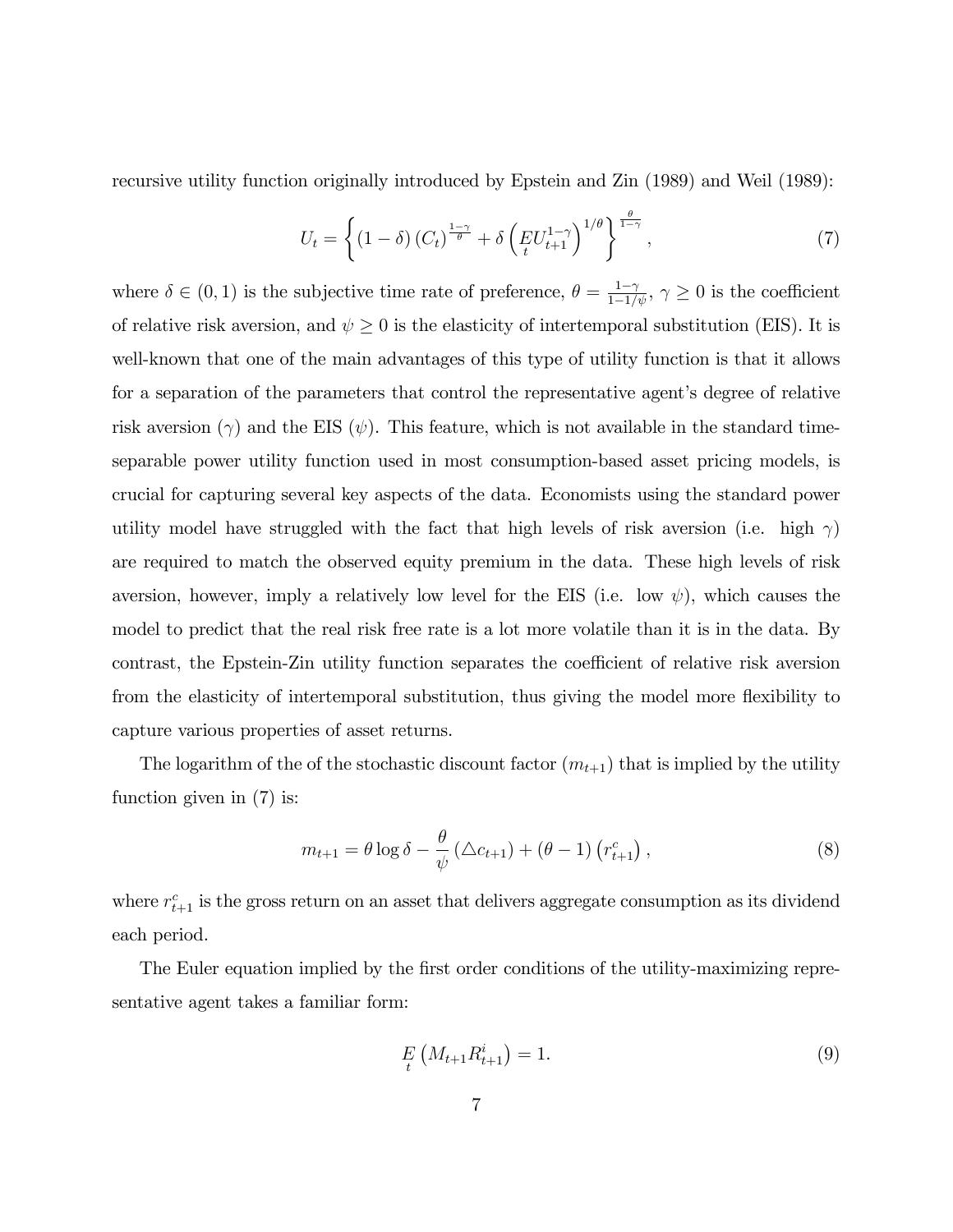Assuming log-normality for the stochastic discount factor and for returns, (9) can be rewritten in logs:

$$
E_t\left(m_{t+1} + r_{t+1}^i\right) + \frac{1}{2}V_{t}ar\left(m_{t+1} + r_{t+1}^i\right) = 0.
$$
\n(10)

This implies that the expected value of the log-return of asset i can be written as:

$$
E_{t}\left(r_{t+1}^{i}\right) = -E_{t}\left(m_{t+1}\right) - (0.5)Var\left(m_{t+1}\right) - Cov\left(m_{t+1}, r_{t+1}^{i}\right) - (0.5)Var\left(r_{t+1}^{i}\right).
$$
\n(11)

Note that the expected return on any asset  $i$  can be decomposed into two components - the one-period ahead real risk-free rate  $(r_{t+1}^{rf})$  and the expected excess return  $(r_{t+1}^{e,i})$  that asset i is required to deliver in order to compensate investors for the fact that its future payoffs are uncertain.

Following BW, we allow for the possibility that real dividend growth and real consumption growth can be decomposed into a non-stationary (permanent) component and a stationary (transitory) component:

$$
x_t = x_t^p + x_t^\tau + w_t^x \qquad \qquad \text{for } x = \Delta c, \Delta d,\tag{12}
$$

where  $x_t^p$  and  $x_t^{\tau}$  are the permanent and transitory components, respectively, of  $x_t$  and  $w_t^x \backsim N(0, \sigma_{w,x}^2)$  is an observation error. We assume that  $x_t^p$  $t<sub>t</sub><sup>p</sup>$  follows a random walk:

$$
x_t^p = x_{t-1}^p + \varepsilon_t^{x,p} \qquad \qquad \text{for } x = \Delta c, \Delta d,\tag{13}
$$

where and  $\varepsilon_t^{x,p} \backsim N\left(0, \left(\sigma_{x,p}^2\right)_t\right)$ ) is an exogenous structural shock. We also assume that all transitory components follow an autoregressive process of order 2:

$$
x_t^{\tau} = \sum_{j=1}^2 \phi_j x_{t-j}^{\tau} + \varepsilon_t^{x,\tau} \qquad \text{for } x = \Delta c, \Delta d. \qquad (14)
$$

where and  $\varepsilon_t^{x,\tau} \backsim N\left(0, \left(\sigma_{x,\tau}^2\right)_t\right)$ ) is an exogenous structural shock.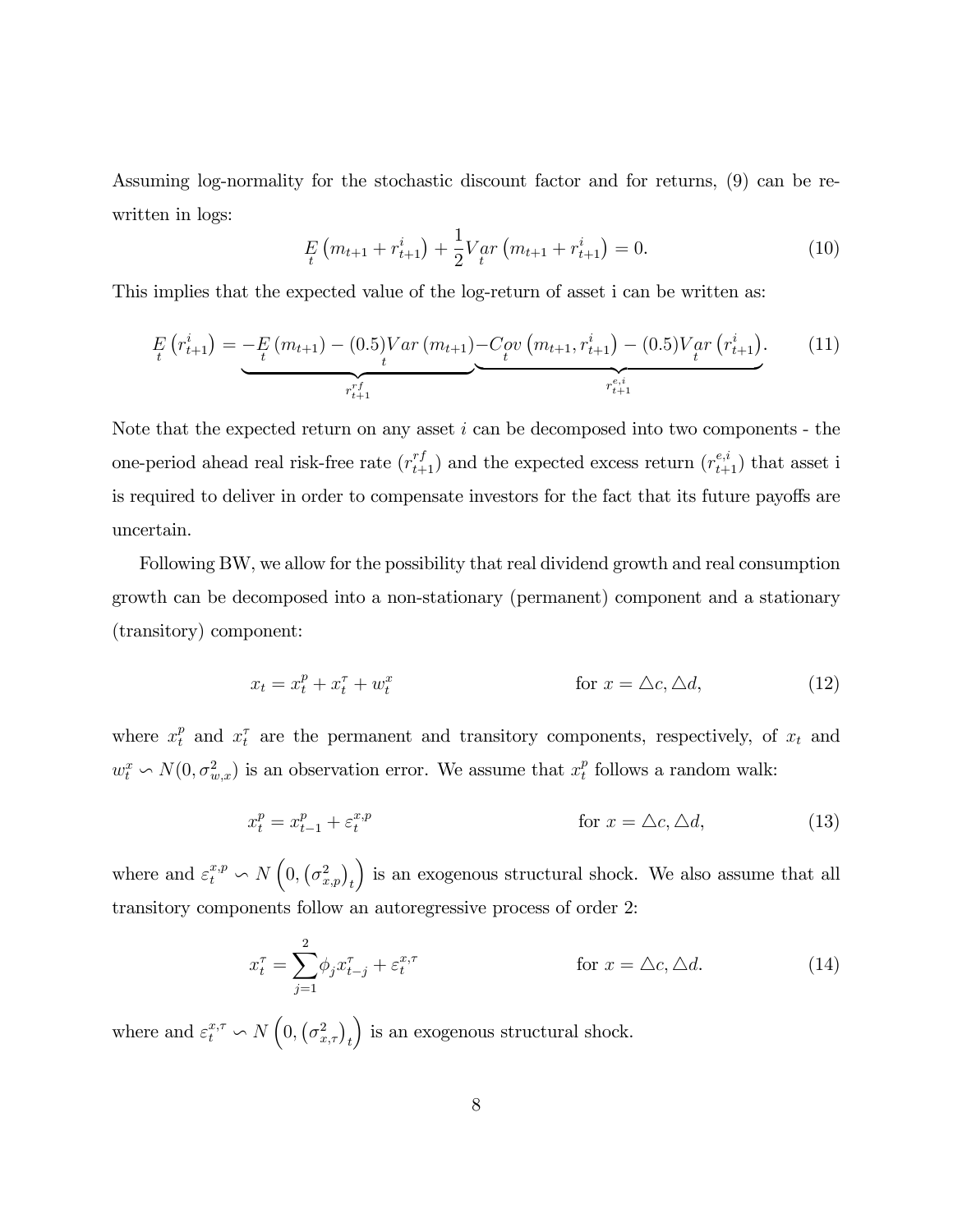Following AB, we impose a restriction on the non-stationary components of consumption growth and dividend growth:

$$
\triangle d_t^p = \triangle c_t^p \qquad \qquad \text{for } \forall \ t,\tag{15}
$$

As Campbell and Cochrane (1999) note, in the very long run, one can reasonably expect the correlation between consumption and dividend growth to approach 1:0 since the two series share the same long-run trends and should grow at the same pace as the overall economy. Bansal and Yaron (2006) and Hansen, Heaton, and Li (2005) also provide a similar argument on their way to assuming that consumption growth and dividend growth share a small, but persistent predictable component. Our assumption is slightly different from theirs, however, as they assume that the common component, although very persistent, is stationary, while we go a step further and assume that the joint component follows a random walk. Keeping in mind the caveat of Campbell and Cochrane(1999) that the correlation between consumption growth and dividend growth is notoriously difficult to measure because it is very sensitive to small changes in timing, we, nevertheless, interpret the empirical results of Campbell (2000), who reports that the contemporaneous correlation between consumption growth and dividend growth tends to increase as the measurement interval increases, as a confirmation of the hypothesis that the two series share a common long-run component. Furthermore, after analyzing international data from 11 developed countries, Campbell (2002) reports that, in general, correlations between consumption growth and dividend growth "increase strongly with the measurement horizon" and are "positive and often quite large in long-term annual data sets."

## 3 Model Solution

Given the assumptions described in the previous section, the state variables that are used to track the evolution of consumption growth and dividend growth can be summarized in the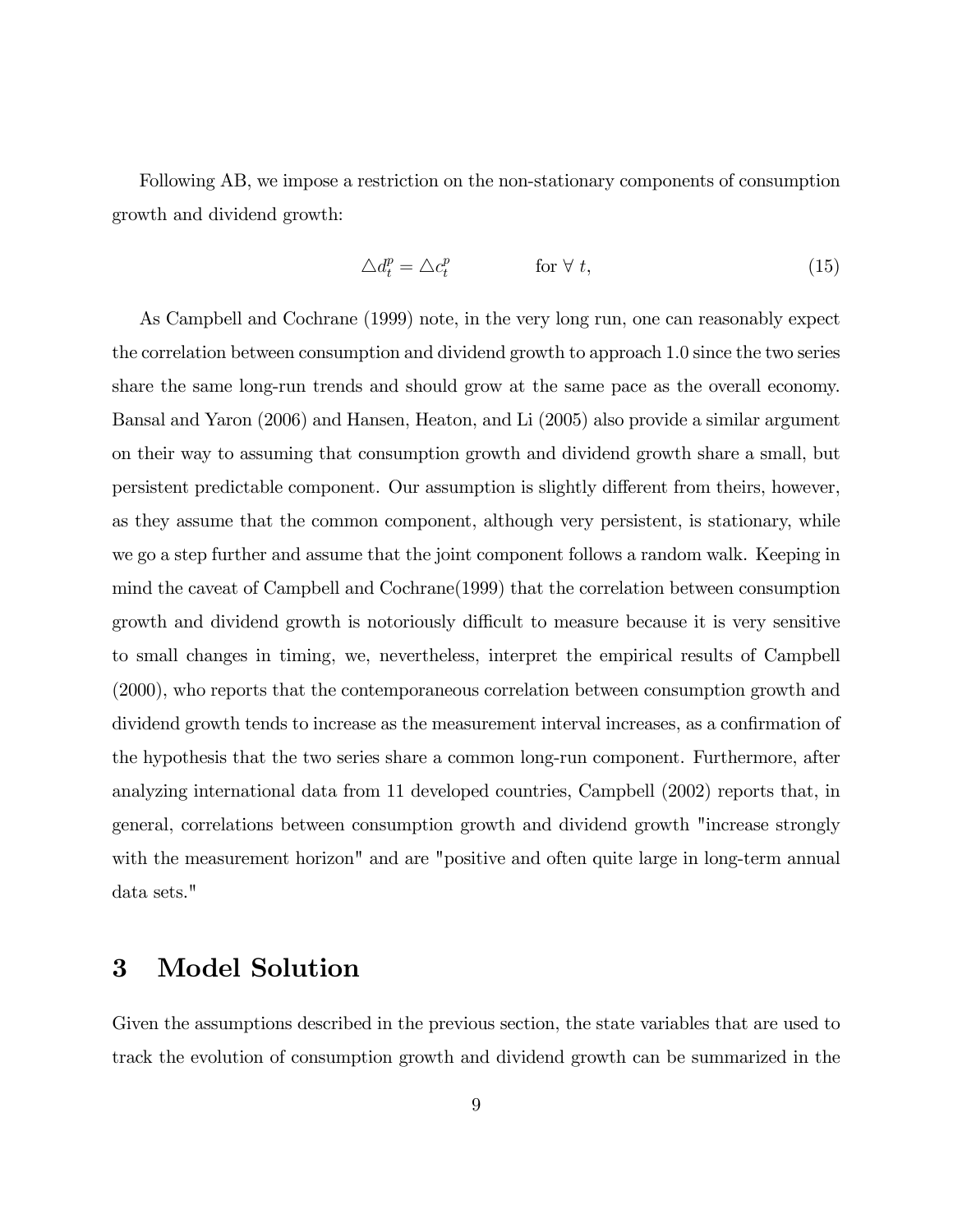following state vector:

$$
S_t^A = \left(\Delta c_t^p, \Delta c_t^{\tau}, \Delta d_t^{\tau}, \Delta c_{t-1}^{\tau}, \Delta d_{t-1}^{\tau}\right)',\tag{16}
$$

The equation which describes the evolution of the unobserved states through time is:

$$
S_t^A = F^A S_{t-1}^A + V_t^A, \tag{17}
$$

where  $F^A$  is the transition matrix and is given by:

$$
F^{A} = \begin{pmatrix} 1 & 0 & 0 & 0 & 0 \\ 0 & \phi_{1}^{c} & 0 & \phi_{2}^{c} & 0 \\ 0 & 0 & \phi_{1}^{d} & 0 & \phi_{2}^{d} \\ 0 & 1 & 0 & 0 & 0 \\ 0 & 0 & 1 & 0 & 0 \end{pmatrix},
$$
(18)

and  $V_t^A$  is a vector of exogenous structural shocks to the unobserved states:

$$
V_t^A = (v_t^{cd}, v_t^c, v_t^d, 0, 0)', \tag{19}
$$

$$
V_t^A \sim N\left(0, Q_t^A\right),\tag{20}
$$

$$
Q_t^A = \begin{pmatrix} (\sigma_{cd}^2)_t & 0 & 0 & 0 & 0 \\ 0 & (\sigma_{cr}^2)_t & 0 & 0 & 0 \\ 0 & 0 & (\sigma_{cr}^2)_t & 0 & 0 \\ 0 & 0 & 0 & 0 & 0 \\ 0 & 0 & 0 & 0 & 0 \end{pmatrix}.
$$
 (21)

Note that in this state space model, unlike in a conventional one, the variance-covariance matrix,  $Q_t^A$ , is time-dependent. This is due to the fact that, as discussed in Section 2,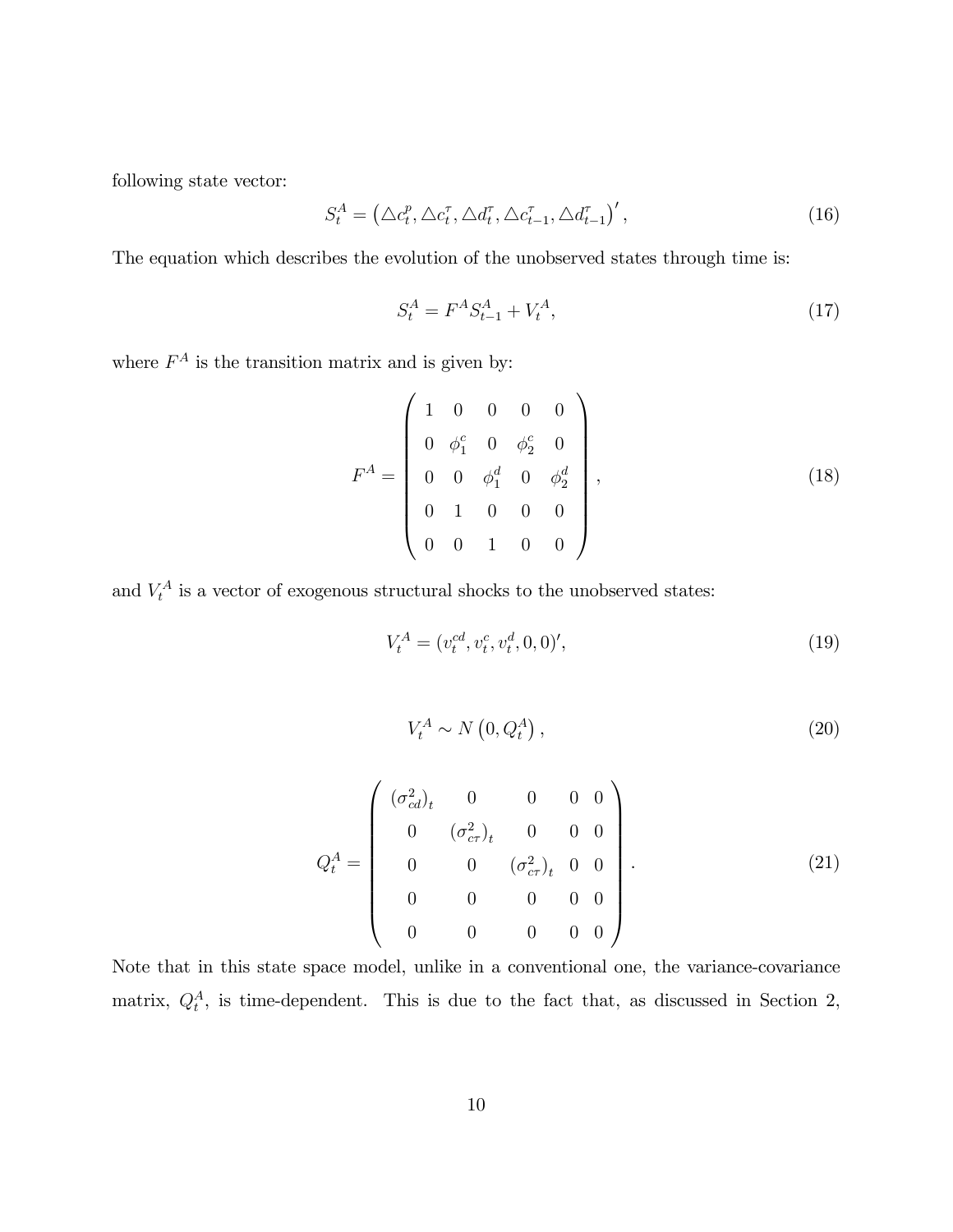we allow the conditional variances of the structural shocks to vary over time.<sup>3</sup> We assume that the evolution of the three time-varying variances is guided by the following stochastic processes:

 $d$ 

where

$$
iag(Q_t^A) = \begin{pmatrix} (\sigma_{cd}^2)_t \\ (\sigma_{cr}^2)_t \\ (\sigma_{d\tau}^2)_t \end{pmatrix} = \Lambda + S_t^B,
$$
\n
$$
\Lambda = \begin{pmatrix} \Lambda_{\sigma,cd} \\ \Lambda_{\sigma,cr} \\ \Lambda_{\sigma,d\tau} \end{pmatrix},
$$
\n
$$
(22)
$$

$$
S_t^B = \begin{pmatrix} \left(\frac{\widetilde{\sigma}_c^2}{\sigma_{cd}^2}\right)_t \\ \left(\frac{\widetilde{\sigma}_c^2}{\sigma_{cr}^2}\right)_t \\ \left(\frac{\widetilde{\sigma}_c^2}{\sigma_{cr}^2}\right)_t \end{pmatrix},
$$
  
\n
$$
S_t^B = F^B S_{t-1}^B + V_t^B,
$$
  
\n
$$
F^B = \begin{pmatrix} \phi_{\sigma, cd} & 0 & 0 \\ 0 & \phi_{\sigma, cr} & 0 \\ 0 & 0 & \phi_{\sigma, d\tau} \end{pmatrix}
$$
  
\n
$$
V_t^B \sim N(0, Q^b),
$$
  
\n
$$
Q^b = \begin{pmatrix} \xi_{\sigma, cd}^2 & 0 & 0 \\ 0 & \xi_{\sigma, cr}^2 & 0 \\ 0 & 0 & \xi_{\sigma, d\tau}^2 \end{pmatrix},
$$

 $(23)$ 

and  $\sigma_x^2 = (\sigma_x^2)_t - \Lambda_{\sigma,x}$ .

<sup>&</sup>lt;sup>3</sup>We assume that  $Q_t^A$  is diagonal (i.e. that the structural shocks in  $V_t^A$  are not correlated with each other) in order to decreases the number of estimated parameters in the benchmark model and thus reduce the computational burden on the MCMC algorithm. In work that is available upon request, we show that our main results are robust to relaxing that assumption.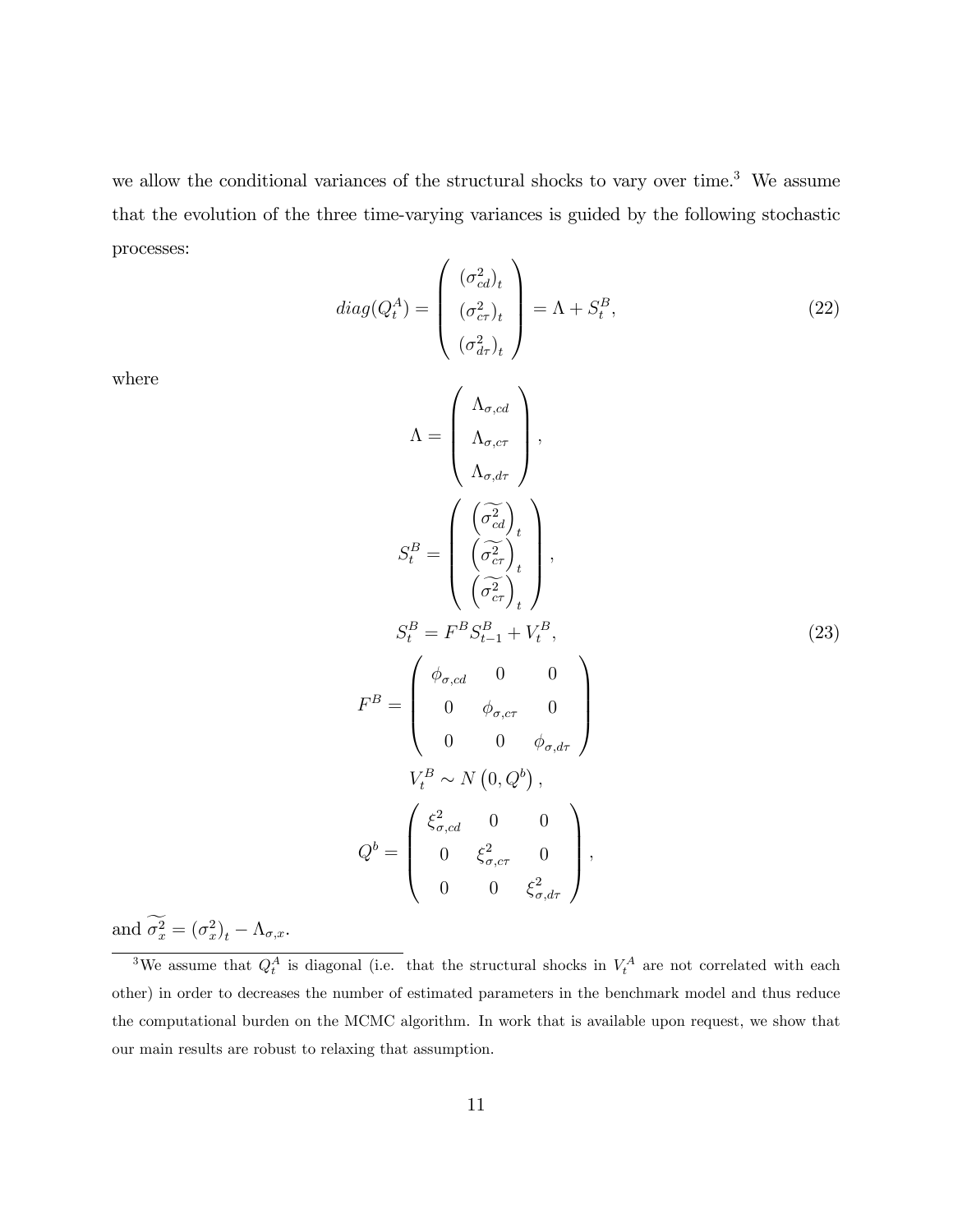We use the method of undetermined coefficients in order to solve for  $pd_t$  in terms of the relevant state variables. While the details of our solution are described in Appendix A, we use the rest of this section to go through the most important results. The log-pricedividend ratio is a function of future dividend growth rates and of future expected returns (6). The latter are, in turn, a function of expected consumption growth, of the conditional variances of the stochastic discount factor and returns, as well as of the covariance between the stochastic discount factor and returns (11). That is why we conjecture that the log-pricedividend ratio is ultimately a function of two sets of variables - the expected future values of the permanent and temporary components of real consumption growth and real dividend growth (summarized in  $S_t^A$ ) and the conditional variances of these variables (summarized in  $S_t^B$ ). Hence, our guess for the solution of the  $pd_t$  equation takes on the following form:

$$
pd_t = A_p + H_p^A S_t^A + H_p^B S_t^B,
$$
\n(24)

where  $H_p^A$  is a (1x5) row vector and  $H_p^B$  is a (1x3) row vector. After going through the steps described in Appendix A, the solution vectors in (24) turn out to be:

$$
H_p^A = \left(H^d - \frac{1}{\psi}H^c\right)F^A \left(I - \rho F^A\right)^{-1},\tag{25}
$$

$$
H_p^B = \{(1 - \theta)H_c^B (I - \rho_c F^B) + (0.5) [WPB \otimes WPB] H^{\Gamma}\} (I - \rho F^B)^{-1}, \qquad (26)
$$

$$
H^{c} = \left[ \begin{array}{ccc} 1 & 1 & 0 & 0 & 0 \end{array} \right]',
$$
  
\n
$$
H^{d} = \left[ \begin{array}{ccc} 1 & 0 & 1 & 0 & 0 \end{array} \right]',
$$
  
\n
$$
WPB = \left[ (\theta - 1 - \frac{\theta}{\psi})H^{c} + (\theta - 1)\rho_{c}H_{c}^{A} + \rho H_{p}^{A} + H^{d} \right],
$$
  
\n
$$
H_{c}^{A} = \left( 1 - \frac{1}{\psi} \right)H^{c}F^{A} \left( I - \rho_{c}F^{A} \right)^{-1},
$$
  
\n
$$
H_{c}^{B} = (0.5)\theta \left\{ \left[ WCB \otimes WCB \right]H^{\Gamma} \right\} \left( I - \rho_{c}F^{B} \right)^{-1},
$$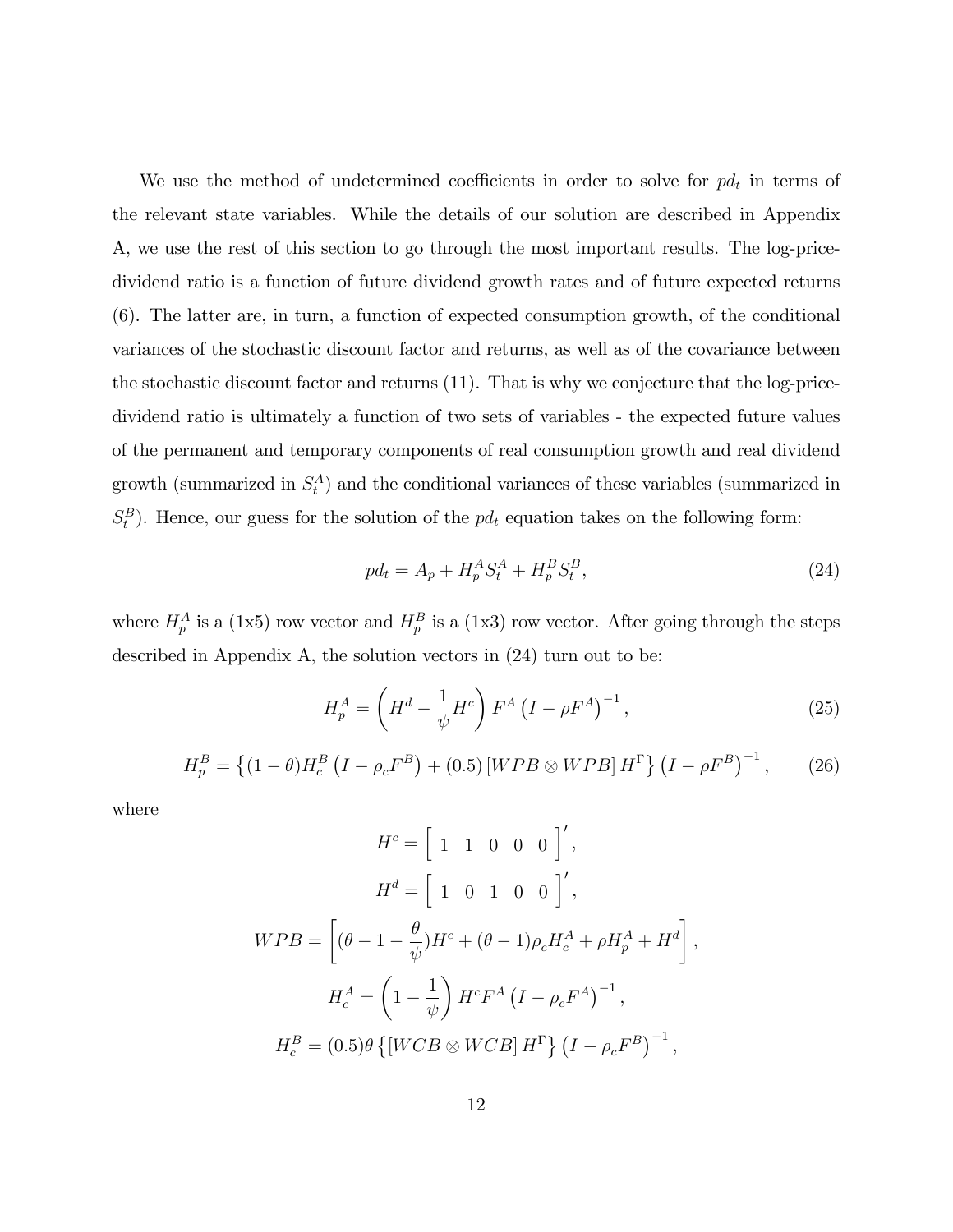$$
WCB = \left(1 - \frac{1}{\psi}\right) H^c F^A \left(I - \rho_c F^A\right)^{-1},
$$

$$
\rho_c \equiv \frac{\exp(\overline{p_c^c - c_t})}{1 + \exp(\overline{p_c^c - c_t})},
$$

 $H^{\Gamma}$  is a (25x3) matrix whose entries are such that:

$$
vec(Q_t^A) = H^{\Gamma} S_t^B,
$$

and  $A_p$  is a constant.

There are a couple of important observations related to the above expressions that are worth mentioning at this point. First, the factor loading on the permanent component of consumption growth is  $\left(1 - \frac{1}{\psi}\right)$  $\psi$ ). Therefore, when the EIS is greater than 1 (i.e.  $\frac{1}{\psi} < 1$ ), an increase in the permanent component of consumption growth increases the price-dividend ratio. Conversely, when the EIS is smaller than 1 (i.e.  $\frac{1}{\psi} > 1$ ), an increase in the permanent component of consumption growth decreases the price-dividend ratio. Intuitively, if the EIS is relatively high, agents are relatively more willing to shift consumption across time and the substitution effect (higher expected future dividends) dominates the income effect (lower expected future marginal utility). As a result, agents bid up the price of stocks relative to the current level of dividends. If, on the other hand, the EIS is relatively low, agents are relatively less willing to shift consumption across time and the income effect dominates the substitution effect. As a result, agents decrease their demand for stocks in order to finance an increase in their current consumption, thus bidding down stock prices. Second, the value of  $\theta$  plays a crucial role in determining the signs of the factor loadings on the elements of  $S_t^B$ (i.e. the factor loadings on the time-varying variances of macroeconomic fundamentals). Just as in the Bansal and Yaron (2006) model, a negative  $\theta$  implies that increases in volatility reduce the price-consumption ratio (i.e. the elements of  $H_c^B$  are negative). This, in turn, implies that the elements of the first term on the right-hand side of  $(26)$  are all negative, which is a necessary (but not a sufficient) condition for the elements of  $H_p^B$  to be negative.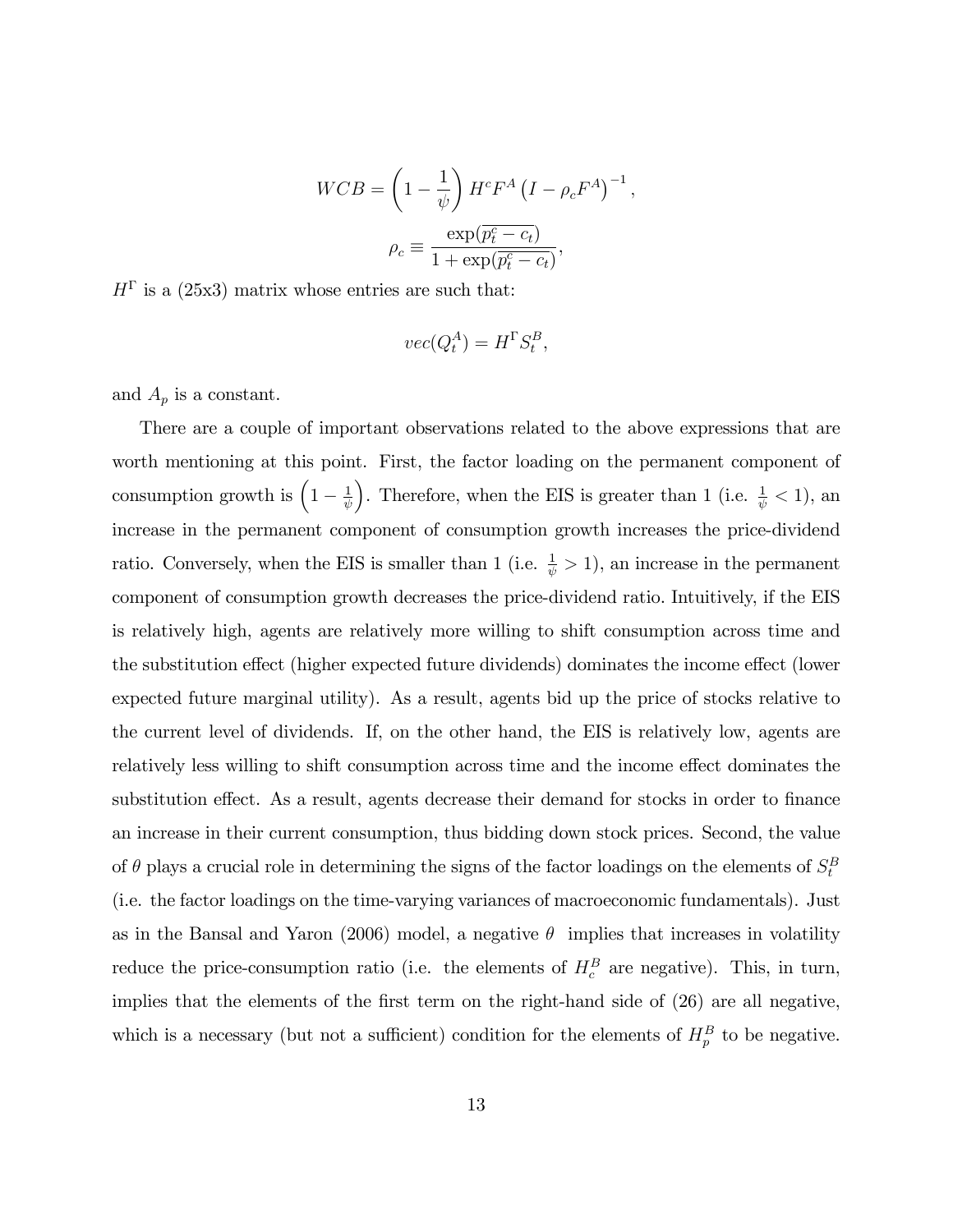Hence a negative value for  $\theta$  is critical for replicating the empirically documented<sup>4</sup> and intuitively appealing fact that increases in the conditional volatility of consumption growth cause declines in the price-dividend ratio of the aggregate stock market. As we show in Section 5, our benchmark estimates are in line with that requirement.

The solution for the real risk-free interest rate turns out to be:

$$
rfr_t = A_r + H_r^A S_t^A + H_r^B S_t^B,
$$
\n(27)

where

$$
H_r^A = \frac{1}{\psi} H^c F^A,\tag{28}
$$

$$
H_r^B = -(1 - \theta)H_c^B \left(I - \rho_c F^B\right) - (0.5) \left\{ \left[WRB \otimes WRB\right] H^{\Gamma} \right\},\tag{29}
$$

$$
WRB = \left[ (\theta - 1 - \frac{\theta}{\psi})H^c + (\theta - 1)\rho_c H_c^A \right].
$$

and  $A_r$  is a constant.

Equation (28) expresses a relationship that is present in virtually all mainstream consumptionbased asset pricing models. Namely, a rise in the expected growth rate of consumption causes an increase in the real risk-free interest rate. Meanwhile, according to  $(29)$ , a negative  $\theta$  implies that the non-zero elements of the Örst term on the right hand-side of (29) are all positive. Conversely, the elements of the second term on the right hand-side of (29) are all negative, regardless of the sign of  $\theta$ . It turns out that, for virtually all plausible values of the estimated parameters of the model, the second term dominates the Örst one. That implies that a rise in the conditional volatility of consumption growth leads to a decline in the real risk-free interest rate. Intuitively, an increase in economic uncertainty raises economic agents' desired levels of precautionary saving. This increases the supply of loanable funds in the economy, which, in turn, causes real interest rates to decline.

 $4$ See Bansal and Yaron (2006).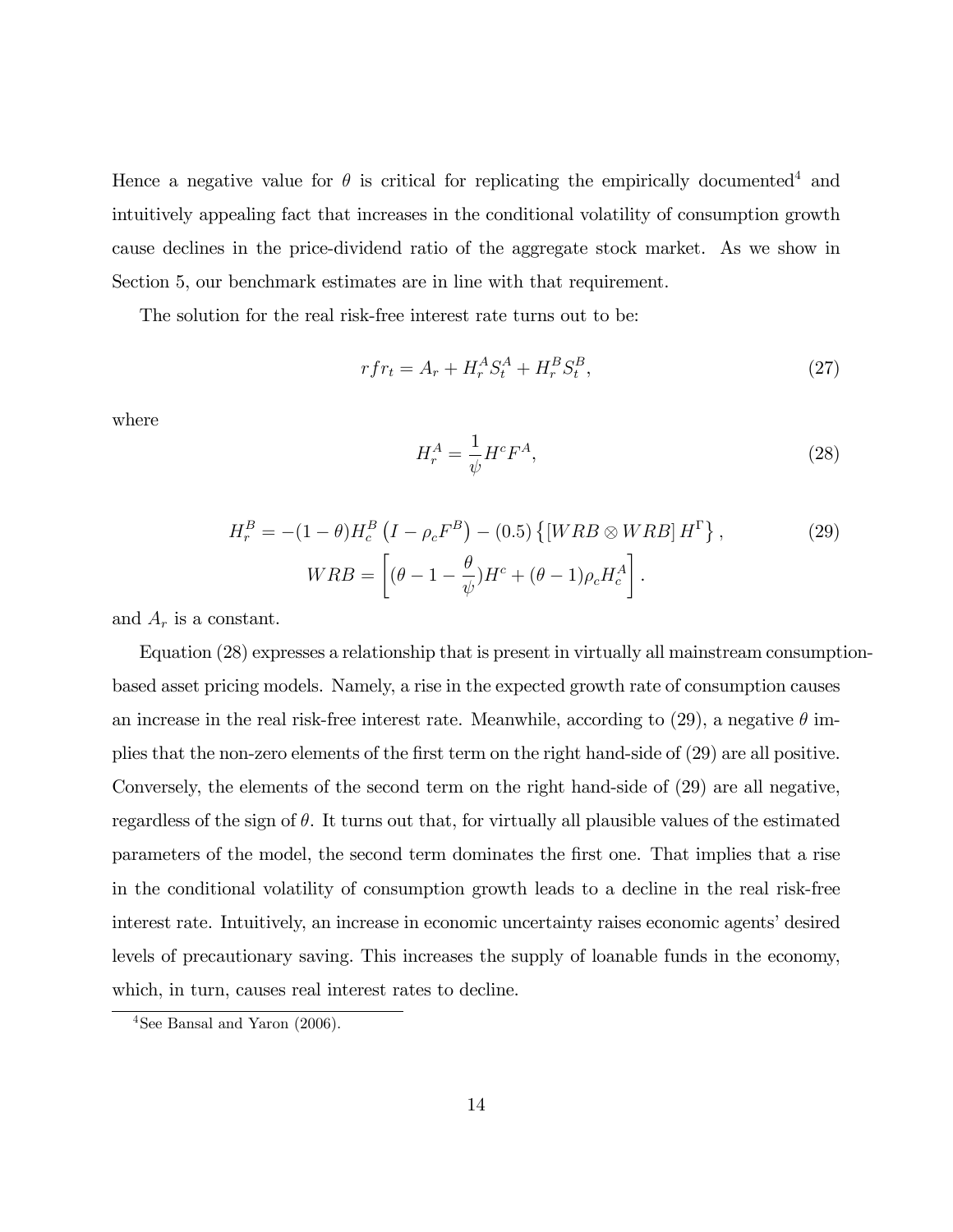Using a similar approach, we derive an expression that relates the expected excess returns on asset  $i, E$  $(r_{t+1}^{e,i})$ , to  $S_t^B$ :

$$
E_t(r_{t+1}^{e,i}) = A_e + H_e^B S_t^B,
$$
\n(30)

where

$$
H_e^B = -\left[WRC \otimes WRD\right]H^{\Gamma} - (0.5)\left[WRD \otimes WRD\right]H^{\Gamma}
$$
\n
$$
WRC = \left[(\theta - 1 - \frac{\theta}{\psi})H^c + (\theta - 1)\rho_c H_c^A\right],
$$
\n
$$
WRD = \left[\rho H_p^A + H^d\right],
$$
\n(31)

and  $A_e$  is a constant.

Note that the two terms on the right hand-side of (31) can be traced back to the third and fourth terms on the right hand-side of (11). Namely,  $-C_{\ell}^{ov}$  $(m_{t+1}, r_{t+1}^i) = - [WRC \otimes WRD] H^{\Gamma} S^B_t$ and  $-(0.5)V_{tr}$  $\left( {r_{t + 1}^i} \right) = - (0.5)\left[ WRD \otimes WRD \right] S_t^B.$ 

### 4 Estimating the Model

In order to estimate the unknown parameters and the unobserved states of the model, we use data on four variables - the log price-dividend ration for the aggregate U.S. stock market  $(pd_t)$ , log per-capita real consumption growth  $(\Delta c_t)$ , log per-capita real dividend growth  $(\triangle d_t)$ , and the log of the real risk-free interest rate  $(r_{t+1}^{rf})$ .<sup>5</sup> The vector of observed variables,  $Y_t$ , can therefore be written, as:

$$
Y_t = \left(p d_t, \Delta c_t, \Delta d_t, r_{t+1}^{rf}\right)'.\tag{32}
$$

Since our main goal in this paper is to decompose the fluctuations of asset prices around their means, rather than try to explain the levels of their means, we demean all of our observable variables. The equations relating  $pd_t$  and  $r_{t+1}^{rf}$  to the vectors of unobserved states  $(S_t^A$  and  $S_t^B$ ) are given in (24) and (27), respectively. The equations relating the other two observable

<sup>&</sup>lt;sup>5</sup>The exact data sources are described in Appendix B.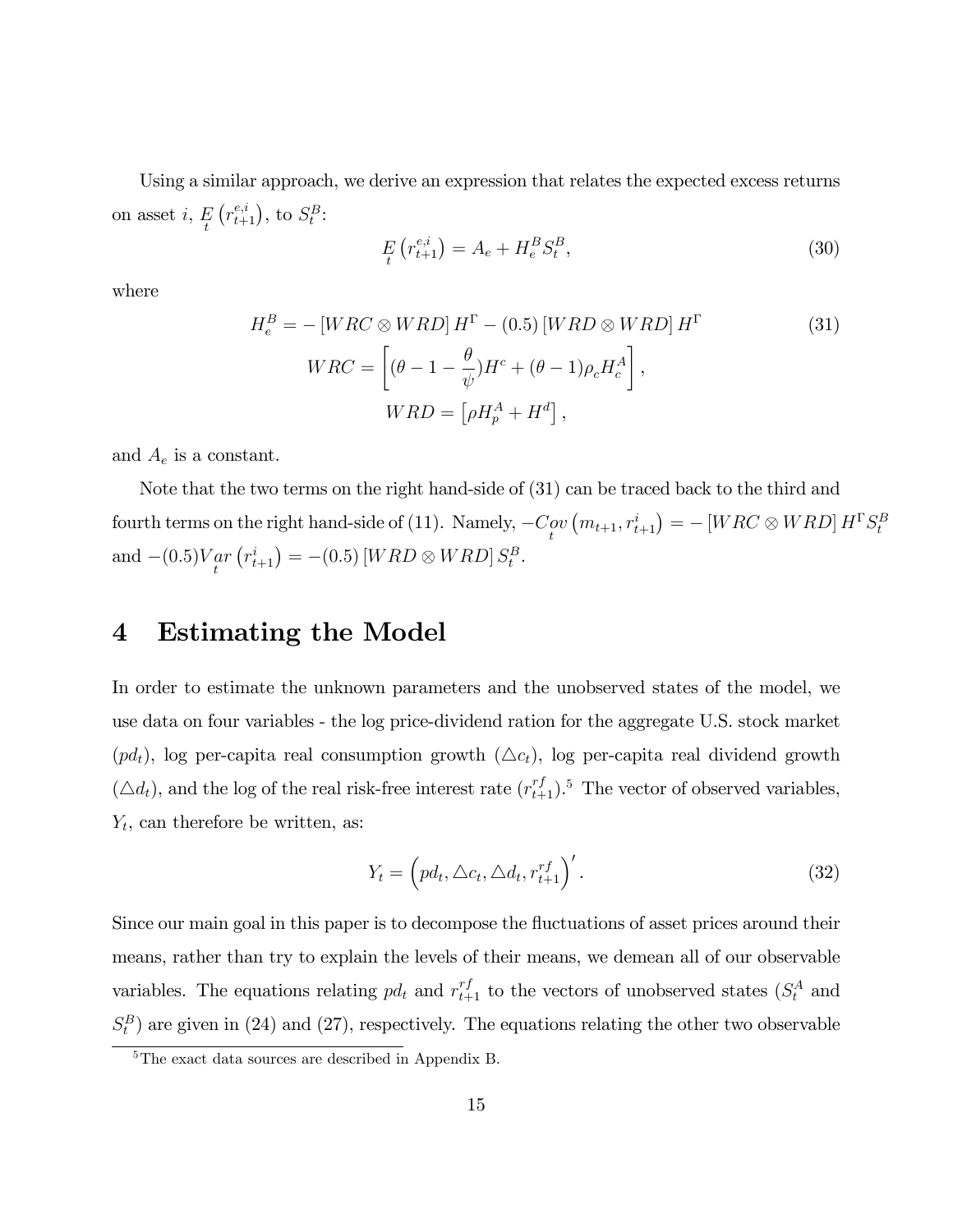variables ( $\Delta c_t$  and  $\Delta d_t$ ) to the two state vectors are trivial and can be easily derived by using (12). Combining the four equations relating the observable variables to the unobserved states allows us to write the observation equation:

$$
Y_t = H^A S_t^A + H^B S_t^B + W_t,
$$
\n(33)

where

H <sup>A</sup> = 2 6 6 6 6 6 6 4 H<sup>A</sup> p 1 1 0 0 0 1 0 1 0 0 H<sup>A</sup> r 3 7 7 7 7 7 7 5 , H <sup>B</sup> = 2 6 6 6 6 6 6 4 H<sup>B</sup> p 0 0 0 0 0 0 0 0 0 0 H<sup>B</sup> r 3 7 7 7 7 7 7 5 ,

and  $W_t$  is a vector of observation errors:

$$
W_t = \left(w_t^p, w_t^c, w_t^d, w_t^r\right)',
$$
  
\n
$$
W_t \sim N(0, R),
$$
\n(34)

$$
R = \begin{pmatrix} \sigma_{w,p}^2 & 0 & 0 & 0 \\ 0 & \sigma_{w,c}^2 & 0 & 0 \\ 0 & 0 & \sigma_{w,d}^2 & 0 \\ 0 & 0 & 0 & \sigma_{w,r}^2 \end{pmatrix} .
$$
 (35)

There are 19 unknown parameters  $(\frac{1}{\psi}, \gamma, \phi_1^c)$  $_1^c$ ,  $\phi_2^c$   $\phi_1^d$  $_1^d$ ,  $\phi_2^d$  $\sigma _{w,p}^d,\,\sigma _{w,c}^2,\,\sigma _{w,d}^2,\,\sigma _{w,r}^2,\,\phi _{\sigma,cd} ,\,\phi _{\sigma,cr} ,$  $\phi_{\sigma,d\tau}$ ,  $\Lambda_{\sigma,cd}$ ,  $\Lambda_{\sigma,cr}$ ,  $\Lambda_{\sigma,d\tau}$ ,  $\xi_{\sigma,cd}^2$ ,  $\xi_{\sigma,cc}^2$ , and  $\xi_{\sigma,d\tau}^2$  ) and 1356 unobserved states (6 states for each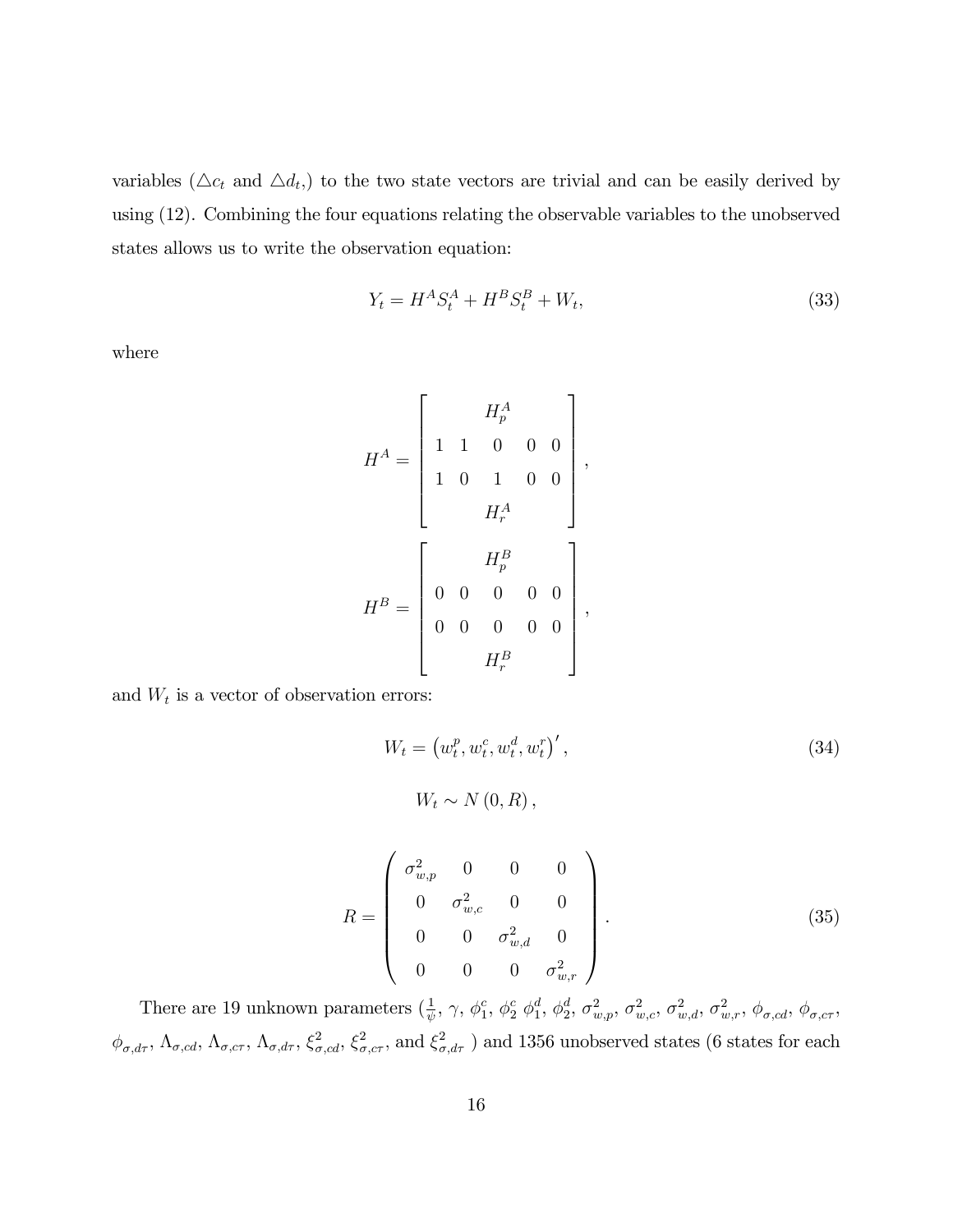of the 226 quarters of data that we use in the estimation of the model) to be estimated.<sup>6</sup> We use Bayesian Markov Chain Monte Carlo (MCMC) methods in order to obtain estimates of the posterior distributions of the unknown parameters and the unobserved states. The details of the estimation procedure are described in Appendix C.

## 5 Results

#### 5.1 Estimated Parameters and States

The second and third columns of Table 1 summarize the prior distributions that we have selected for the estimation of the model. It is well-known that one of the main advantages of using Bayesian MCMC estimation methods is that they allow for flexible ways of incorporating prior information into the estimation of the model. In an attempt to let the data "tell us" as much as possible about the model's parameters and states, we use relatively flat prior distributions for most of the estimated variables unless we have a solid economic reason for not doing so. For example, we restrict each of the variances of the observation errors (i.e. each of the diagonal elements of R) to be at most  $20\%$  of the conditional variance of its respective observable variable. That restriction is forcing the model to explain at least 80% of the fluctuations in each of the observable variables with fluctuations in the relevant state variables rather than with errors in the observation equations. In order to truly incorporate all relevant prior information in the estimation, where appropriate, we impose prior restrictions on the relationships between certain variables rather than on the individual variables themselves. For instance, following the claim of virtually every paper in the long-run risks literature (e.g. Balke and Wohar (2002), Bansal and Yaron (2006), and Croce (2009)) that if the long-run components of consumption growth and dividend growth do exist, they are

<sup>&</sup>lt;sup>6</sup>Note that  $\theta$  does not need to be explicitly estimated since the estimates for  $\frac{1}{\psi}$  and  $\gamma$  imply an estimate for  $\theta$   $(\widehat{\theta} = \frac{1-\widehat{\gamma}}{1-\widehat{1/\beta}})$  $\frac{1-\gamma}{1-\overline{1/\psi}},$ ).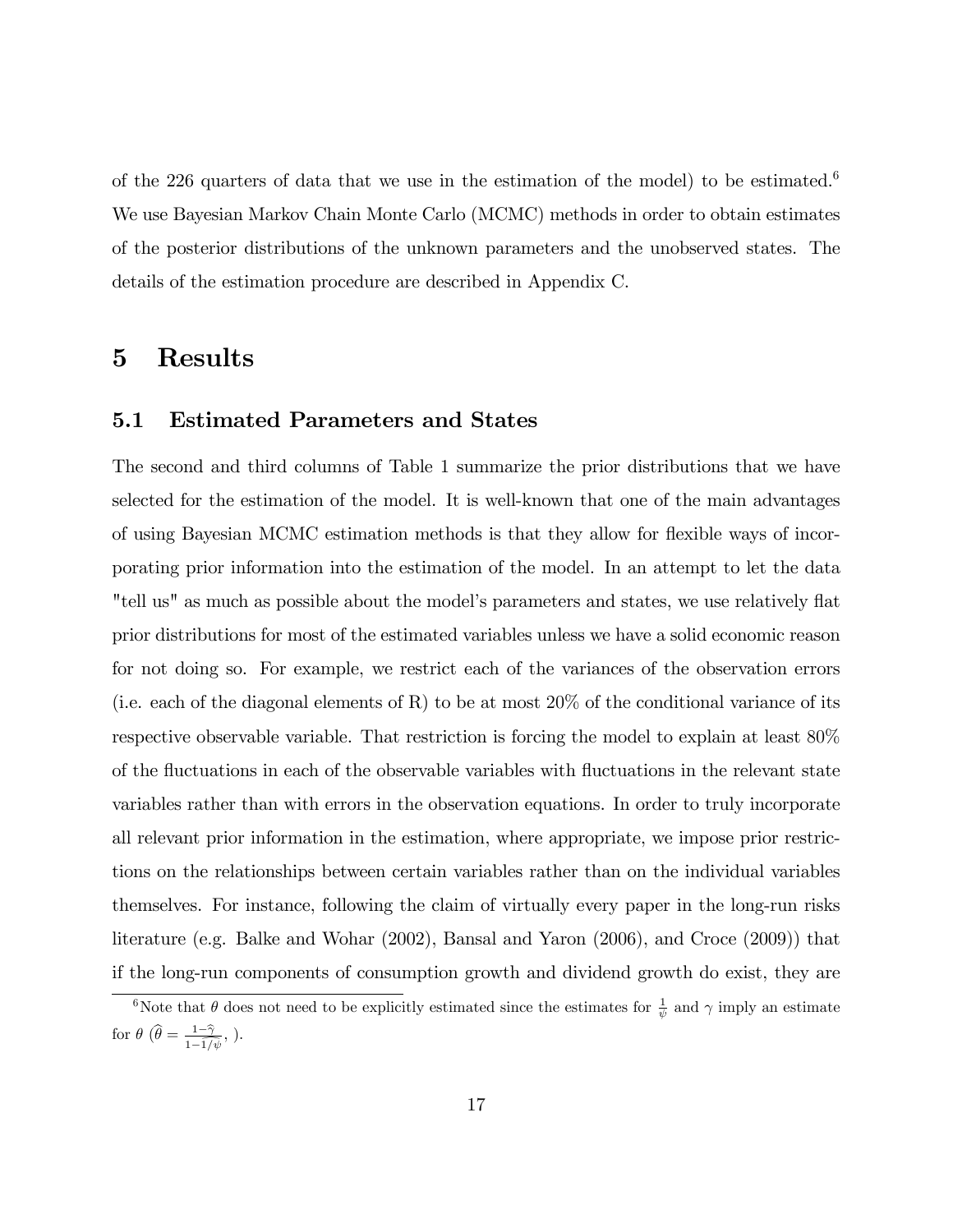orders of magnitude smaller than their respective observed series, we incorporate a prior distribution over the ratio of the average variances of the permanent and the temporary components of consumption. Namely, we impose an inverse-gamma prior distribution over the ratio of the variance of the temporary component of consumption and the variance of the permanent component of consumption with a mode of 100. We are thus "asking" the model to place higher probabilities on outcomes in which the variance of permanent consumption is significantly smaller than the variance of temporary consumption.

Our estimates of the posterior distributions of the unknown parameters are summarized in the last three columns of Table 1. There are several estimates that deserve attention. Our estimates of the intertemporal elasticity of substitution  $(\psi)$  and the coefficient of relative risk aversion  $(\gamma)$  are within the range of estimates that have been reported in the literature. Unlike many asset pricing models, which require values for  $\gamma$  of 10 and above to match certain moments in the data, ours manages to fit the observed stock price and interest rates series reasonably well at levels of risk aversion that are much closer to the estimates obtained in most micro studies on the issue. Our estimate of the EIS is higher than the estimates of Hall (1988) and Campbell (1999), who estimate it to be lower than 1. They are, however, in line with the results of Hansen and Singleton (1982) and Attanasio and Weber (1989), both of whom conclude that EIS is above 1. More recently, several authors (e.g. Guvenen (2001) and Vissing-Jorgensen (2002)) have argued that  $\psi$  is well over 1. Furthermore, Bansal and Yaron (2006) argue that the results of Hall (1988) and Campbell (1999), which are obtained by regressing date  $t+1$  consumption growth on the date t real risk-free rate, suffer from a downward bias since they do not account for time variation in the conditional volatility of consumption growth.

The estimates of  $\hat{\psi}$  and  $\hat{\gamma}$  that we obtain have an important implication for the effect of macroeconomic volatility on stock prices. The combination of  $\hat{\psi} > 1$  and  $\hat{\gamma} > 1$  implies that  $\hat{\theta} < 0$ , which, as argued in Section 3, is critical for allowing the model to capture the empirical fact that an increase in macroeconomic uncertainty causes the price-dividend ratio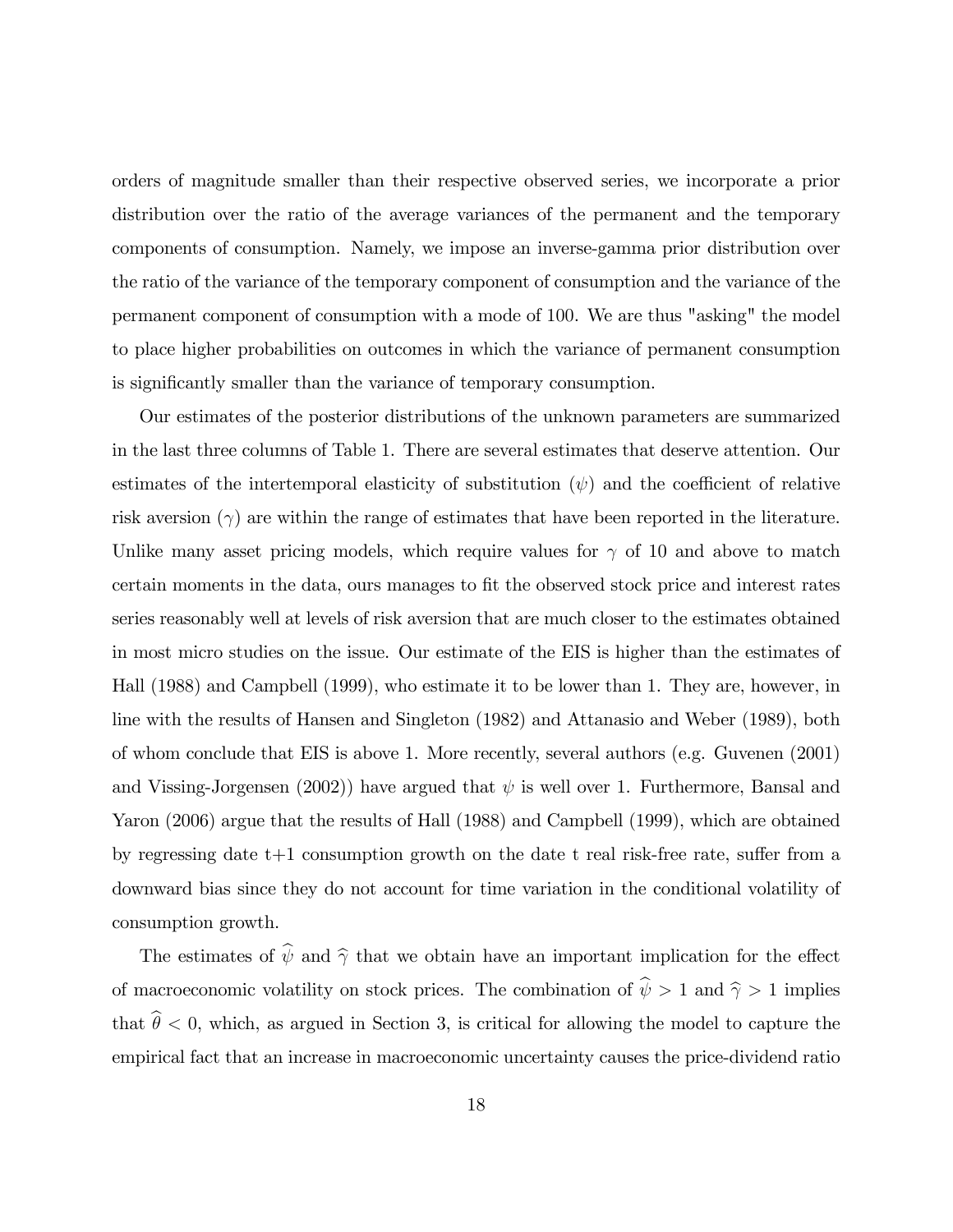of the aggregate stock market to decline. Intuitively, a rise in the conditional volatility of fundamentals affects the price-dividend ratio via two distinct effects that it has on expected returns. First, it decreases the real risk-free rate through the precautionary savings effect discussed in Section 3. Second, it increases the expected excess returns that investors require in order to be compensated for the additional risk that they bear when holding an asset whose payoffs are uncertain. In our model, as well as in the data, the latter effect dominates former, thus causing a negative relationship between macroeconomic volatility and the level of the aggregate stock market.

The three autoregressive processes that govern the evolution of the variances of fundamentals over time appear to be quite persistent, as their AR(1) coefficients ( $\phi_{\sigma,cd}$ ,  $\phi_{\sigma,cr}$ , and  $\phi_{\sigma, d\tau}$ ) are all estimated to be greater than 0.9. This explains the important role that these processes play in driving fluctuations in stock prices and in the risk-free interest rate (discussed in greater detail in Section 5.2) As expected, the mean of the variance of the non-stationary component of consumption growth and dividend growth  $(\Lambda_{\sigma,cd})$  is orders of magnitude smaller than its respective stationary counterparts  $(\Lambda_{\sigma, c\tau}$  and  $\Lambda_{\sigma, d\tau})$ . The estimates of the variances of the shocks to the conditional volatilities  $(\xi_{cd}^2, \xi_{cr}^2, \text{ and } \xi_{dr}^2)$  indicate that the average shock to the variance of temporary dividend growth is significantly larger than the average shocks to the variances of the temporary and permanent consumption growth components. Finally, the variances of all four observation errors are significantly lower than the upper bounds imposed in the prior distributions, indicating that the model does quite well against the data. The good overall fit of the model is confirmed by figures 1 through 4, which plot the four observable series versus the modelís predictions.

#### 5.2 Historical Decompositions and Variance Decompositions

Tables 2 through 5 present the variance decompositions implied by the estimated model for the four observable variables at various horizons. According to Table 2, fluctuations in the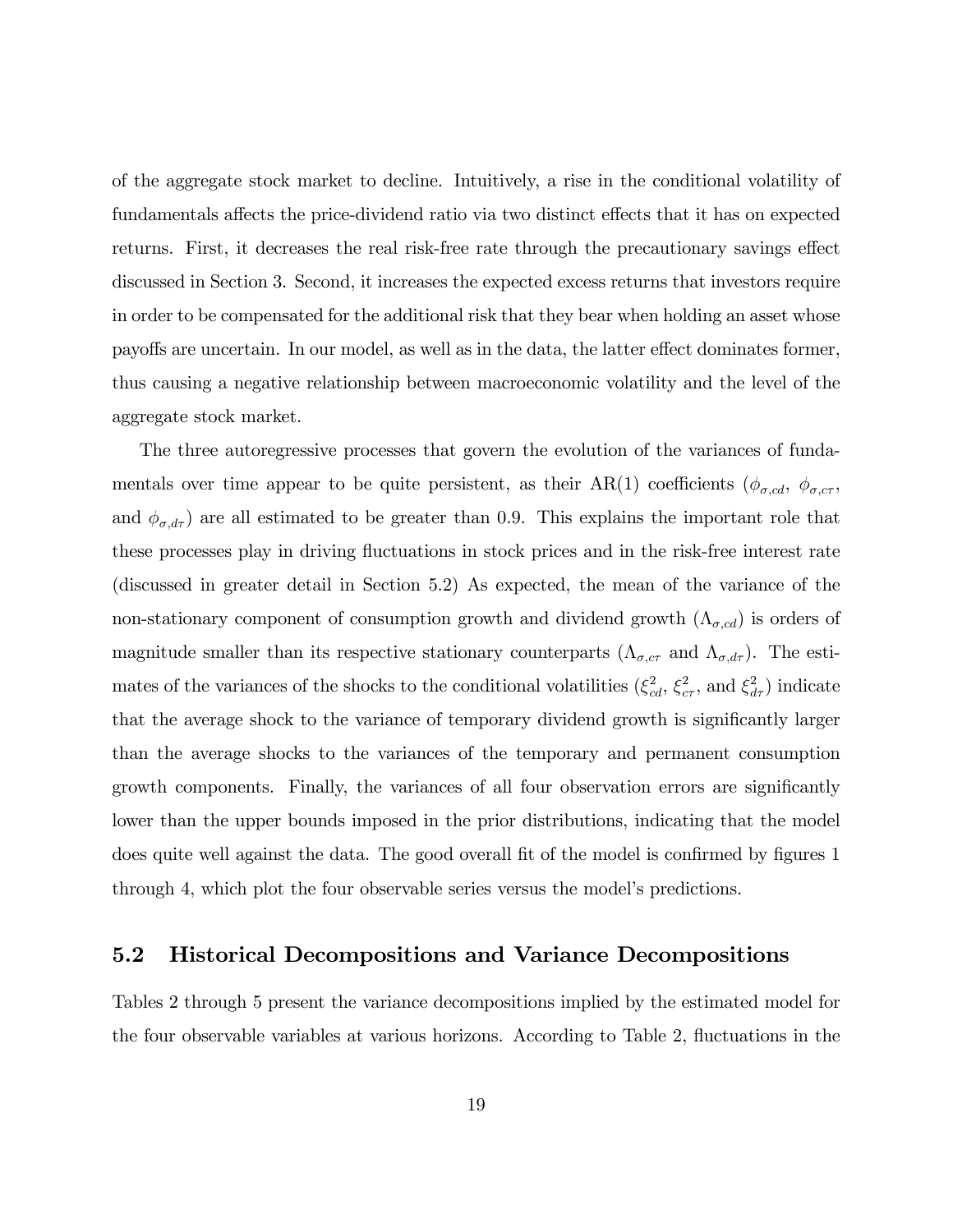log-price dividend ratio at short and medium horizons tend to be driven largely by fluctuations in the conditional variance of the non-stationary component of consumption growth (63% and 59%, respectively). Changes in the conditional mean of the permanent component of consumption growth come at a distant second place (with 13% and 25%, respectively), followed by changes in the volatility of the stationary component of consumption growth (12% and 11%, respectively). In contrast, low frequency movements in the aggregate stock market tend to be driven by changes in the expected mean of permanent dividend growth (72%). While the contribution of time-varying variance of the long-run component of consumption growth declines substantially at long horizons, it is still fairly significant  $(22\%)$ . Figure 5 displays a visual confirmation of the results from Table 2. It shows a historical decomposition for the log price-dividend ratio of the aggregate US stock market. The low frequency movements in the log price-dividend ratio are closely matched by swings in the expected value of the long-run component of consumption growth. Medium and high frequency áuctuations in the aggregate stock market level appear to be closely matched by fluctuations in the conditional volatility of the long-run component of consumption growth. Both of these observations are in line with the results presented in Table 2.

Table 6 presents a different angle. Rather than decomposing fluctuations in the log pricedividend ratio by the contributions of each of the structural shocks in the model (as in Table 2), it breaks down the variance of  $pd<sub>t</sub>$  by the contributions of each of the three potential drivers discussed in the Section 1. At short and medium horizons, the variance of  $pd<sub>t</sub>$  tends to be dominated by fluctuations in expected excess returns. Given the results from Table 2, this should not be surprising since, as discussed in Section 2, fluctuations in conditional volatilities are the exclusive triggers of áuctuations in expected excess returns in the model. In the long run, changes in the conditional mean of dividend growth explain the largest share of the variance of aggregate stock price fluctuations. Once again, this is in line with the results of the decomposition presented in Table 2 since the shared long-run component of consumption and dividend growth is, by construction, what is driving both of these series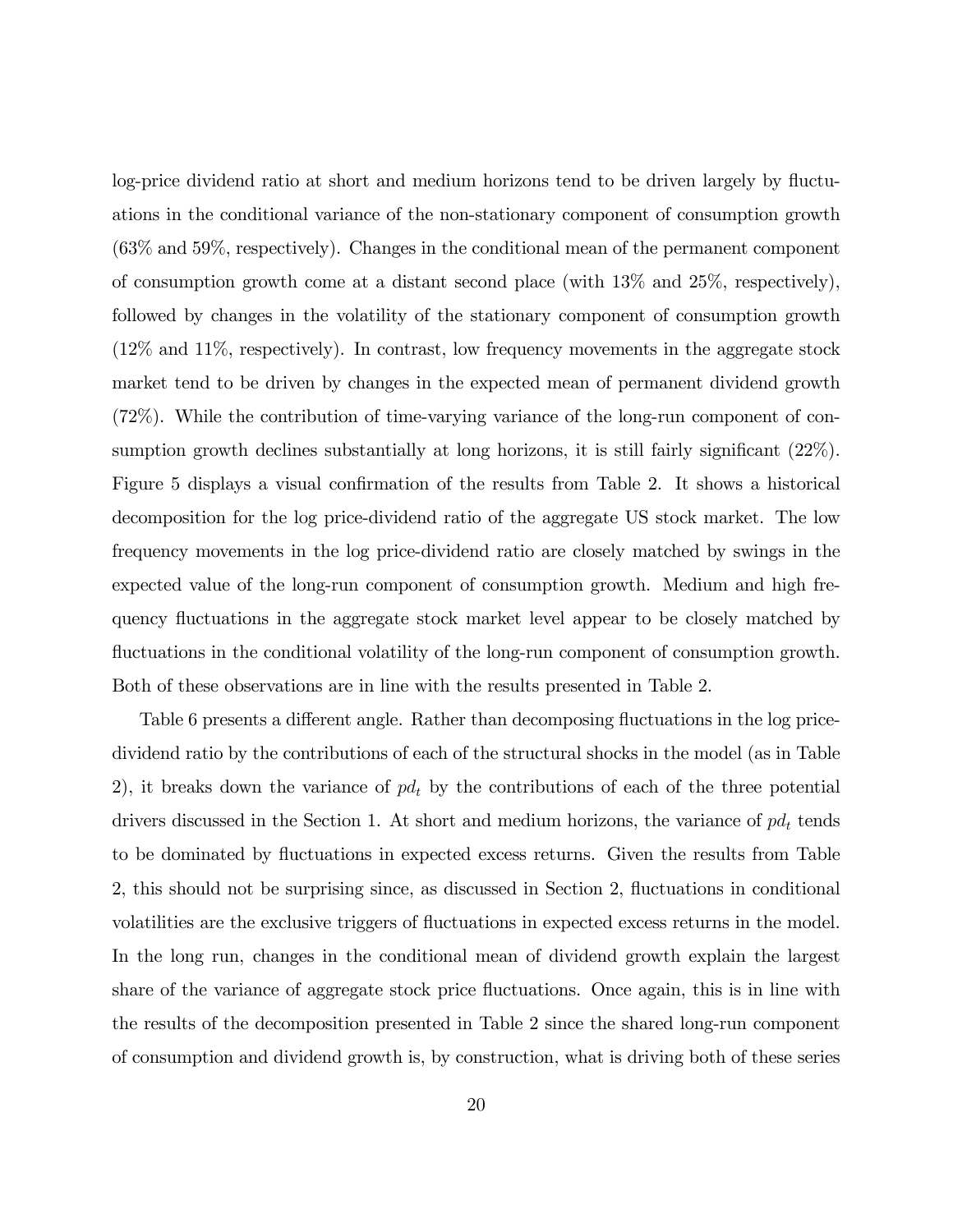at low frequencies.

Figure 9 offers an intriguing historical perspective on the relative importance of the main drivers of fluctuations in the aggregate US stock market over the past several decades. As discussed above, changes in expected dividend growth were the main drivers at lower frequencies. For example, the stock market run-ups of the 1950ís, 1980ís, and 1990ís were mainly the result of gradually-improving expectations about future dividend growth. Similarly, the decline of the US stock market during the 1970's could largely be attributed to deteriorating long-run dividend growth expectations. Note that the fluctuations in the aggregate pricedividend ratio during all of those episodes would have been even larger had it not been for the offsetting effect of changes in the expectations of future real risk-free interest rates. Recall that, in our model, consumption growth and dividend growth share the same permanent component. Therefore, an increase in expected long-run dividend growth is equivalent to an increase in expected long-run consumption growth. The latter causes a rise the expectations of future real risk-free interest rates (28), which, in turn, causes the price-dividend ratio to decline  $(6)$ , thus partially offsetting the positive effect that an increase in expected dividend growth has on the price-dividend ratio.

Despite the dominance of changes in expected dividend growth at low frequencies, it is changes in expected excess returns that appear to be responsible for most of the large high-frequency swings in the price-dividend ratio. For instance, our results indicate that the stock market crash of October 1987 was caused by a sharp spike in macroeconomic uncertainty rather than by a dramatic downward revision of expectations about future aggregate dividends. Similarly, our model attributes most of the 2007-08 decline in the US stock market to rising conditional volatility of macroeconomic fundamentals. Expectations of future dividend growth also declined during that episode. However, a large part of that effect was o§set by the impact of lower expected future real interest rates, triggered by lower expected macroeconomic growth.

Figures 10 and 14 plot the two sets of variance decompositions discussed above as func-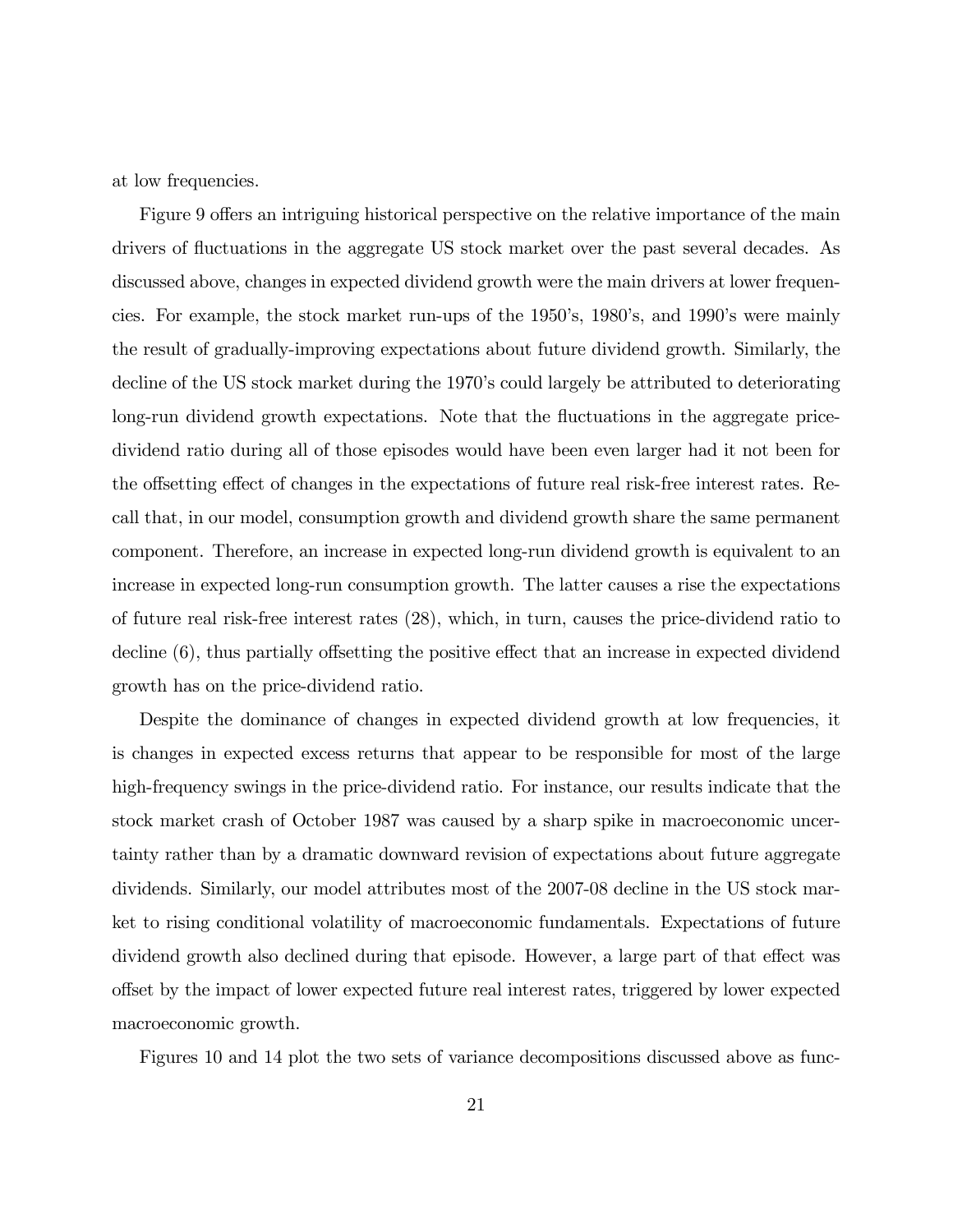tions of horizon. Figure 10 shows that fluctuations in the conditional mean of permanent consumption growth gradually take over as the main drivers at the expense of fluctuations in the conditional volatility of the same component.<sup>7</sup> These results imply that short-term and medium-term investors (i.e. those with investment horizons of up to 10-15 years) should be more concerned about sharp increases in macroeconomic uncertainty than about bad news about the economy's growth prospects. The opposite appears to be true for long-term investors (i.e. those with investment horizons that are longer than 10-15 years).

Figure 14 tells the same story, but from the perspective of dividend growth and expected returns. Namely, volatility in expected excess returns is what is driving the stock market in the short and medium run, while news about dividends is the main driver in the longrun. This result manages to reconcile the two competing views about the main sources of aggregate stock market fluctuations described in Section 1. On one hand, as first pointed out by Leroy and Porter (1981) and Shiller (1981), the observed áuctuations in aggregate stock prices over short and medium horizons are way too large to be justified by changes in expected dividends. Therefore, it must be changes in expected excess returns that are the main drivers at these frequencies. On the other hand, as pointed out by Barsky and DeLong (1993) and by Balke and Wohar (2002 and 2006) changes in expected dividend growth could be the main drivers if the dividend growth series is assumed to be sufficiently persistent. Our results indicate that both of those groups of economists were right, albeit at different frequencies. We show that the point made by the former group of economists holds at short and medium term horizons, whereas the conjecture made by the latter group is indeed valid if one focuses on long term horizons. Intuitively, if the level of the aggregate stock market declined by 50% over the course of a recession, it is more plausible to argue that this happened because investors demanded to be compensated for the rise in macroeconomic uncertainty rather than because they suddenly dramatically revised downwards their expectations of

<sup>&</sup>lt;sup>7</sup>The actual change of positions between the two series takes place at a horizon of approximately 14 years.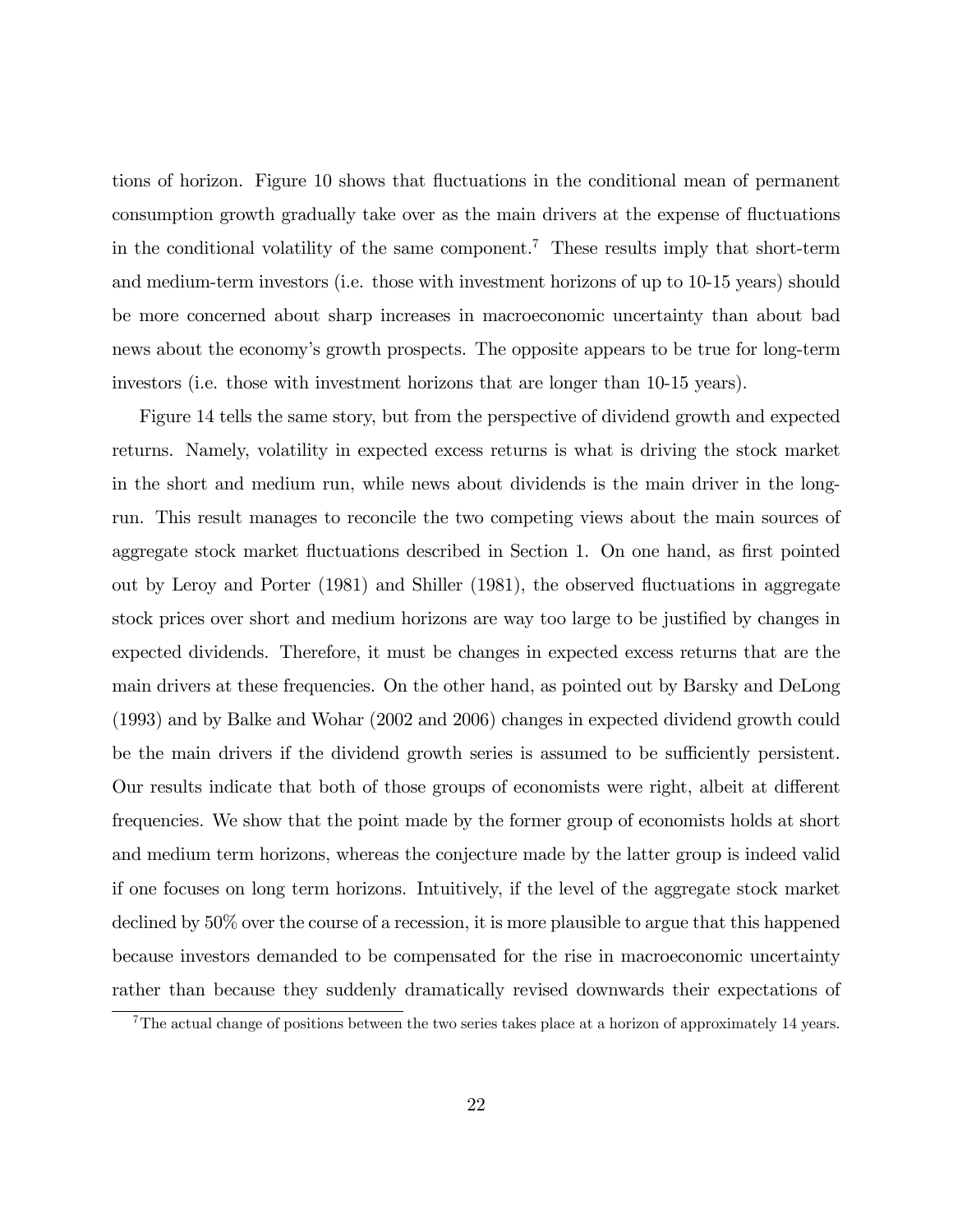future aggregate dividends in the economy. If on the other hand, the price-dividend ratio of the aggregate stock market gradually increased over the course of a couple of decades, it would be easier to make the case that this occurred due to gradually-revised long-term dividend growth expectations rather than as a result of a sustained twenty-year decline in macroeconomic volatility.

Summaries of variance decomposition for the short-term real risk-free rate at various horizons are presented in Table 3. At all horizons, the variance of this variable appears to be dominated by movements in the conditional volatility of the non-stationary component of consumption growth. Fluctuations in that component explain more than 90% of the total variance of the real risk-free rate at all horizons. The results from Table 3 are confirmed by the historical decomposition of the real interest rate in Figure 8 and by Figure 13, which plots the variances decompositions of the real risk-free rate, implied by our estimates of the model, as a function of the horizon.

Finally, Tables 4 and 5 put the results obtained from the variance decompositions of the price-dividend ratio into perspective. Some might argue that the fact that the joint permanent component of consumption growth and dividend growth is the only variable that is assumed to have a unit root might somehow influence the result that this particular component is the main driver of the price-dividend ration in the long-run. A necessary (but not a sufficient) condition for that potential criticism to have any merit is that the joint permanent component of consumption growth and dividend growth is the main long-run driver of these two variables themselves. However, the results presented in Tables 4 and 5 allow us to categorically dismiss all suspicions of that kind. Namely, the third columns of these tables reveal that the joint permanent component of consumption growth and dividend growth is far from being the main driver of these two variables at any horizon. These conclusions are visually confirmed by the results displayed in Figures 11 and 12.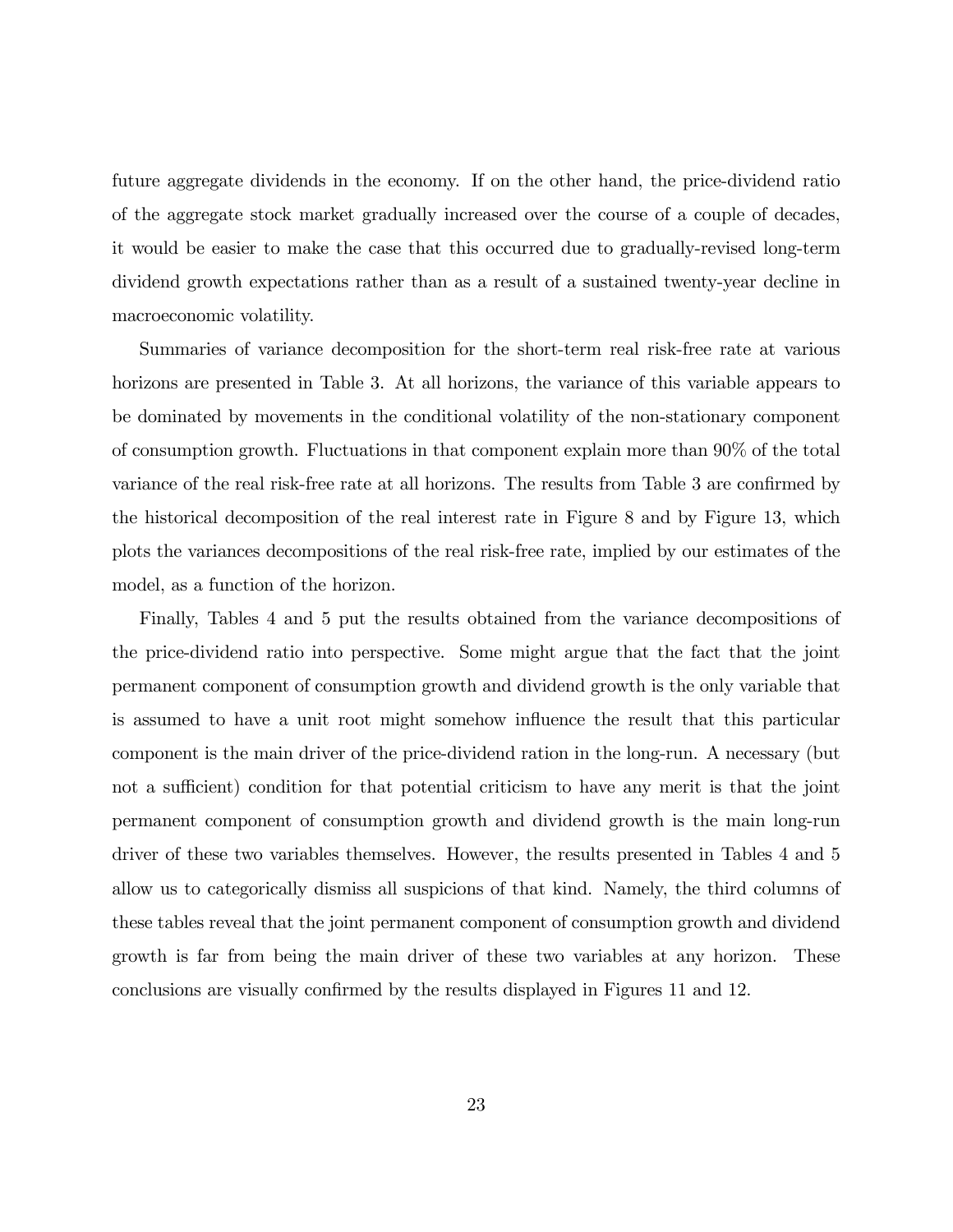## 6 Conclusion

In this paper, we attempt to resolve the long-lasting debate about the main sources of fluctuations in the aggregate US stock market. In order to accomplish that, we design and solve a consumption-based asset pricing model which incorporates stochastic volatility, longrun risks in consumption and dividends, and Epstein-Zin preferences. Utilizing Bayesian MCMC techniques, we estimate the model by using US data on the level of the aggregate stock market, short-term real risk-free rates, consumption growth, and dividend growth. We conclude that, over short and medium horizons, fluctuations in the aggregate US stock market are mainly driven by changes in expected excess returns. Conversely, low-frequency movements in aggregate stock prices are primarily caused by changes in expected dividend growth rates.

The paper offers several possible directions for further research. An intriguing extension would be to add time-varying risk aversion to the time-varying variances model presented here. This feature would introduce fluctuations in the price of risk over time in addition to the fluctuations in the quantity of risk introduced in this paper. It would be also interesting to extend the theoretical environment of the model into a general equilibrium setting. Justiniano and Primiceri  $(2008)$  have already explored the effects of time-varying volatility on macroeconomic fluctuations. As the title of their paper suggests, however, they were mostly concerned with the business cycle implications of their model. We believe that it would be extremely informative to include data on asset prices (particularly data on stock prices) in the estimation of a DSGE model with time-varying volatility and time-varying risk aversion and study the model's asset pricing implications.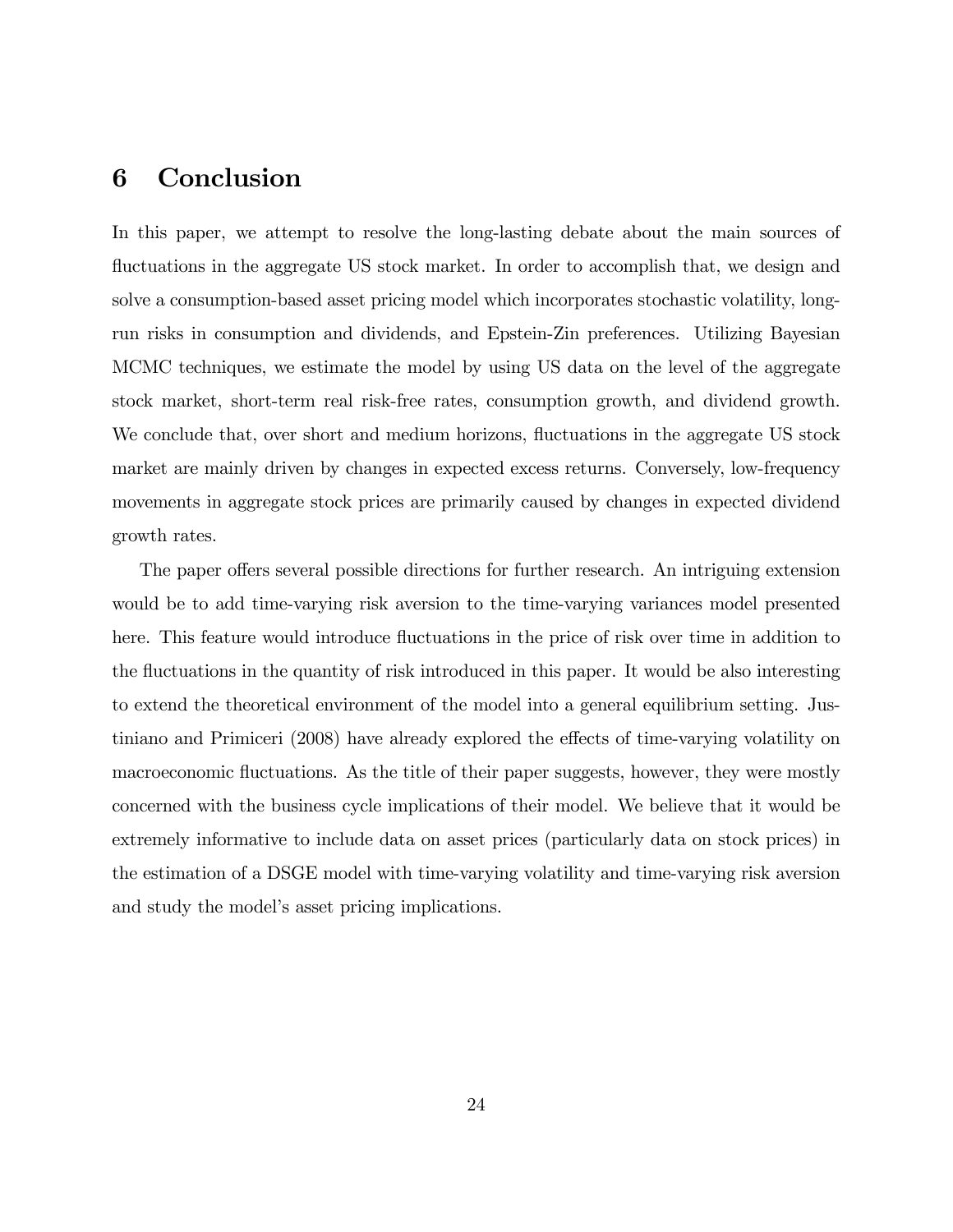## Appendix A. Solution Methodology

We start by solving for  $r_{t+1}^c$ , the return on the hypothetical asset that delivers aggregate consumption as its dividend each period. Let  $P_t^c$  be the price of that asset at time t. Since its dividend is equal to aggregate consumption, its log-price-dividend ratio is given by:

$$
pc_t \equiv p_t^c - c_t = \log(P_t^c/C_t). \tag{A.1}
$$

Using the same line of reasoning as the one described in the justification of the guess for the expression for  $pd_t$  in Section 3, we make the following guess for  $pc_t$ :

$$
pc_t = A_c^{TVV} + H_c^A S_t^A + H_c^B S_t^B.
$$
\n(A.2)

Note that (2) can be modified to obtain an expression for  $pc_t$ :

$$
pc_{t} = \rho_{c} (pc_{t+1}) + \Delta c_{t+1} - r_{t+1}^{c} + k_{c}
$$
 (A.3)

Rearranging terms in (A.3), we solve for  $r_{t+1}^c$ :

$$
r_{t+1}^c = \rho_c \left( p c_{t+1} \right) + \Delta c_{t+1} - p c_t + k_c. \tag{A.4}
$$

Using our guess for  $pc_t$  (A.2) and the fact that  $\triangle c_{t+1} = H^c S_{t+1}^A$ , we can rewrite (A.4) as:

$$
r_{t+1}^c = \rho \left( A_c^{TVV} + H_c^A S_{t+1}^A + H_c^B S_{t+1}^B \right) + H^c S_{t+1}^A - \left( A_c^{TVV} + H_c^A S_t^A + H_c^B S_t^B \right) + k_c. \tag{A.5}
$$

Note that the log-version of the Euler equation (10) must hold for the returns of all assets in the economy. Therefore, we can write:

$$
E_{t} \left( m_{t+1} + r_{t+1}^{c} \right) + \frac{1}{2} V_{t}^{a} r \left( m_{t+1} + r_{t+1}^{c} \right) = 0. \tag{A.6}
$$

Using (8), we can write:

$$
m_{t+1} + r_{t+1}^c = \theta \log \delta - \frac{\theta}{\psi} (\Delta c_{t+1}) + (\theta) (r_{t+1}^c) =
$$
\n
$$
\theta \log \delta - \frac{\theta}{\psi} (H^c S_{t+1}^A) + \theta \left[ \frac{\rho_c (A_c^{TVV} + H_c^A S_{t+1}^A + H_c^B S_{t+1}^B) + \mu_c \beta \sigma_c (H_c^{TVV} + H_c^A S_{t+1}^A + H_c^B S_{t+1}^B) + \mu_c \right]
$$
\n(A.7)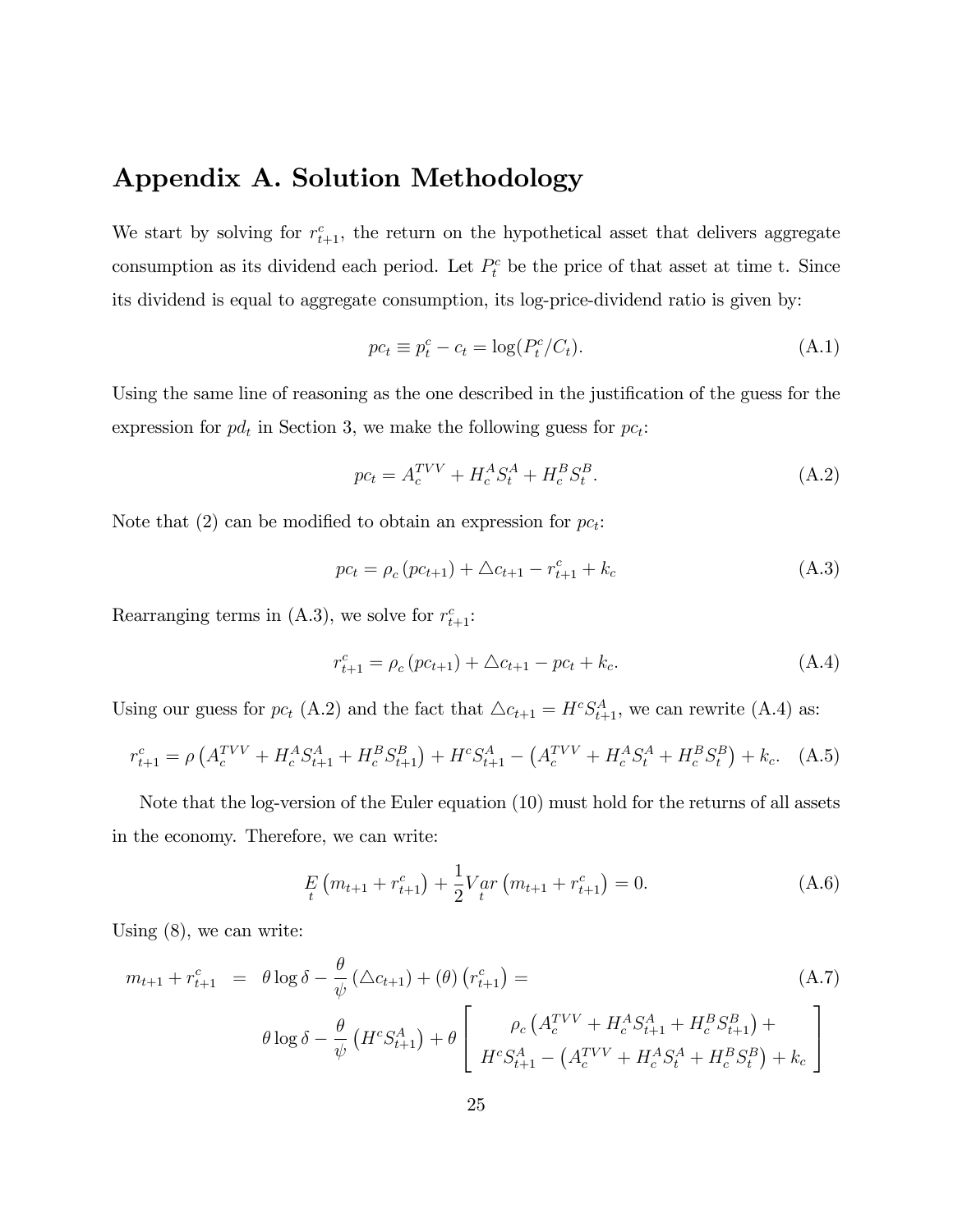Combining  $(A.7)$  with equations  $(18)$  and  $(23)$ , we can write:<sup>8</sup>

$$
E_{t}[m_{t+1} + r_{t+1}^{c}] = \left\{-\frac{\theta}{\psi}H^{c}F^{A} + \theta\left[\left(\rho_{c}H_{c}^{A} + H^{c}\right)F^{A} - H_{c}^{A}\right]\right\}S_{t}^{A} + \theta\left(\rho_{c}F^{B} - I\right)H_{C}^{B}S_{t}^{B}
$$
\n(A.8)

$$
V_{t}^{ar}(m_{t+1} + r_{t+1}^{c}) = \left\{ \left[ \left( \theta - \frac{\theta}{\psi} \right) H^{c} + \theta \rho_{c} H_{c}^{A} \right] \Gamma \right\} \otimes \left\{ \left[ \left( \theta - \frac{\theta}{\psi} \right) H^{c} + \theta \rho_{c} H_{c}^{A} \right] \Gamma \right\} H^{c} S_{t}^{B},
$$
\n(A.9)

Plugging  $(A.8)$  and  $(A.9)$  into  $(A.6)$ , we get:

$$
0 = \left\{ -\frac{\theta}{\psi} H^c F^A + \theta \left[ \left( \rho_c H_c^A + H^c \right) F^A - H_c^A \right] \right\} S_t^A + \right\}
$$
  
+  $\theta \left( \rho_c F^B - I \right) H_c^B S_t^B +$   
+  $\frac{1}{2} \left\{ \left[ \left( \theta - \frac{\theta}{\psi} \right) H^c + \theta \rho_c H_c^A \right] \Gamma \right\} \otimes \left\{ \left[ \left( \theta - \frac{\theta}{\psi} \right) H^c + \theta \rho_c H_c^A \right] \Gamma \right\} H^{\Gamma} S_t^B.$ 

Since (A.10) has to hold for all values of the state variables, combining all the  $S_t^A$  and  $S_t^B$ terms and setting them equal to each other yields the following two equations:

$$
-\frac{\theta}{\psi}H^cF^A + \theta\left[\left(\rho_c H_c^A + H^c\right)F^A - H_c^A\right] = 0,\tag{A.11}
$$

$$
\theta \left( \rho_c F^B - I \right) H_c^B + \frac{1}{2} \left\{ \left[ \left( \theta - \frac{\theta}{\psi} \right) H^c + \theta \rho_c H_c^A \right] \Gamma \right\} \otimes \left\{ \left[ \left( \theta - \frac{\theta}{\psi} \right) H^c + \theta \rho_c H_c^A \right] \Gamma \right\} H^\Gamma = 0. \tag{A.12}
$$

Solving the above two equations yields:

$$
H_c^A = \left[ \left( 1 - \frac{1}{\psi} \right) H^c \right] F^A \left( I - \rho_c F^A \right)^{-1}, \tag{A.13}
$$

$$
H_c^B = (0.5)\theta \left\{ \left[ WCB \otimes WCB \right] H^{\Gamma} \right\} \left( I - \rho_c F^B \right)^{-1}, \tag{A.14}
$$

$$
WCB = \left(1 - \frac{1}{\psi}\right) H^c F^A \left(I - \rho_c F^A\right)^{-1} \Gamma.
$$

 $8$ Throughout the solution derivations, we use the fact that, for any three matrices, A, B, and C:  $vec(ABC) = (C' \otimes A) vec(B).$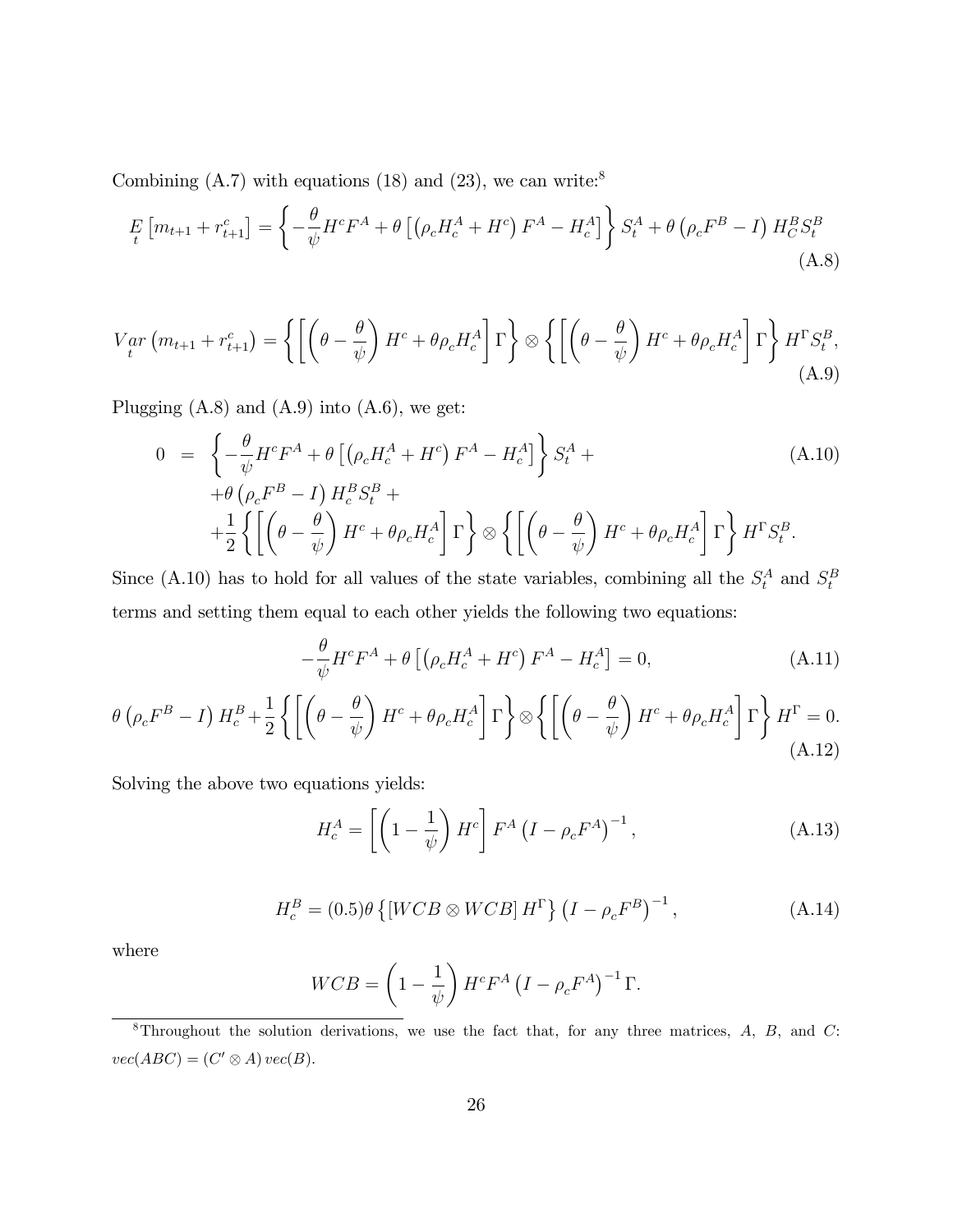Having obtained the expressions for  $H_c^A$  and  $H_c^B$ , we can now plug (A.13) and (A.14) into (A.5) and then use the resulting expressions for  $r_{t+1}^c$  in (8) in order to obtain the following the expression for the stochastic discount factor:

$$
m_{t+1} = A_m - \left(\frac{1}{\psi} H^c F^A\right) S_t^A + (1 - \theta) H_c^B \left(I - \rho_c F^B\right) S_t^B +
$$
\n
$$
\left[ \left(\theta - 1 - \frac{\theta}{\psi}\right) H^c + \rho_c \left(\theta - 1\right) H_c^A \right] \left(V_{t+1}^A\right) + \rho_c \left(\theta - 1\right) H_c^B \left(V_{t+1}^B\right).
$$
\n(A.15)

Having solved for the stochastic discount factor in terms of the state variables, we are now ready to turn our attention to the price-dividend ratio for the aggregate stock market  $(pd_t)$ . Note that we can use (3) in order to solve for the return of the aggregate stock market:

$$
r_{t+1} = \rho \left( p d_{t+1} \right) + \Delta d_{t+1} - p d_t + k. \tag{A.16}
$$

Using the fact that  $\Delta d_{t+1} = H^d S_{t+1}^A$  and plugging our guess for  $pd_t$  (24) in (A.16), we get:

$$
r_{t+1} = \rho \left( A_p^{TVV} + H_p^A S_{t+1}^A + H_p^B S_{t+1}^B \right) + H^d S_{t+1}^A - \left( A_p^{TVV} + H_p^A S_t^A + H_p^B S_t^B \right) + k. \tag{A.17}
$$

Note that:

$$
E_{t}[m_{t+1} + r_{t+1}] = \left\{-\frac{1}{\psi}H^{c}F^{A} + H_{p}^{A}(\rho F^{A} - I) + H^{d}F^{A}\right\}S_{t}^{A} + \left[\left(\theta - 1\right)H_{C}^{B}(\rho_{c}F^{B} - I) + H_{p}^{B}(\rho F^{B} - I)\right]S_{t}^{B}
$$
(A.18)

$$
V_{t}^{ar}(m_{t+1} + r_{t+1}) = [WPB \otimes WPB] H^{\Gamma} S_{t}^{B} + (WPS) \Sigma^{B} (WPS)', \qquad (A.19)
$$

$$
WPB = \left[ \left( \theta - 1 - \frac{\theta}{\psi} \right) H^c + \left( \theta - 1 \right) \rho_c H_c^A + \rho H_p^A + H^d \right] \Gamma,
$$
  

$$
WPS = \left( \theta - 1 \right) \rho_c H_C^B + \rho H_p^B.
$$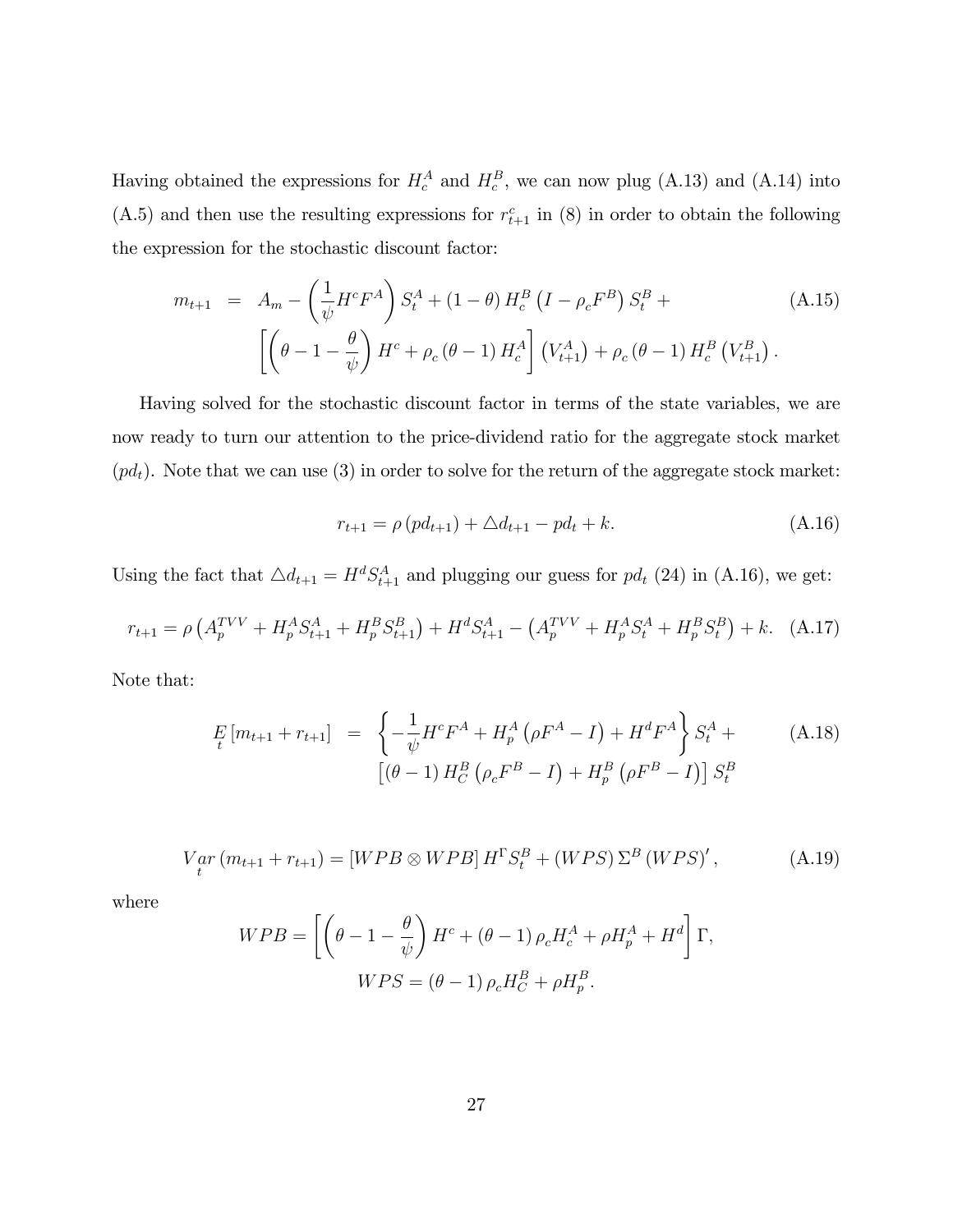Next, we plug (A.18) and (A.19) into the log-version of the Euler equation (10) and get:

$$
0 = (WPS) \Sigma^{B} (WPS)' +
$$
  
\n
$$
\left\{ -\frac{1}{\psi} H^{c} F^{A} + H_{p}^{A} (\rho F^{A} - I) + H^{d} F^{A} \right\} S_{t}^{A} +
$$
  
\n
$$
+ [(\theta - 1) H_{C}^{B} (\rho_{c} F^{B} - I) + H_{p}^{B} (\rho F^{B} - I)] S_{t}^{B} +
$$
  
\n
$$
+ [WPB \otimes WPB] H^{T} S_{t}^{B}.
$$
\n(A.20)

Since (A.20) has to hold for all values of the state variables, we combine all the  $S_t^A$  and  $S_t^B$ terms and set them equal to each other. This yields the following two equations:

$$
-\frac{1}{\psi}H^cF^A + H_p^A(\rho F^A - I) + H^dF^A = 0
$$

$$
[(\theta - 1) H_c^B(\rho_c F^B - I) + H_p^B(\rho F^B - I)] + \{[WPB]\Gamma\} \otimes \{[WPB]\Gamma\} H^{\Gamma} = 0
$$

Solving the above two equations yields:

$$
H_p^A = \left(H^d - \frac{1}{\psi}H^c\right)F^A \left(I - \rho F^A\right)^{-1},\tag{A.21}
$$

$$
H_p^B = \left\{ (1 - \theta) H_c^B (I - \rho_c F^B) + \frac{1}{2} [WPB \otimes WPB] H^{\Gamma} \right\} (I - \rho F^B)^{-1}.
$$
 (A.22)

Note that (A.15) in combination with (11) allows us to express the one-period ahead real risk-free rate as a function of the two state vectors:

$$
r_{t+1}^{rf} = -E_{t}(m_{t+1}) - \frac{1}{2}V_{t}ar(m_{t+1}) =
$$
  
\n
$$
-A_{m} - [(\theta - 1)\rho_{c}H_{C}^{B}] [\Sigma^{B}] [(\theta - 1)\rho_{c}H_{c}^{B}]
$$
  
\n
$$
+ \left(\frac{1}{\psi}H^{c}F^{A}\right)S_{t}^{A} - (1 - \theta)H_{c}^{B}(I - \rho_{c}F^{B})S_{t}^{B}
$$
  
\n
$$
- \frac{1}{2}\{(WRB) \otimes (WRB)\}H^{T}S_{t}^{B},
$$
\n(8.23)

$$
WRB = \left[ (\theta - 1 - \frac{\theta}{\psi})H^c + (\theta - 1)\rho_c H_c^A \right] \Gamma.
$$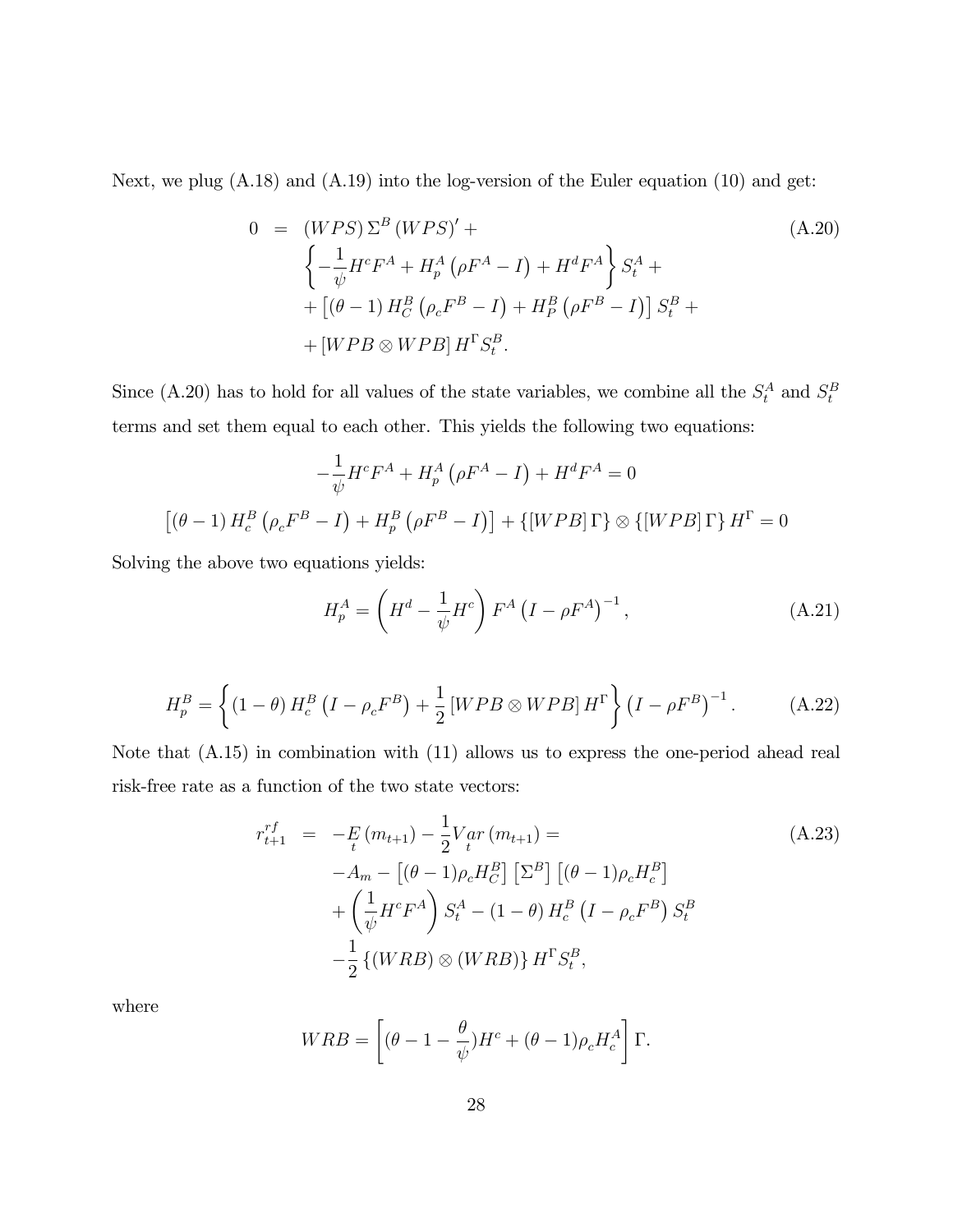## Appendix B. Data Sources

The data that we use to estimate the unknown parameters and the unobserved states of our model is quarterly and runs from 1952:01 to 2008:02. For our stock market variables, we use CRSP data, which includes all stocks listed on the NYSE, the AMEX, and the NASDAQ, in order to construct the aggregate log-price-dividend ratio and log-dividend-growth series. Following the approach taken by Bansal, Dittmar, and Lundblad  $(2005)$ , we define the total return per dollar invested,  $R_{t+1}$ , to be:

$$
R_{t+1} = h_{t+1} + y_{t+1},
$$

where  $h_{t+1}$  is the gross price appreciation from t to  $t+1$  and  $y_{t+1}$  is the dividend yield during period  $t + 1$ . Since we observe  $R_{t+1}$  (RET in CRSP terminology) and  $h_{t+1}$  (RETX in CRSP terminology), we can easily obtain the dividend yield,  $y_{t+1}$ , by taking the difference between the two series:

$$
y_{t+1} = R_{t+1} - h_{t+1}.
$$

Having obtained the above series, it is straightforward to generate the actual price  $(P_t)$ and dividend  $(D_t)$  series.

$$
P_{t+1} = h_t P_t,
$$
  $t = 2, ..., T - 1, P_1 = 1,$   
\n $D_t = y_t P_t,$   $t = 1, ..., T.$ 

Note that we have constructed the  $P_t$  series in such a way that it corresponds to total market valuation, not price per share as in some other studies. Similarly  $D_t$  corresponds to total dividends paid by all companies in the market, not dividends per share. We use the yield on the three-month Treasury bill to measure the short-term nominal risk-free interest rate. We use data on consumption of non-durables and services, obtained from the National Income and Product Accounts (NIPA) tables, in order to construct our nominal consumption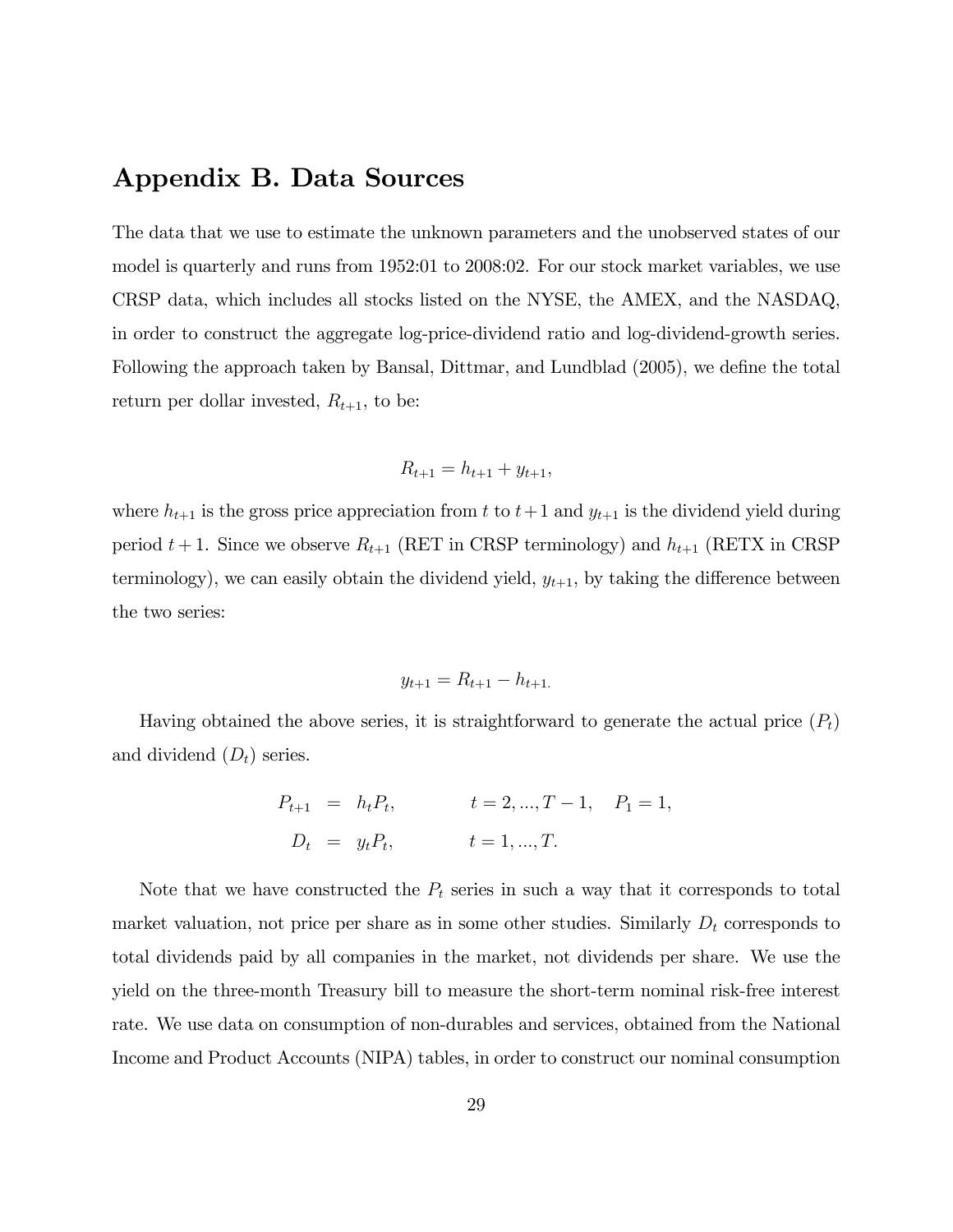growth series. We convert all nominal series into real by using the price index that is implied by the data on nominal and real consumption of non-durables and services (also obtained from the NIPA tables).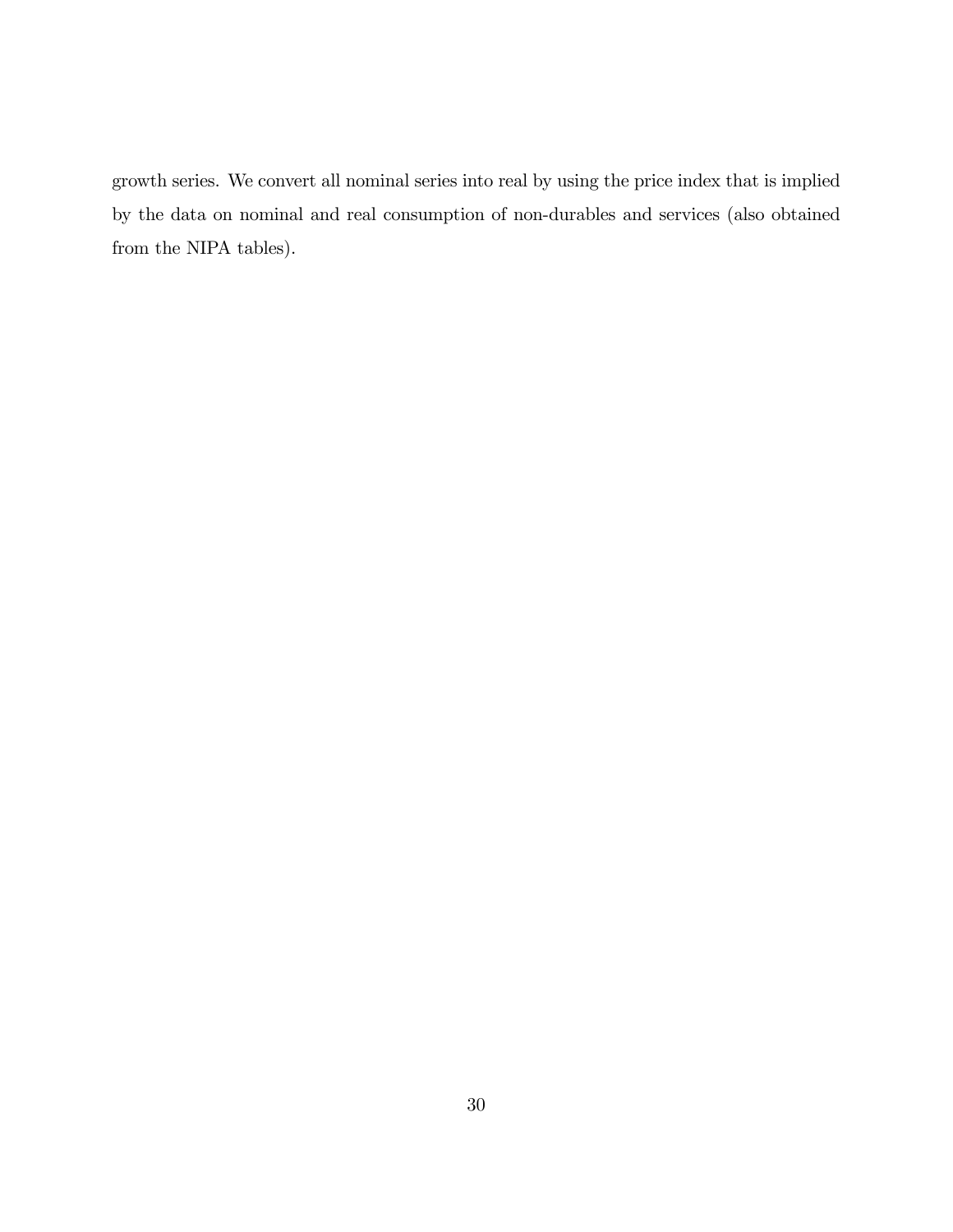## Appendix C. Bayesian Estimation of the State-Space Model

We use Bayesian Markov Chain Monte Carlo (MCMC) methods in order to obtain estimates of the joint posterior distribution of the structural parameters and the unobserved states. We modify the approach used in Avdjiev and Balke (2009) in order to account for the fact that the state space model we derive in this paper differs from a conventional state space model due to the fact that the variances of the shocks to state equation A (17) are functions of the shocks to state equation B (23). We split the 19 unknown parameters into two vectors. The first one  $(\Theta^A = [\frac{1}{\psi}, \gamma, \phi_1^c, \phi_2^c, \phi_1^d, \phi_2^d, \sigma_{w,p}^2, \sigma_{w,c}^2, \sigma_{w,d}^2, \sigma_{w,r}^2])$ contains the parameters that are directly related to state equation A. The second vector  $(\Theta^B = [\phi_{\sigma,cd}, \phi_{\sigma,cr}, \phi_{\sigma,d\tau}, \Lambda_{\sigma,cd}, \Lambda_{\sigma,cr}, \Lambda_{\sigma,d\tau}, \xi^2_{\sigma,cd}, \xi^2_{\sigma,cr}, \xi^2_{\sigma,d\tau}]$  consists of the parameters that are directly related to state equation B.

We use a combination of the Random Walk Metropolis-Hastings (RWMH) and the Gibbs Sampling (GS) algorithms in the following way:

1. We choose arbitrary initial values for the structural parameters,  $\{\Theta^A\}^0$  and  $\{\Theta^B\}^0$ , and for the unobserved states,  $\{S_T^A\}^0$  and  $\{S_T^B\}^0$ .

2. For  $i = 1, ..., n_{sim}$ , we iterate the following four steps:

2.1. Given  $\{\Theta^A\}^{i-1}$ ,  $\{\Theta^B\}^{i-1}$ , and  $\{S_T^B\}^{i-1}$ , we use the Kalman Filter to obtain the conditional distribution of  $S_T^A$ :  $P(S_T^A | \{\Theta^A\}^{i-1}, {\{\Theta^B\}}^{i-1}, {\{S_T^B\}}^{i-1}, Y_T)$ . We obtain a draw,  $\{S_T^A\}^i$ , from  $P(S_T^A | \{\Theta^A\}^{i-1}, {\{\Theta^B\}}^{i-1}, {\{S_T^B\}}^{i-1}, Y_T)$ . In this step, we use the "filter forward, sample backward" approach proposed by Carter and Kohn (1994) and discussed in Kim and Nelson (1999).

2.2. Given  $\{\Theta^A\}^{i-1}$ , we draw a candidate set of parameters,  $\{\Theta^A\}^c$ , from a previously specified distribution:  $g_a(\{\Theta^A\}^c | \{\Theta^A\}^{i-1})$ . Our choice of  $g_a(\cdot)$  is such that,  $\{\Theta^A\}^c =$  $\{\Theta^A\}^{i-1} + v_a$ , where  $v_a$  is drawn from a multivariate t-distribution with five degrees of free-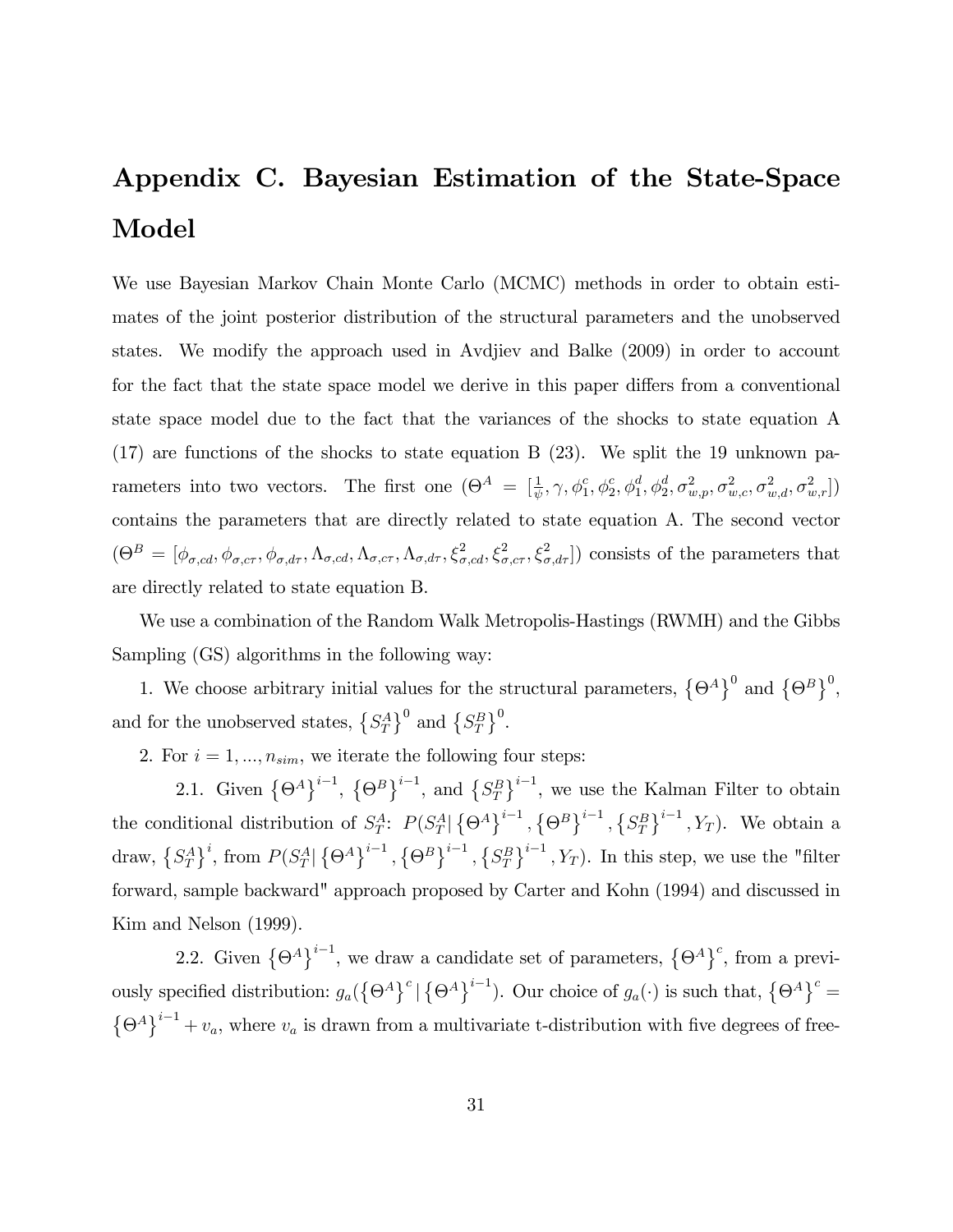dom and a covariance matrix  $\Sigma^A$ . We set  $\Sigma^A$  to be a scaled version of the Hessian matrix of the log posterior probability, evaluated at the posterior mode. We choose the scale so that  $20\% - 30\%$  of the candidate draws are accepted. We determine the acceptance probability,  $\alpha_a$ , for the candidate draw:

$$
\alpha_a(\left\{\Theta^A\right\}^c, \left\{\Theta^A\right\}^{i-1}) = \min\left\{\widetilde{\alpha_a}, 1\right\},\
$$

where

$$
\widetilde{\alpha_a} = \frac{\exp(l(Y_T, \{\Theta^A\}^c, \{\Theta^B\}^{i-1}, \{S_T^B\}^{i-1}))\pi(\{\Theta^A\}^c)}{\exp(l(Y_T, \{\Theta^A\}^{i-1}, \{\Theta^B\}^{i-1}, \{S_T^B\}^{i-1}))\pi(\{\Theta^A\}^{i-1})},
$$

 $l(Y_T, \Theta^A, \Theta^B, S_T^B)$  is the log-likelihood and  $\pi(\Theta^A)$  is the prior probability of  $\Theta^A$ . We select  $\{\Theta^A\}^i$  according to the following rule:

$$
\left\{\Theta^A\right\}^i = \left\{\Theta^A\right\}^c \text{ with probability } \alpha_a;
$$

$$
\left\{\Theta^A\right\}^i = \left\{\Theta^A\right\}^{i-1} \text{ with probability } 1 - \alpha_a.
$$

2.3. Given  $\{S_T^B\}^{i-1}$ , we use the RWMH algorithm to draw a candidate  $\{S_t^B\}^c$  for each point in time  $t$  ( $t = 1...T$ ) from a previously specified distribution:  $g_s({S_t^B})^c |{S_t^B}^{i-1})$ . Our choice of  $g_s(\cdot)$  is such that,  $\{S_t^B\}^c = \{S_t^B\}^{i-1} + v_s$ , where  $v_s$  is drawn from a multivariate t-distribution with five degrees of freedom and a covariance matrix  $\Sigma^{S_B}$ . We choose the scale so that  $20\% - 30\%$  of the candidate draws are accepted. We determine the acceptance probability,  $\alpha_s$ , for the candidate draw:

$$
\alpha_s \big(\left\{S_t^B\right\}^c, \left\{S_t^B\right\}^{i-1}\big) = \min\left\{\widetilde{\alpha_s}, 1\right\},\
$$

where

$$
\widetilde{\alpha}_{s} = \frac{p(\left\{S_{t}^{B}\right\}^{c} | \left\{S_{t-1}^{B}\right\}^{i}, \left\{S_{t+1}^{B}\right\}^{i-1}, \left\{\Theta^{B}\right\}^{i-1}) \exp(l(Y_{T}, \left\{\Theta^{A}\right\}^{i}, \left\{\Theta^{B}\right\}^{i-1}, \left\{S_{T}^{B}\right\}^{c}))}{p(\left\{S_{t}^{B}\right\}^{i-1} | \left\{S_{t-1}^{B}\right\}^{i}, \left\{S_{t+1}^{B}\right\}^{i-1}, \left\{\Theta^{B}\right\}^{i-1}) \exp(l(Y_{T}, \left\{\Theta^{A}\right\}^{i}, \left\{\Theta^{B}\right\}^{i-1}, \left\{S_{T}^{B}\right\}^{i-1}))}.
$$

We select  $\{S_t^B\}^i$  according to the following rule: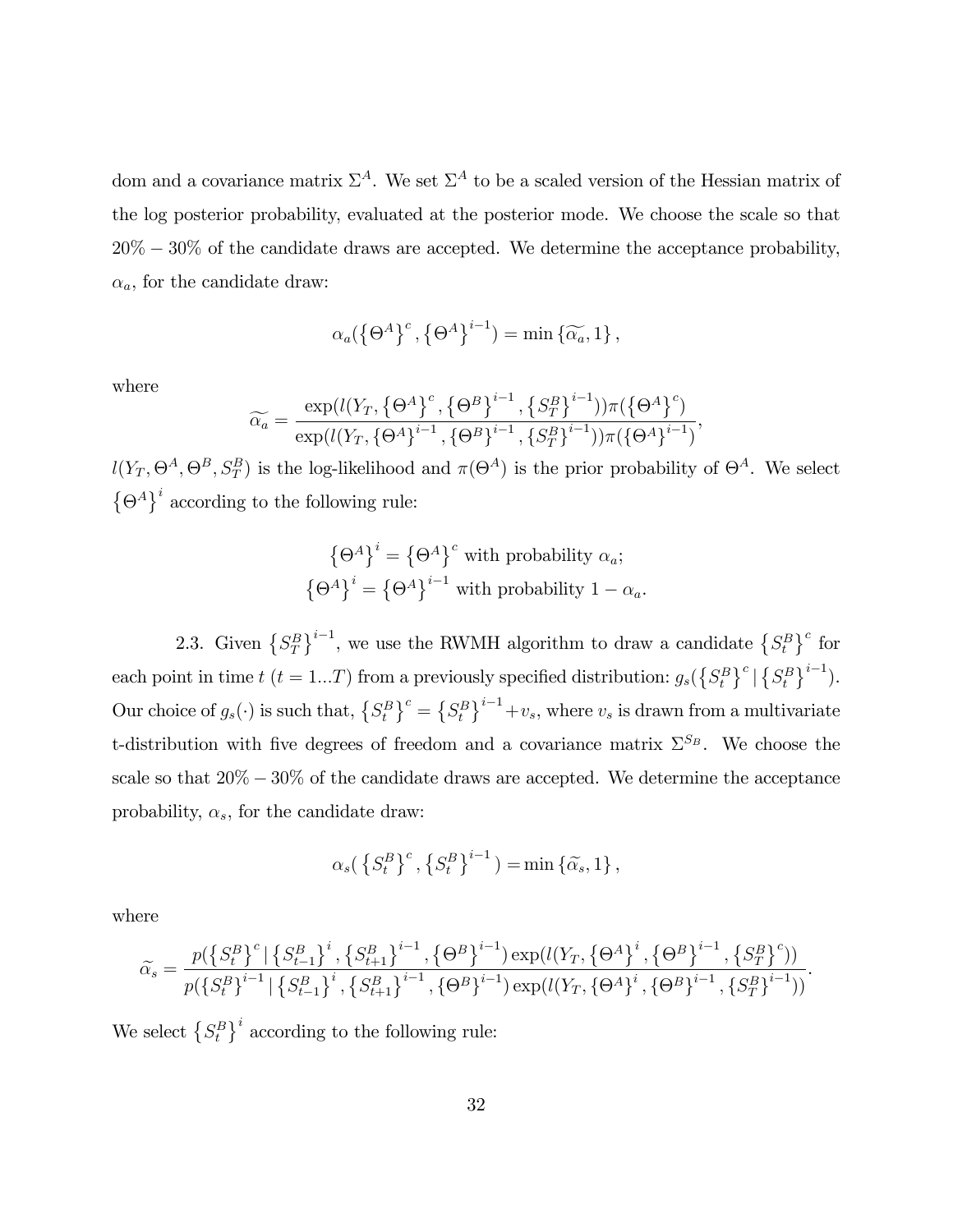$$
\left\{S_t^B\right\}^i = \left\{S_t^B\right\}^c \text{ with probability } \alpha_s;
$$
  

$$
\left\{S_t^B\right\}^i = \left\{S_t^B\right\}^{i-1} \text{ with probability } 1 - \alpha_s.
$$

2.4. Given  $\{\Theta^B\}^{i-1}$ , we draw a candidate set of parameters,  $\{\Theta^B\}^c$ , from a previously specified distribution:  $g_b(\{\Theta^B\}^c | \{\Theta^B\}^{i-1})$ . Our choice of  $g_b(\cdot)$  is such that,  $\{\Theta^B\}^c =$  $\{\Theta^B\}^{i-1} + v_b$ , where  $v_b$  is drawn from a multivariate t-distribution with five degrees of freedom and a covariance matrix  $\Sigma^B$ . We set  $\Sigma^B$  to be a scaled version of the Hessian matrix of the log posterior probability, evaluated at the posterior mode. We choose the scale so that  $20\% - 30\%$  of the candidate draws are accepted. We determine the acceptance probability,  $\alpha_b$ , for the candidate draw:

$$
\alpha_b(\left\{\Theta^B\right\}^c,\left\{\Theta^B\right\}^{i-1}) = \min\left\{\widetilde{\alpha_b},1\right\},\
$$

where

$$
\widetilde{\alpha}_{b} = \frac{\exp(l(Y_{T}, \{\Theta^{A}\}^{i}, \{\Theta^{B}\}^{c}, \{S^{B}_{T}\}^{i}) ) p(\{\Theta^{B}\}^{c} | \{S^{B}_{T}\}^{i}) \pi(\{\Theta^{B}\}^{c})}{\exp(l(Y_{T}, \{\Theta^{A}\}^{i}, \{\Theta^{B}\}^{i-1}, \{S^{B}_{T}\}^{i}) ) p(\{\Theta^{B}\}^{i-1} | \{S^{B}_{T}\}^{i}) \pi(\{\Theta^{B}\}^{i-1})}.
$$

We select  $\{\Theta^B\}^i$  according to the following rule:

$$
\left\{\Theta^B\right\}^i = \left\{\Theta^B\right\}^c \text{ with probability } \alpha_b;
$$

$$
\left\{\Theta^B\right\}^i = \left\{\Theta^B\right\}^{i-1} \text{ with probability } 1 - \alpha_b.
$$

If  $i < n_{sim}$ , we return to step 2.1. If  $i = n_{sim}$ , we move on to step 3.

3. We discard the first m draws  $(m < n_{sim})$  in order to ensure that the initial conditions do not ináuence our estimates in any way. We approximate the expected value of any function of interest,  $f(\Theta)$ , by using the following formula:

$$
\widehat{f(\Theta)} = \left(\frac{1}{n_{sim} - m}\right) \sum_{i=m+1}^{n_{sim}} f(\Theta^{(i)}).
$$

In this particular application, we run 200; 000 iterations of the sampling procedure (i.e. we set  $n_{sim} = 200,000$  and we use only the last 10,000 draws (i.e.  $m = 190,000$ ) to make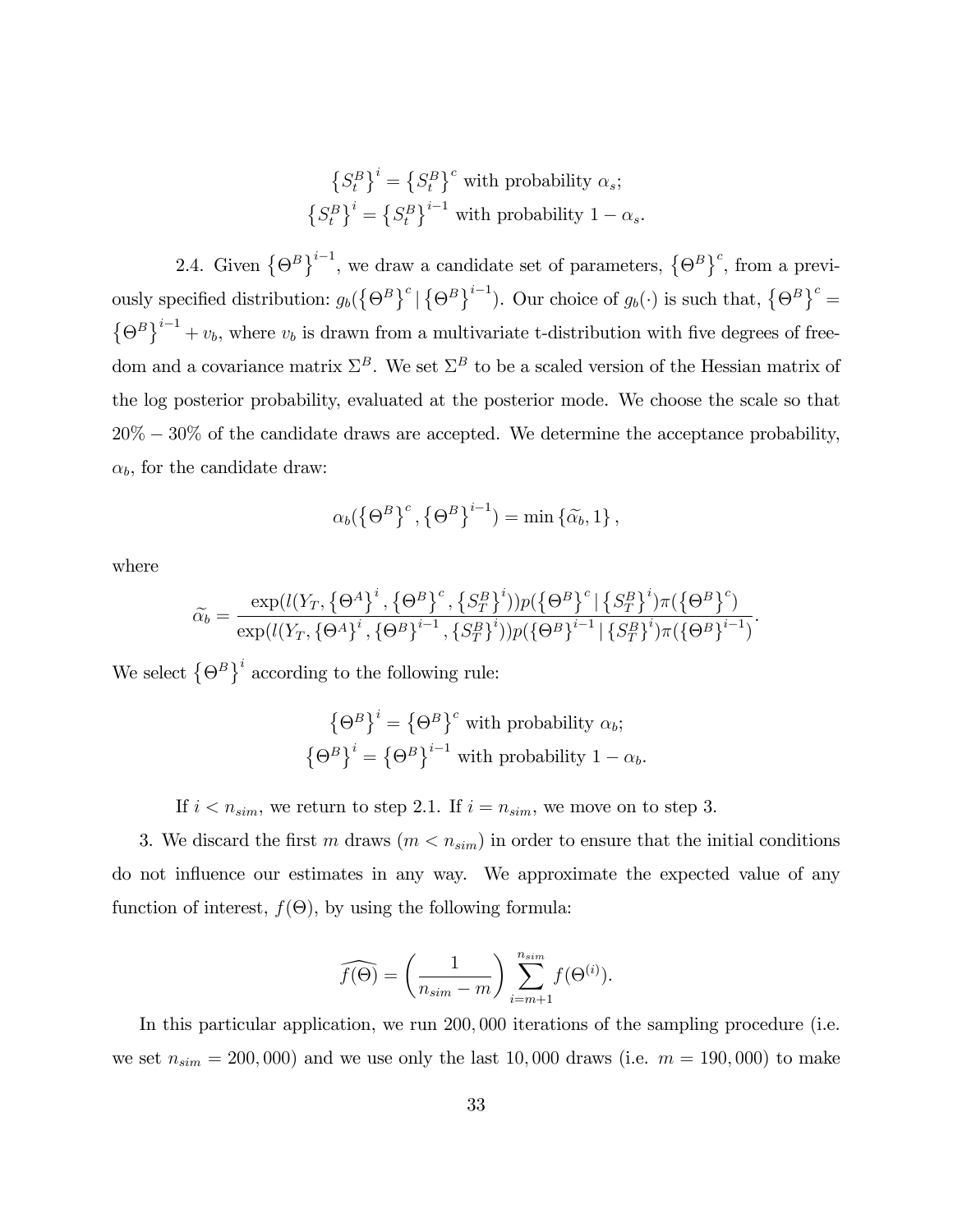inference about the posterior distributions of the structural parameters and the unobserved states.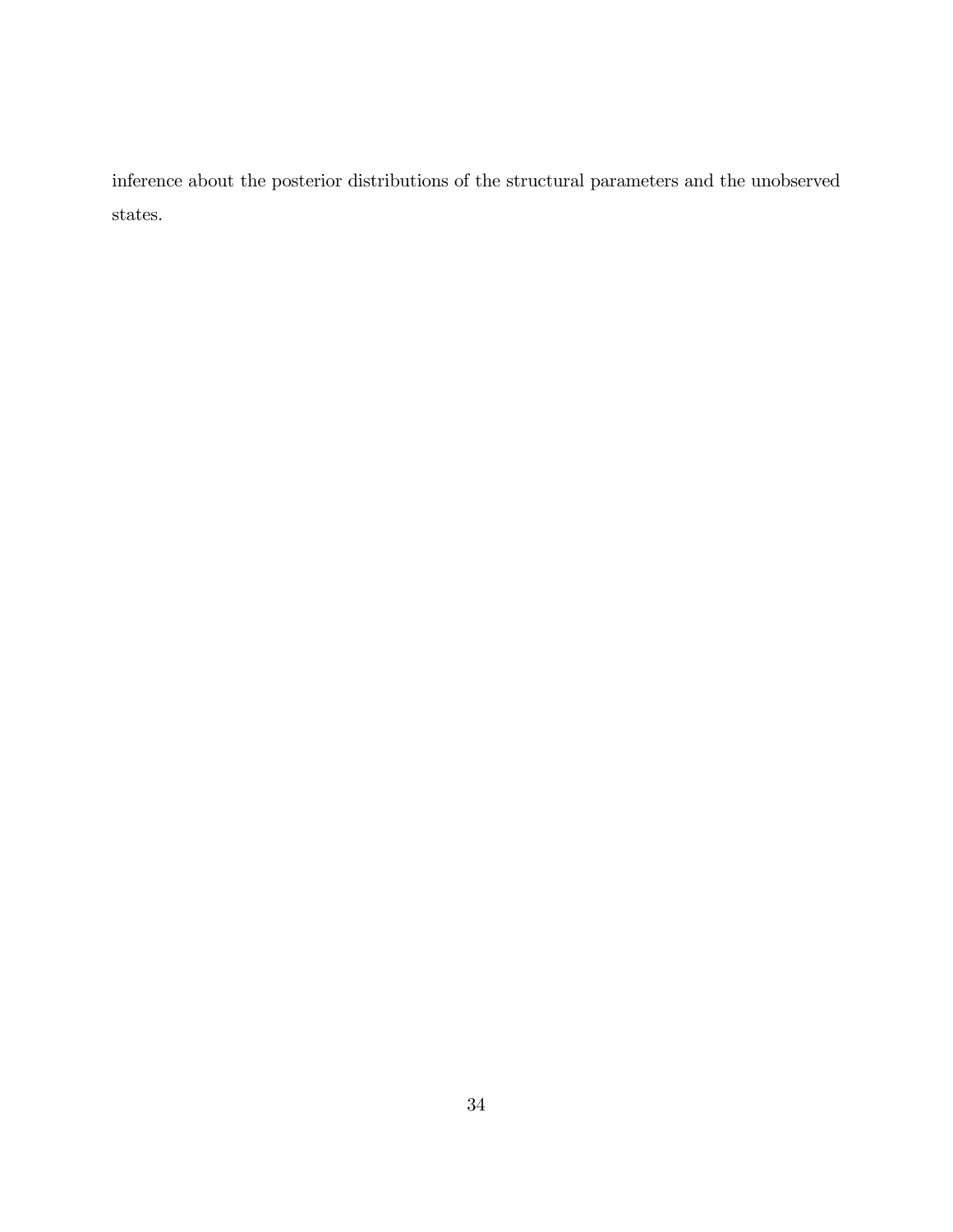## References

- [1] Abel, A.B. (1988), "Stick Prices under Time-varying Dividend Risk: an Exact Solution in an Infinite-horizon General Equilibrium Model," Journal of Monetary Economics 22, 357-393.
- [2] Abel, A.B. (1999), "Risk Premia and Term Premia in General Equilibrium," Journal of Monetary Economics 43, 3-33.
- [3] Abel, Andrew, and Olivier Blanchard (1983), "An Intertemporal Equilibrium Model of Savings and Investment," Econometrica 51, 675-692.
- [4] Avdjiev, Stefan, and Nathan S. Balke (2009), "A Consumption-based Decomposition of Stock Price Movements," Working Paper, Southern Methodist University.
- [5] Balke, Nathan S., and Mark E. Wohar (2002), "Low Frequency Movements in Stock Prices: A State-Space Decomposition," Review of Economics and Statistics, 84 (November 2002): 649-667.
- [6] Balke, Nathan S., and Mark E. Wohar (2006), "What Drives Stock Prices: Identifying the Determinants of Stock Price Movements," Southern Economic Journal 73(1), 55-78.
- [7] Balke, Nathan S., and Mark E. Wohar (2007), "Market Fundamentals vs. Rational Bubbles in Stock Prices: A Bayesian Analysis," Journal of Applied Econometrics, forthcoming.
- [8] Bansal, Ravi, Robert Dittmar, and Dana Kiku (2007), "Cointegration and Consumption Risks in Asset Returns," Review of Financial Studies, forthcoming.
- [9] Bansal, Ravi, Robert Dittmar, and Chris Lundblad (2005), "Consumption, Dividends, and the Cross-Section of Equity Returns," Journal of Finance 60, 1639-1672.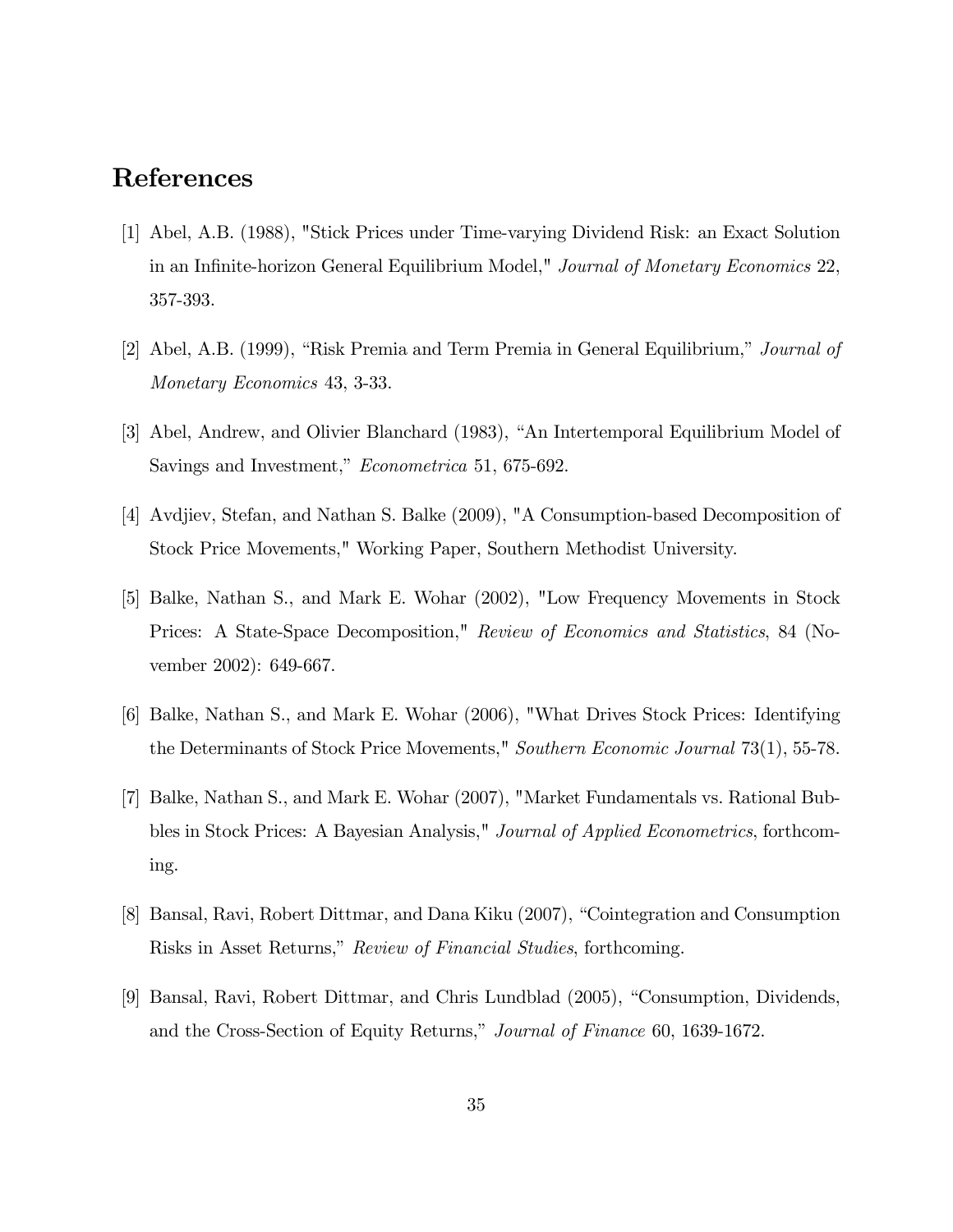- [10] Bansal, Ravi, and Amir Yaron (2006), "Risks for the Long-Run: A Potential Resolution of Asset Pricing Puzzles," Journal of Finance 59, 1481-1509.
- [11] Barsky, Robert, and Bradford J. DeLong (1993), "Why Does the Stock Market Fluctuate?," Quarterly Journal of Economics 108, 291-311.
- [12] Bekaert, G., and S. Grenadier (2001), "Stock and Bond Pricing in an Affine Economy," Working Paper, Columbia University.
- [13] Breeden, Douglas T. (1979), "An Intertemporal Asset Pricing Model with Stochastic Consumption and Investment Opportunities," Journal of Financial Economics 7, 265-296.
- [14] Campbell, John Y. (1986), "Bond and Stock Returns in a Simple Exchange Model," Quarterly Journal of Economics 101 (1986), 785-804.
- [15] Campbell, John Y. (1991), "A Variance Decomposition for Stock Returns," Economic Journal 101, 157-179.
- [16] Campbell, John Y. (2000), "Asset Pricing at the Millennium," Journal of Finance 55, 1515-1567.
- [17] Campbell, John Y. (2002), "Consumption-Based Asset Pricing," Harvard Institute of Economic Research, Discussion Paper Number 1974.
- [18] Campbell, John Y., and J. Ammer (1999), "What Moves the Stock and Bond Markets? A Variance Decomposition for Long-Term Asset Returns," Journal of Finance 48, 3-48.
- [19] Campbell, John Y., and John H. Cochrane (1999), "By Force of Habit: A Consumption-Based Explanation of Aggregate Stock Market Behavior," Journal of Political Economy 107, 207-251.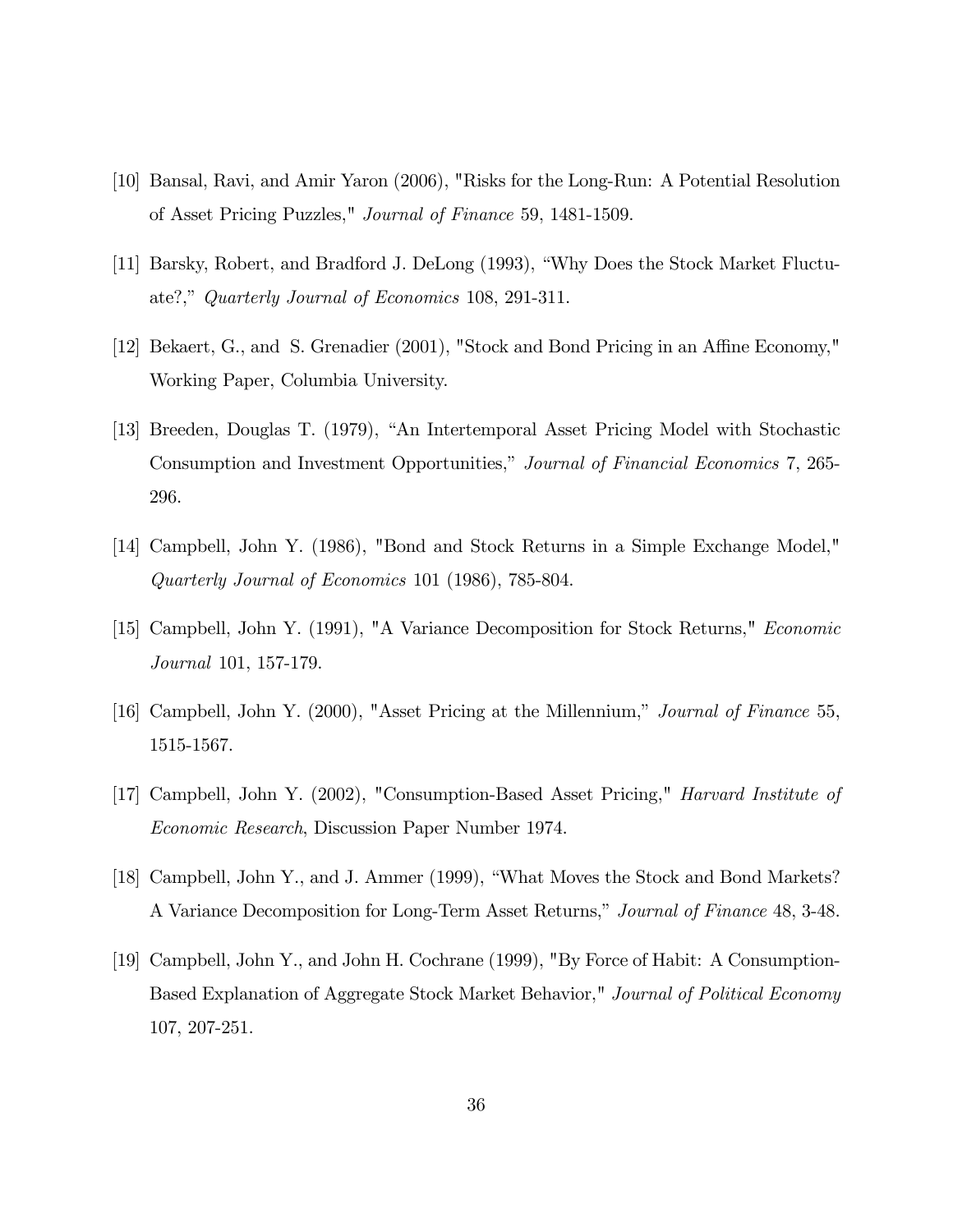- [20] Campbell, John Y., and Robert J. Shiller (1988), "Stock Prices, Earnings, and Expected Dividends," Journal of Finance 43, 661-676.
- [21] Campbell, John Y., and Robert J. Shiller (1989), "The Dividend-Price Ratio and Expectations of Future Dividends and Discount Factors," Review of Financial Studies 1, 195-228.
- [22] Carter, C.K., and P. Kohn (1994), "On Gibbs Sampling for State Space Models," Biometrica 81, 541-553.
- [23] Cochrane, John H. (1991), "Explaining the Variance of Price-Dividend Ratios,"  $Review$ of Financial Studies 5, 243-280.
- [24] Cochrane, John H. (2001), Asset Pricing, Princeton University Press, Princeton, NJ.
- [25] Croce, Mariano M. (2009), "Long-Run Productivity Risk: A New Hope for Production-Based Asset Pricing," Working Paper, University of North Carolina.
- [26] Epstein, Larry G., and Stanley E. Zin (1989), "Substitution, Risk Aversion, and the Temporal Behavior of Consumption and Asset Returns: A Theoretical Framework," Econometrica 57, 937-968.
- [27] Fama, Eugene F. (1990), "Stock Returns Expected Returns, and Real Activity," The Journal of Finance 45, 1089-1108.
- [28] Fama, Eugene F., and Kenneth R. French (1988), "Dividend Yields and Expected Stock Returns," Journal of Financial Economics 22, 3-27.
- [29] Fama, Eugene F., and Kenneth R. French (1989), "Business Conditions and Expected Returns to Stocks and Bonds," *Journal of Financial Economics* 25, 23-49.
- [30] Grossman, S.J., and Robert J. Shiller (1981), "The Determinants of the Variability of Stock Market Prices," American Economic Review 71, 222-227.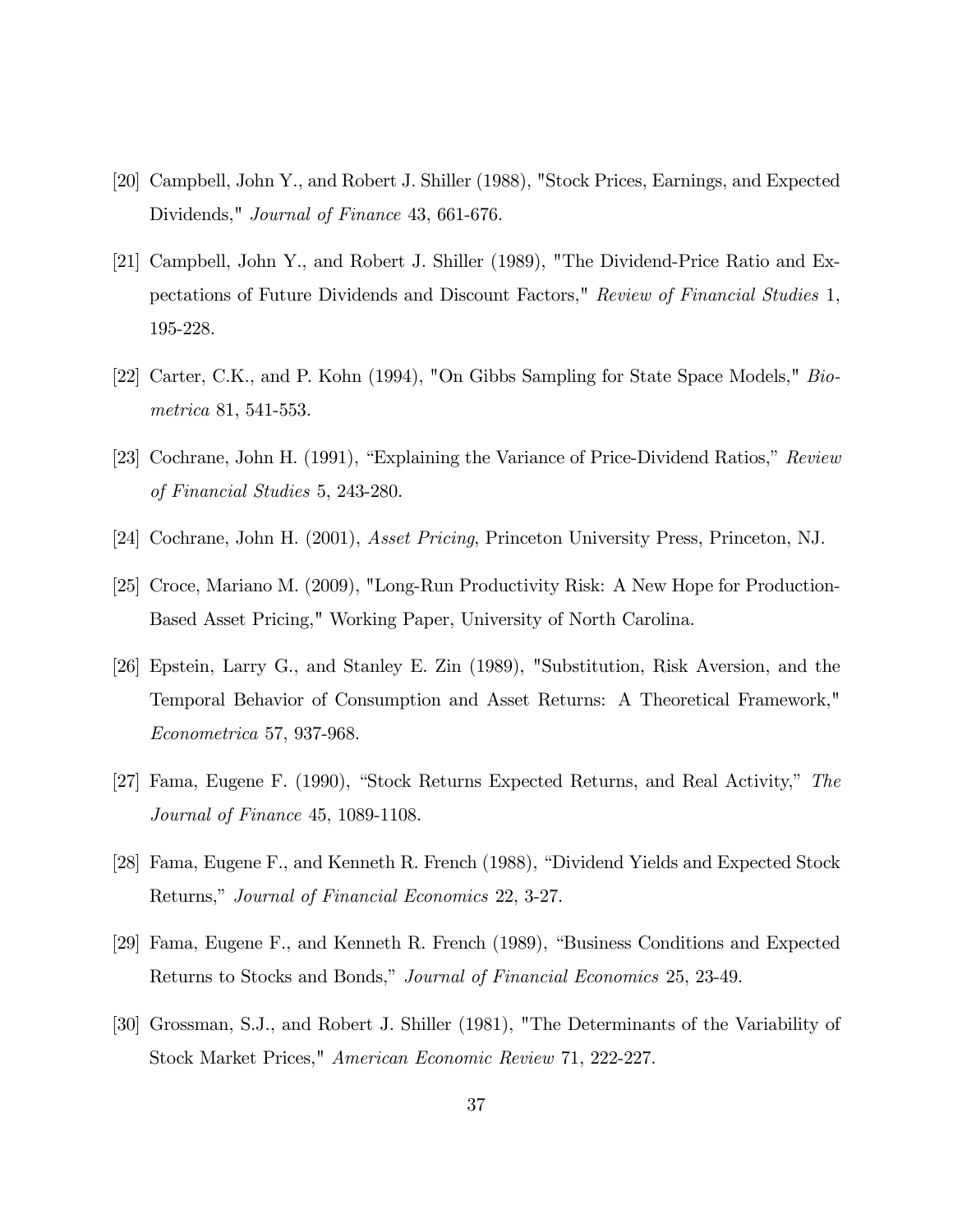- [31] Hansen, Lars Peter, and Kenneth J. Singleton (1983), "Stochastic Consumption, Risk Aversion, and the Temporal Behavior of Asset Returns," Journal of Political Economy 91, 249-268.
- [32] Hansen, Lars Peter, John Heaton, and Nan Li (2005), "Consumption Strikes Back," Working Paper, University of Chicago.
- [33] Justiniano, Alejandro, and Giorgio Primiceri (2008), "The Time Varying Volatility of Macroeconomic Fluctuations," American Economic Review 98, 604-641.
- [34] Kandel S., and R. Stambaugh (1991), "Asset Returns and Intertemporal Preferences," Journal of Monetary Economics 27, 37-91.
- [35] Kim, Chang-Jin, and Charles R. Nelson (1999), State-Space Models with Regime Switching, MIT Press.
- [36] Lamont, Owen (1998), "Earnings and Expected Returns," *Journal of Finance* 53, 1563-1587.
- [37] Lee, Bong-Soo (1998), "Permanent, Temporary, and Non-fundamental Components of Stock Prices," Journal of Financial and Quantitative Analysis 33, 1-32.
- [38] LeRoy, Stephen S. (2004), "Rational Expectations," Journal of Economic Literature 42, 783-804.
- [39] LeRoy, Stephen S., and Richard Porter (1981), "The Present Value Relation: Tests Based on Variance Bounds," Econometrica 49, 555-557.
- [40] Lettau, Martin, and S. Ludvigson (2001), "Consumption, Aggregate Wealth, and Expected Stock returns," Journal of Finance 56, 815-849.
- [41] Lucas, R.E., Jr. (1978), "Asset Prices in an Exchange Economy," Econometrica 46, 1429-1446.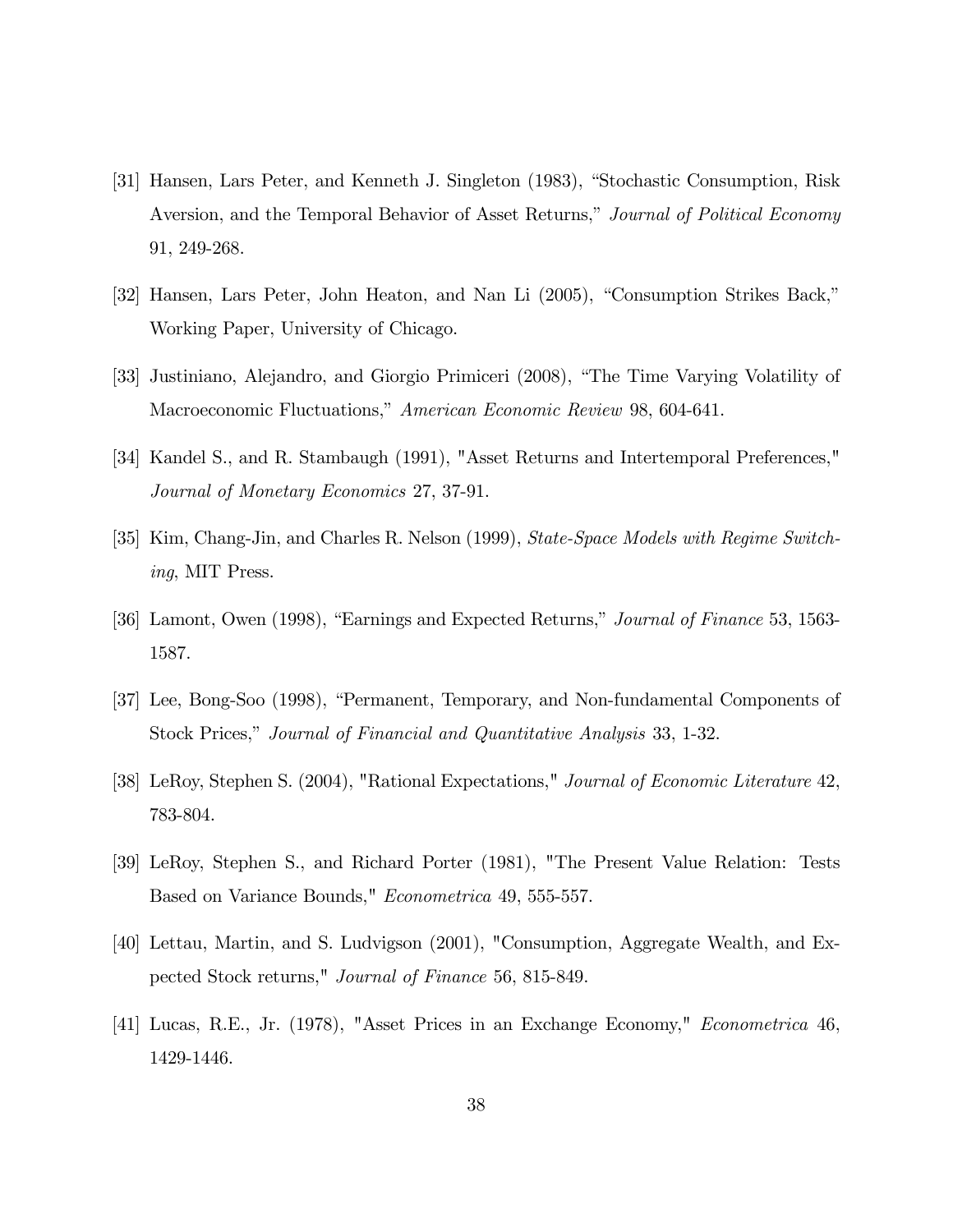- [42] Mehra, R., and E. Prescott (1985), "The Equity Premium Puzzle," Journal of Monetary Economics 15, 145-161.
- [43] Rubenstein, Mark (1976), "The Valuation of Uncertain Income Streams and the Price of Options," Bell Journal of Economics 7, 407-425.
- [44] Shiller, Robert (1981), "Do Stock Prices Move Too Much to be Justified by Subsequent Changes in Dividends?" American Economic Review 71, 421-436.
- [45] Weil, Philippe (1989), "The Equity Premium Puzzle and the Risk-Free Rate Puzzle," Journal of Monetary Economics 24, 401-421.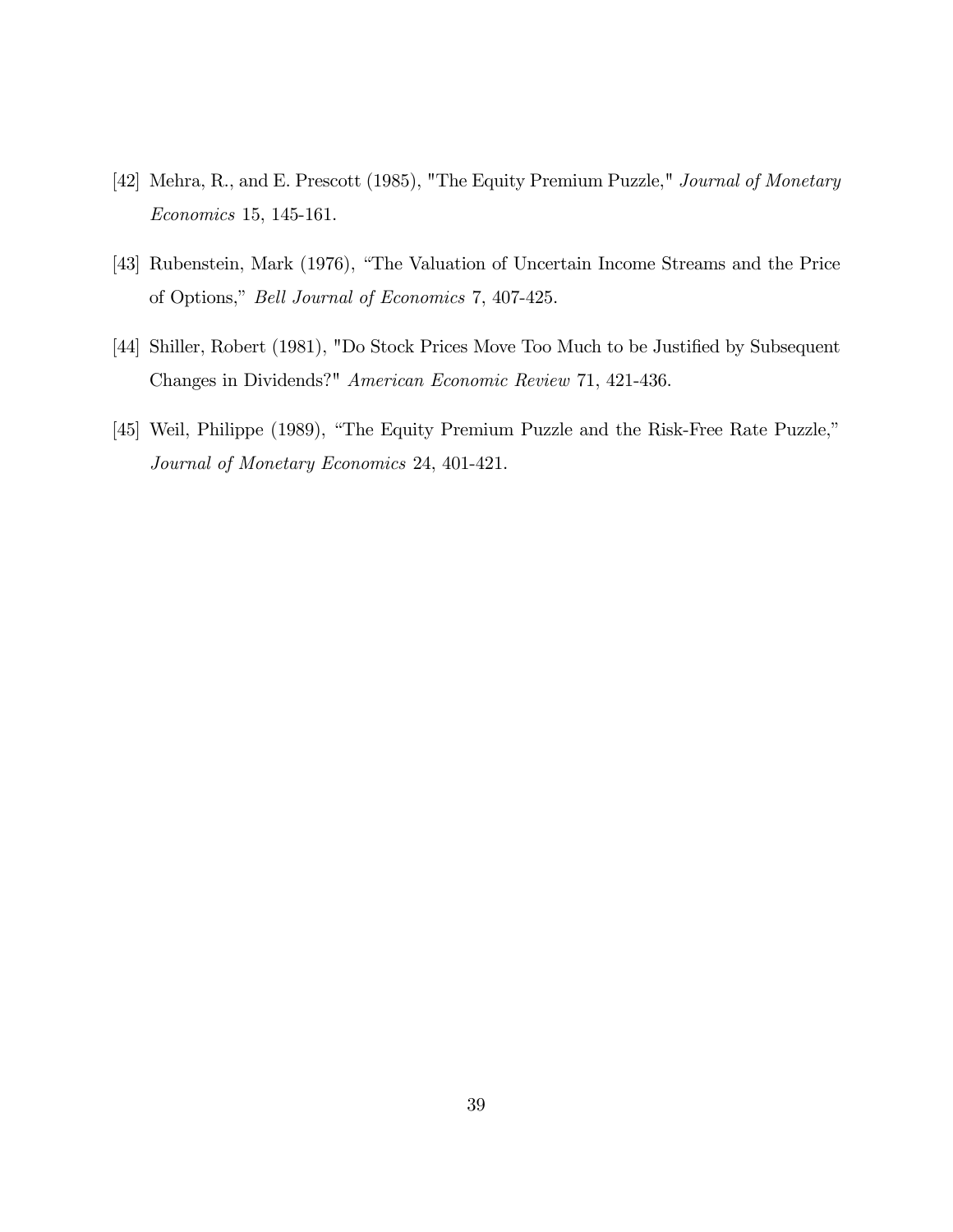|                           | Prior            |                                  | Posterior          |                    |                        |
|---------------------------|------------------|----------------------------------|--------------------|--------------------|------------------------|
| Parameter                 | Mean             | Variance                         | Median             | 5th Percentile     | 95th Percentile        |
| $\frac{1}{\psi}$          | 0.5              | 10                               | 0.4704             | 0.4587             | 0.4856                 |
| $\gamma$                  | $1.5\,$          | 10                               | 2.3141             | 2.2857             | 2.3295                 |
| $\phi_1^c$                | $\overline{0}$   | $\overline{2}$                   | 0.4019             | 0.3958             | 0.4085                 |
| $\phi^c_2$                | $\overline{0}$   | $\sqrt{2}$                       | 0.2229             | 0.2191             | 0.2301                 |
| $\phi_1^d$                | $\overline{0}$   | $\overline{2}$                   | 0.4223             | $0.4085\,$         | 0.4374                 |
| $\phi^d_2$                | $\overline{0}$   | $\overline{2}$                   | 0.1836             | 0.1802             | 0.1886                 |
| $\phi_{\sigma,cd}$        | $0.5\,$          | 10                               | 0.9499             | 0.9442             | 0.9541                 |
| $\phi_{\sigma, c\tau}$    | $0.5\,$          | 10                               | 0.9520             | 0.9475             | 0.9594                 |
| $\phi_{\sigma, d\tau}$    | $0.5\,$          | 10                               | 0.9092             | 0.9013             | 0.9168                 |
| $\sigma_{w,p}^2$          |                  | $0.15\sigma_p^2$ $0.5\sigma_p^2$ | $0.1280\sigma_p^2$ | $0.1229\sigma_p^2$ | $0.1315\sigma_{p}^{2}$ |
| $\sigma^2_{w,c}$          | $0.15\sigma_c^2$ | $0.5\sigma_c^2$                  | $0.0989\sigma_c^2$ | $0.0927\sigma_c^2$ | $0.1054\sigma_c^2$     |
| $\sigma_{w,d}^2$          |                  | $0.15\sigma_d^2$ $0.5\sigma_d^2$ | $0.0254\sigma_d^2$ | $0.0214\sigma_d^2$ | $0.0298\sigma_d^2$     |
| $\sigma_{w,r}^2$          |                  | $0.15\sigma_r^2$ $0.5\sigma_r^2$ | $0.1262\sigma_r^2$ | $0.1205\sigma_r^2$ | $0.1310\sigma_r^2$     |
| $\Lambda_{\sigma,cd}$     | 0.005            | $\overline{2}$                   | 0.0017             | 0.0015             | 0.0018                 |
| $\Lambda_{\sigma, c\tau}$ | $0.5\,$          | $\mathbf{1}$                     | 0.3707             | 0.3651             | 0.3758                 |
| $\Lambda_{\sigma, d\tau}$ | 3                | $\mathbf{1}$                     | 2.9478             | 2.8979             | 2.9894                 |
| $\xi^2_{\sigma,cd}$       | 0.001            | $\mathbf{1}$                     | 0.0024             | 0.0020             | 0.0029                 |
| $\xi_{\sigma, c\tau}^2$   | $0.01\,$         | $\mathbf{1}$                     | 0.0058             | 0.0051             | 0.0068                 |
| $\xi^2_{\sigma, d\tau}$   | 0.03             | $\mathbf{1}$                     | 0.2098             | 0.1712             | 0.2415                 |

Table 1. Prior and Posterior Parameter Distributions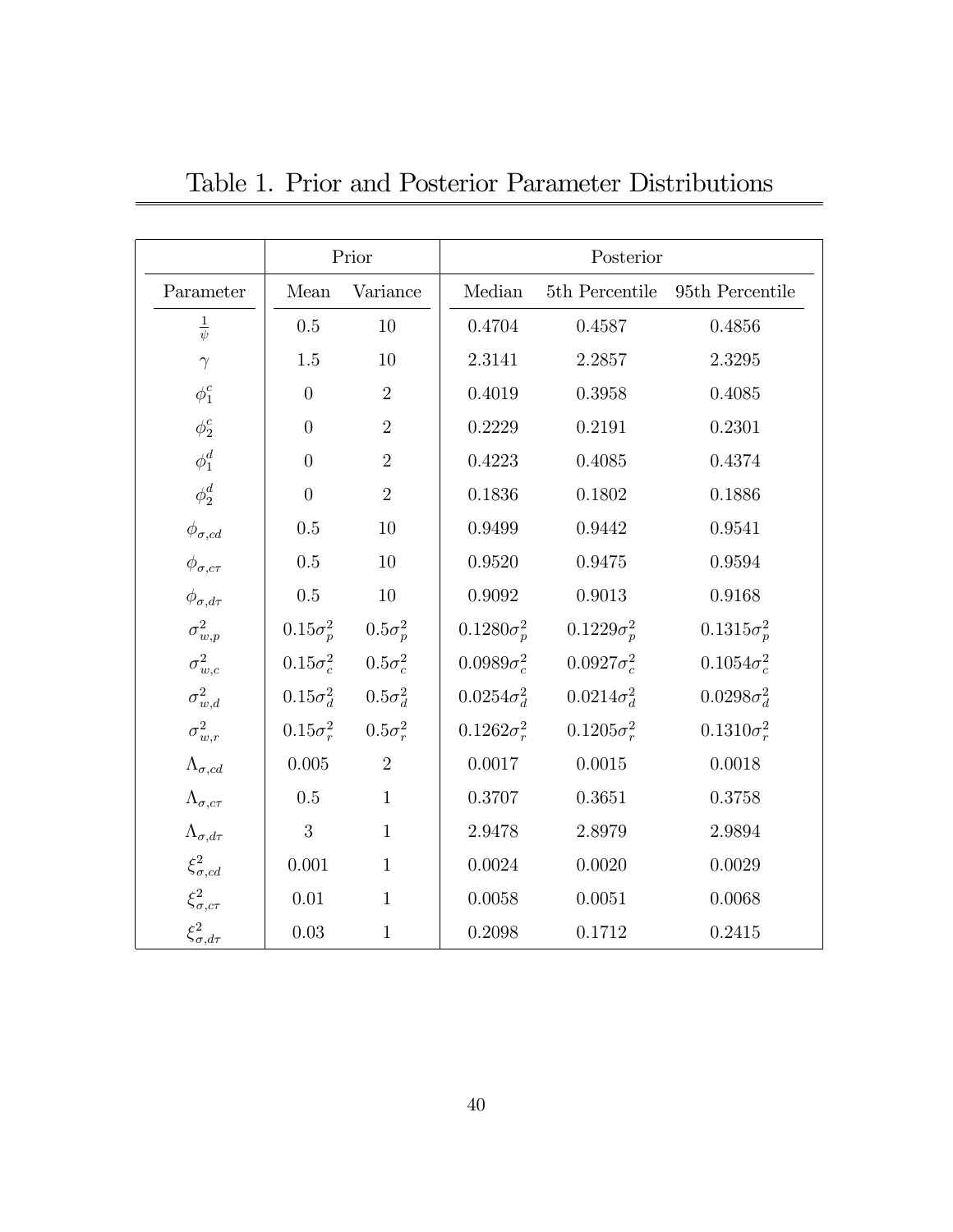| Table 2. Price Dividend Ratio Variance Decompositions |  |  |
|-------------------------------------------------------|--|--|
|-------------------------------------------------------|--|--|

|                        |         | Short Run Medium Run | Long Run |
|------------------------|---------|----------------------|----------|
| $\triangle c_{t}^{p}$  | 13.2    | 24.7                 | 72.3     |
| $\triangle c_t^{\tau}$ | $0.3\,$ | 0.1                  | 0.0      |
| $\triangle d_t^{\tau}$ | 7.6     | 2.8                  | 0.7      |
| $\sigma^2_{cd,p}$      | 63.3    | 58.9                 | 21.9     |
| $\sigma_{c,\tau}^2$    | 12.0    | 11.4                 | 4.3      |
| $\sigma^2_{d,\tau}$    | 3.6     | 2.4                  | 0.8      |

Note: Short  $Run = 1$  to 6 quarters ahead FEVD,

Medium Run = 7 to 32 quarters ahead FEVD,

Long Run = unconditional FEVD.

## Table 3. Real Risk-Free Rate Variance Decompositions

|                                             |      | Short Run Medium Run | Long Run |
|---------------------------------------------|------|----------------------|----------|
|                                             | 0.1  | $0.3\,$              | 2.2      |
| $\triangle c_t^p$<br>$\triangle c_t^{\tau}$ | 4.0  | 1.6                  | 1.2      |
| $\triangle d_t^{\tau}$                      |      |                      |          |
|                                             | 93.2 | 95.4                 | 93.9     |
| $\sigma_{cd,p}^2$<br>$\sigma_{c,\tau}^2$    | 2.6  | 2.8                  | 2.8      |
|                                             |      |                      |          |

Note: Short  $Run = 1$  to 6 quarters ahead  $FEND$ ,

Medium  $Run = 7$  to 32 quarters ahead  $FEND$ ,

Long Run = unconditional FEVD.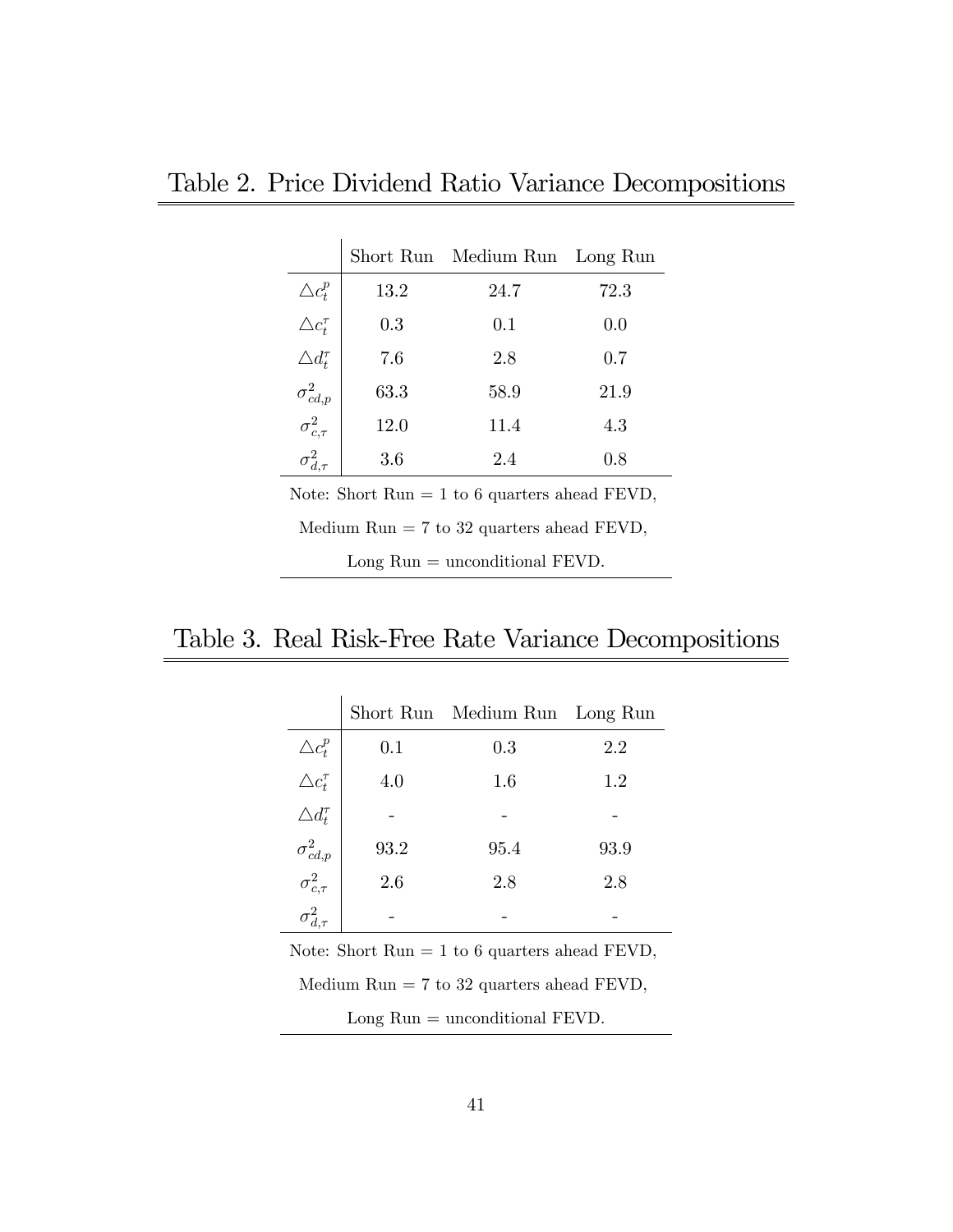|                                             |      | Short Run Medium Run | Long Run |
|---------------------------------------------|------|----------------------|----------|
|                                             | 0.9  | 5.6                  | 35.3     |
| $\triangle c_t^p$<br>$\triangle c_t^{\tau}$ | 99.1 | 94.4                 | 64.7     |
| $\triangle d_t^{\tau}$                      |      |                      |          |
| $\sigma^2_{cd,p}$                           |      |                      |          |
| $\sigma_{c,\tau}^2$                         |      |                      |          |
|                                             |      |                      |          |

Note: Short  $Run = 1$  to 6 quarters ahead FEVD,

Medium Run = 7 to 32 quarters ahead FEVD,

Long Run = unconditional FEVD.

## Table 5. Dividend Growth Variance Decompositions

|                                             |      | Short Run Medium Run Long Run |      |
|---------------------------------------------|------|-------------------------------|------|
|                                             | 0.1  | 0.8                           | 6.7  |
| $\triangle c_t^p$<br>$\triangle c_t^{\tau}$ |      |                               |      |
| $\triangle d_t^{\tau}$                      | 99.9 | 99.2                          | 93.3 |
|                                             |      |                               |      |
| $\sigma_{cd,p}^2$<br>$\sigma_{c,\tau}^2$    |      |                               |      |
|                                             |      |                               |      |

Note: Short  $Run = 1$  to 6 quarters ahead  $FEVD$ ,

Medium Run = 7 to 32 quarters ahead FEVD,

Long Run = unconditional FEVD.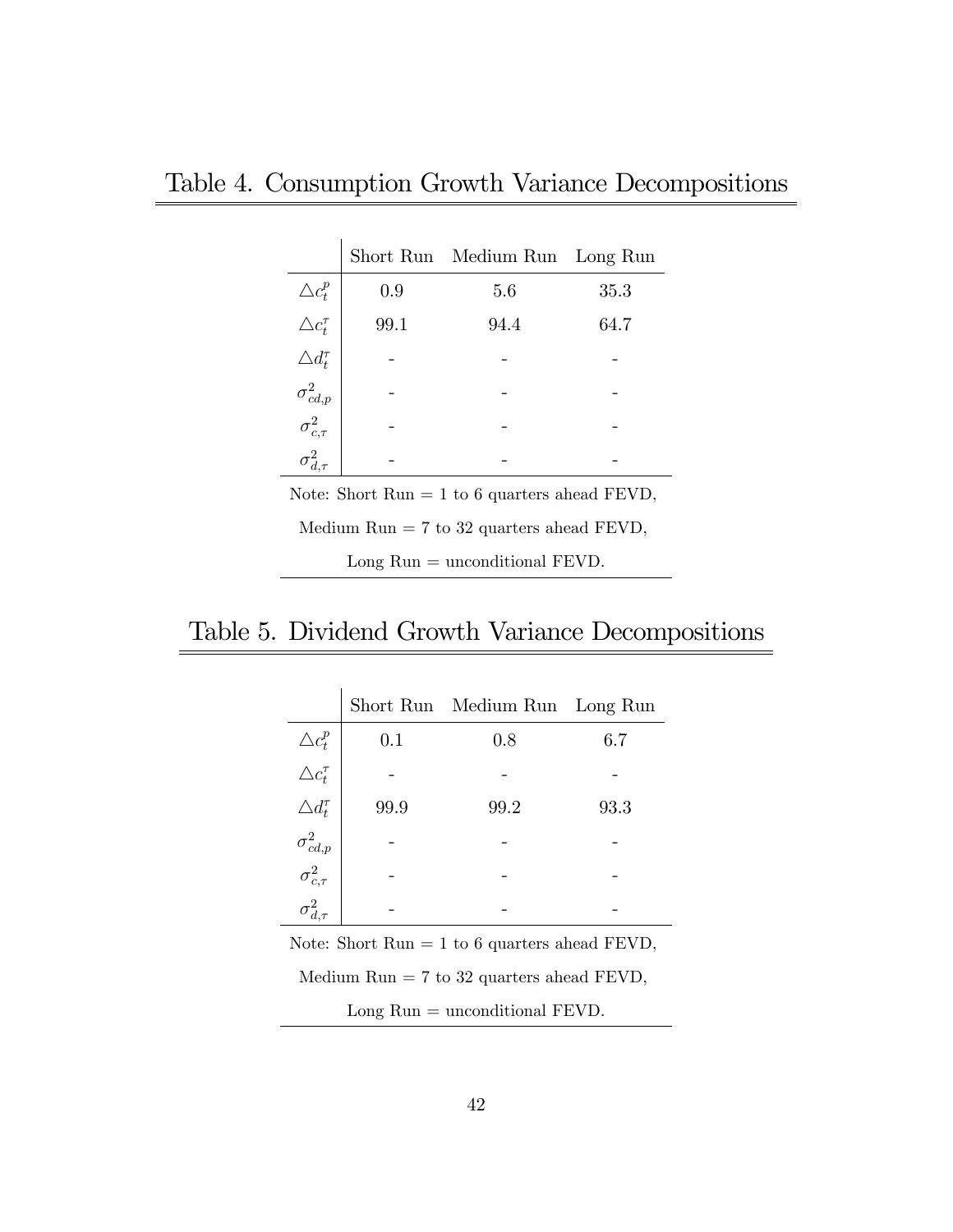|                              | Short Run | Medium Run | Long Run |
|------------------------------|-----------|------------|----------|
| $\triangle d_t$              | 54.8      | 90.5       | 258.4    |
| $rfr_t$                      | 142.7     | 142.7      | 102.8    |
| $r_t^e$                      | 404.8     | 376.8      | 140.1    |
| $\sigma_{\Delta d_t, rfr_t}$ | $-44.4$   | $-82.9$    | $-242.5$ |
| $\sigma_{rfr_{t},r_{t}^{e}}$ | -457.8    | $-427.0$   | $-158.9$ |

Table 6. Price Dividend Ratio Variance Decompositions, by Component

Note: Short Run  $= 1$  to 6 quarters ahead FEVD,

Medium Run = 7 to 32 quarters ahead FEVD,

Long Run = unconditional FEVD.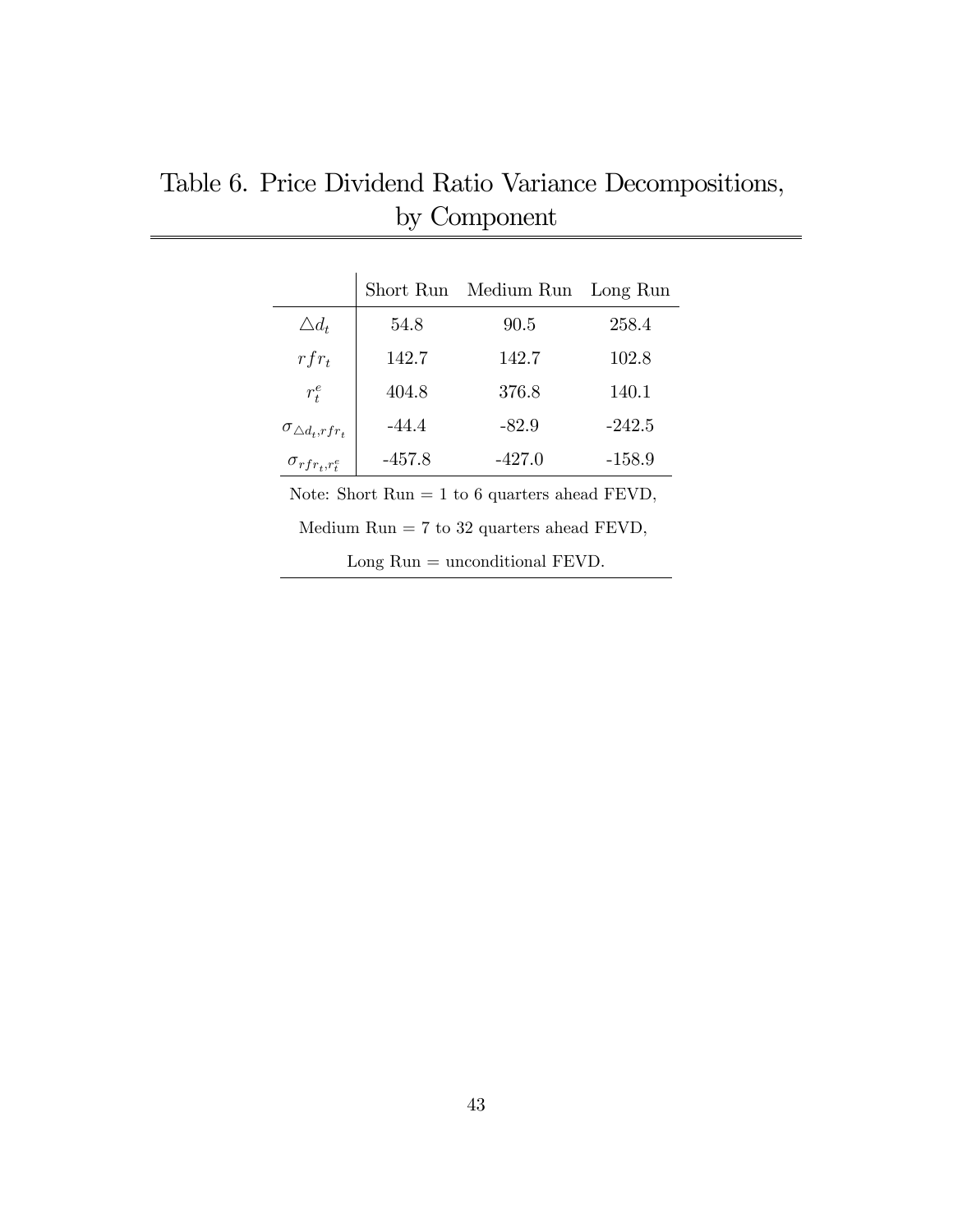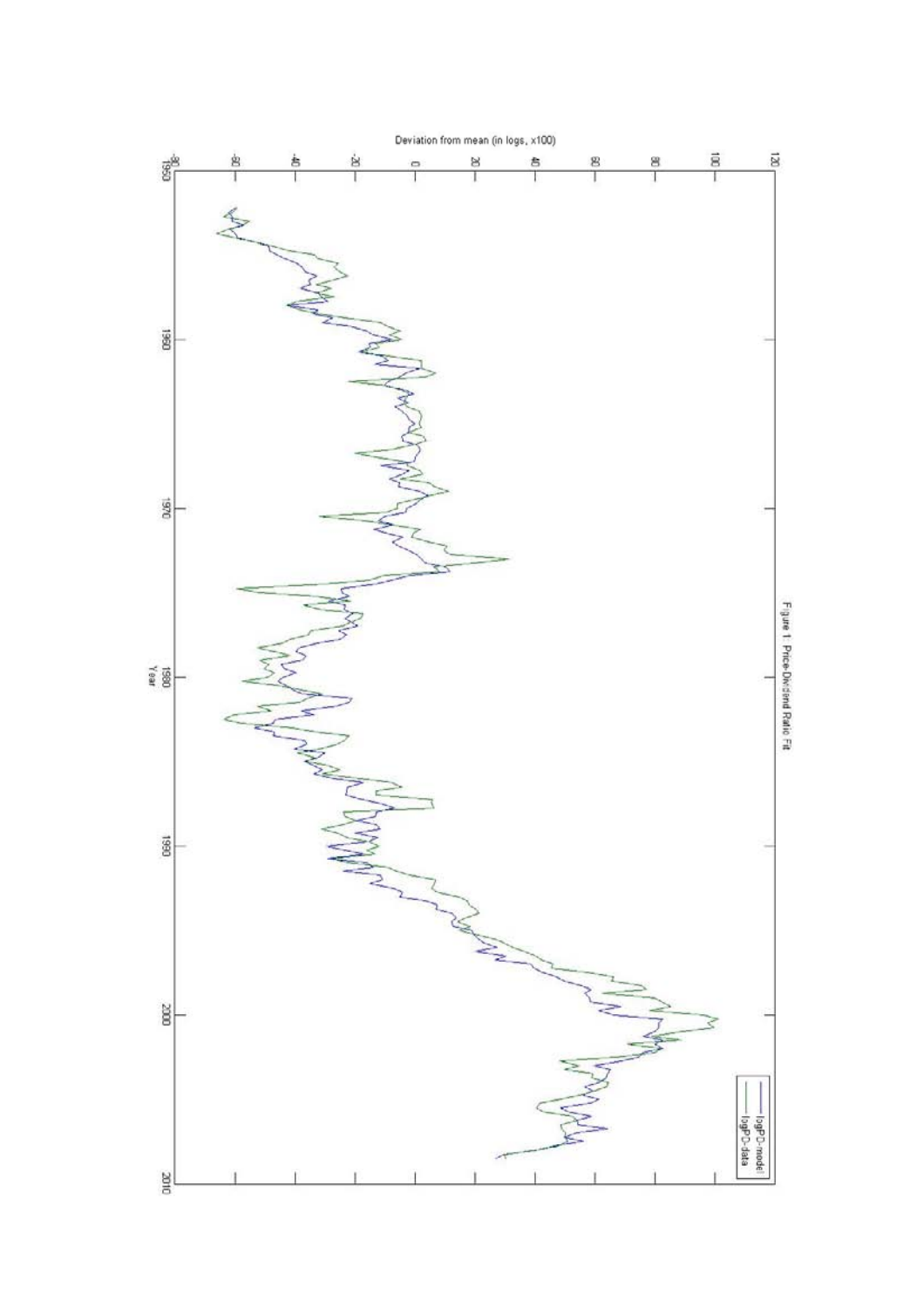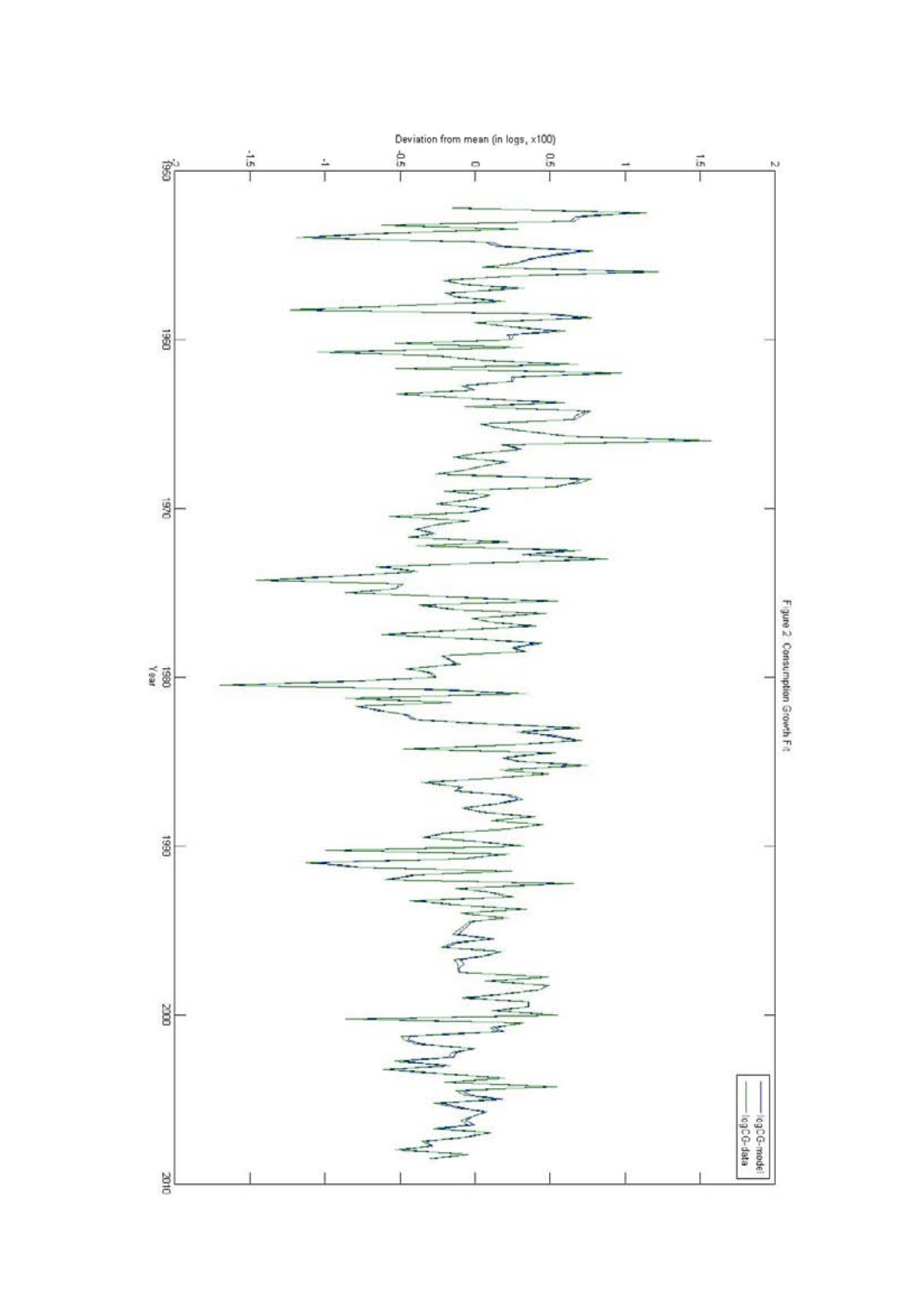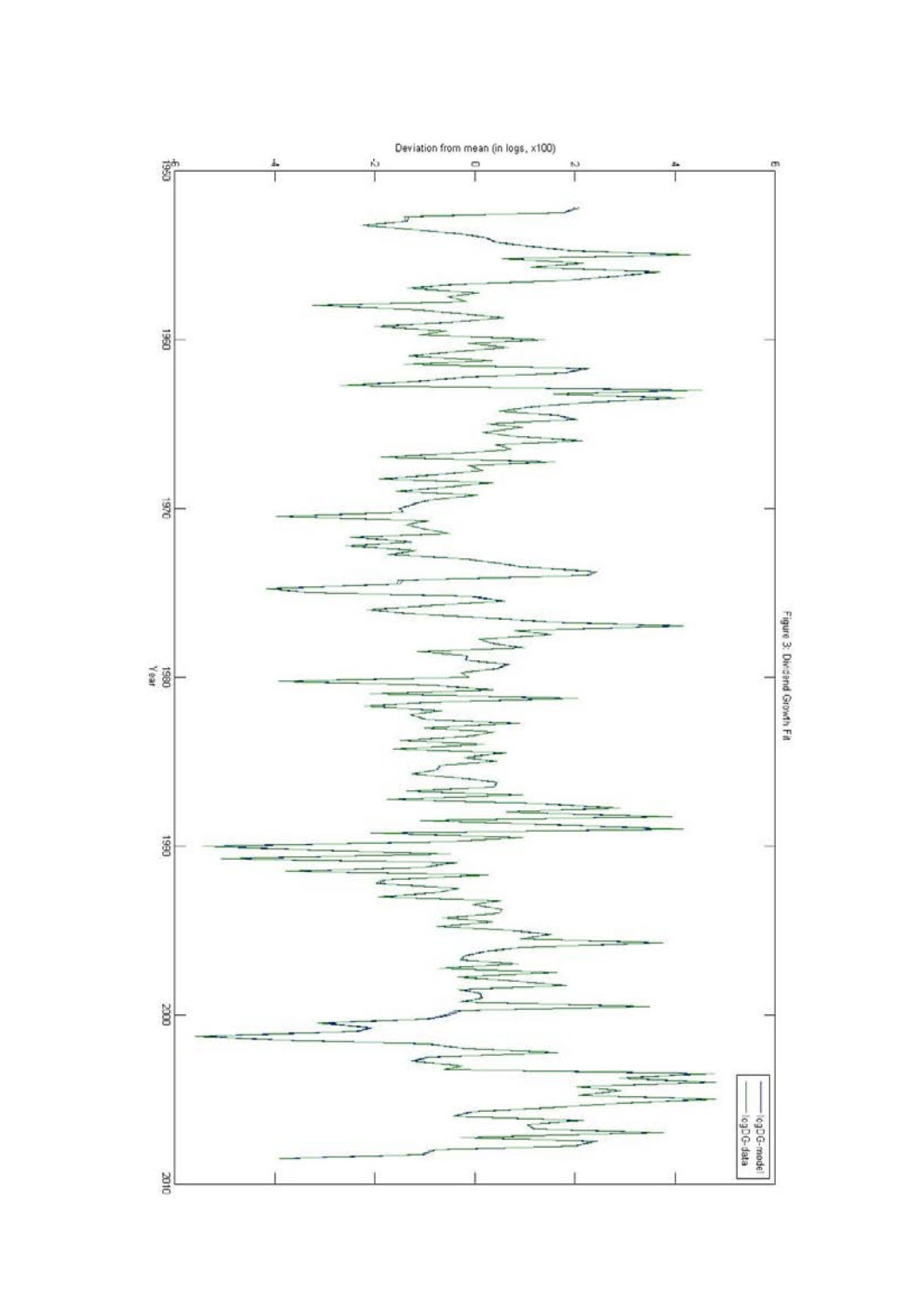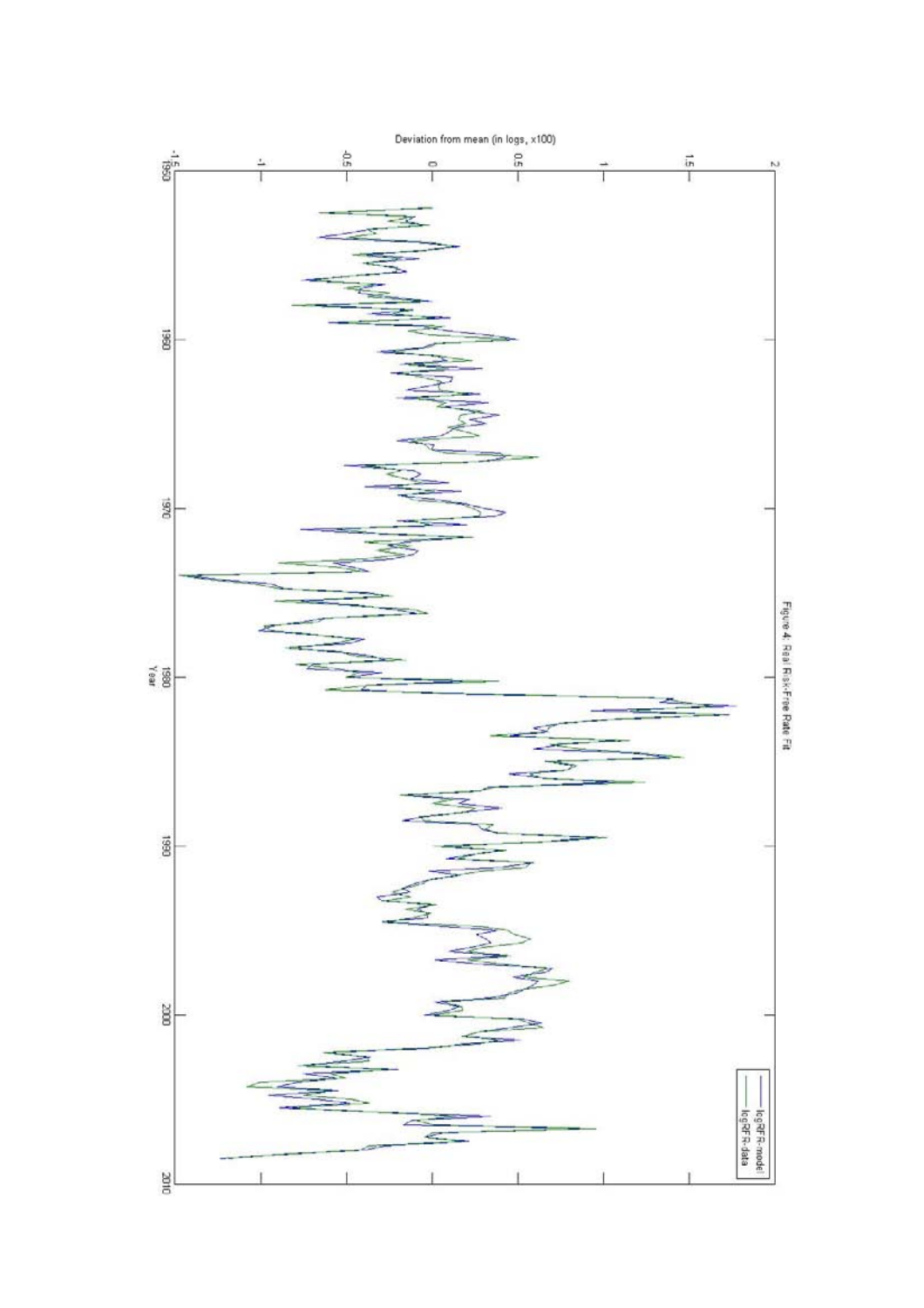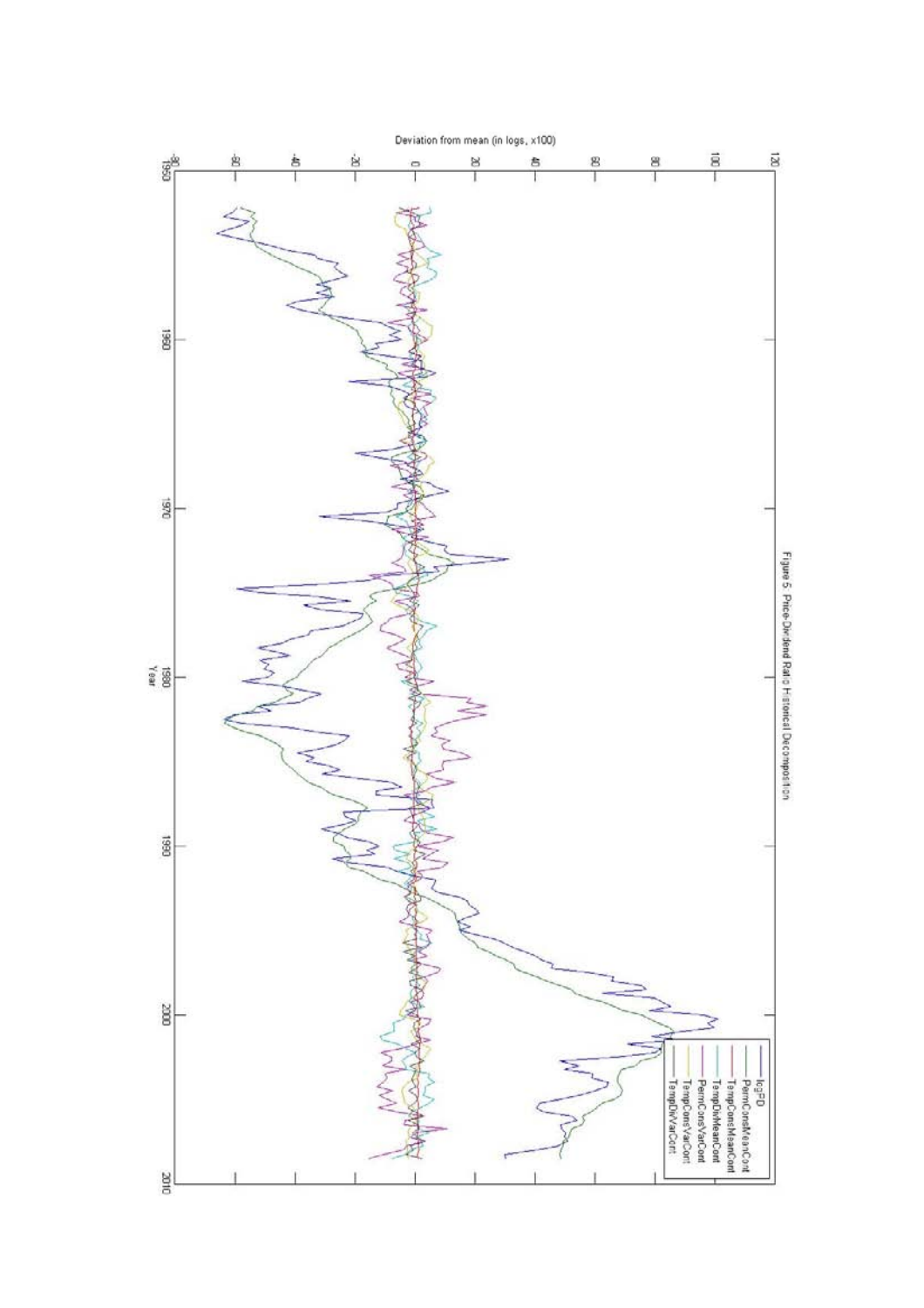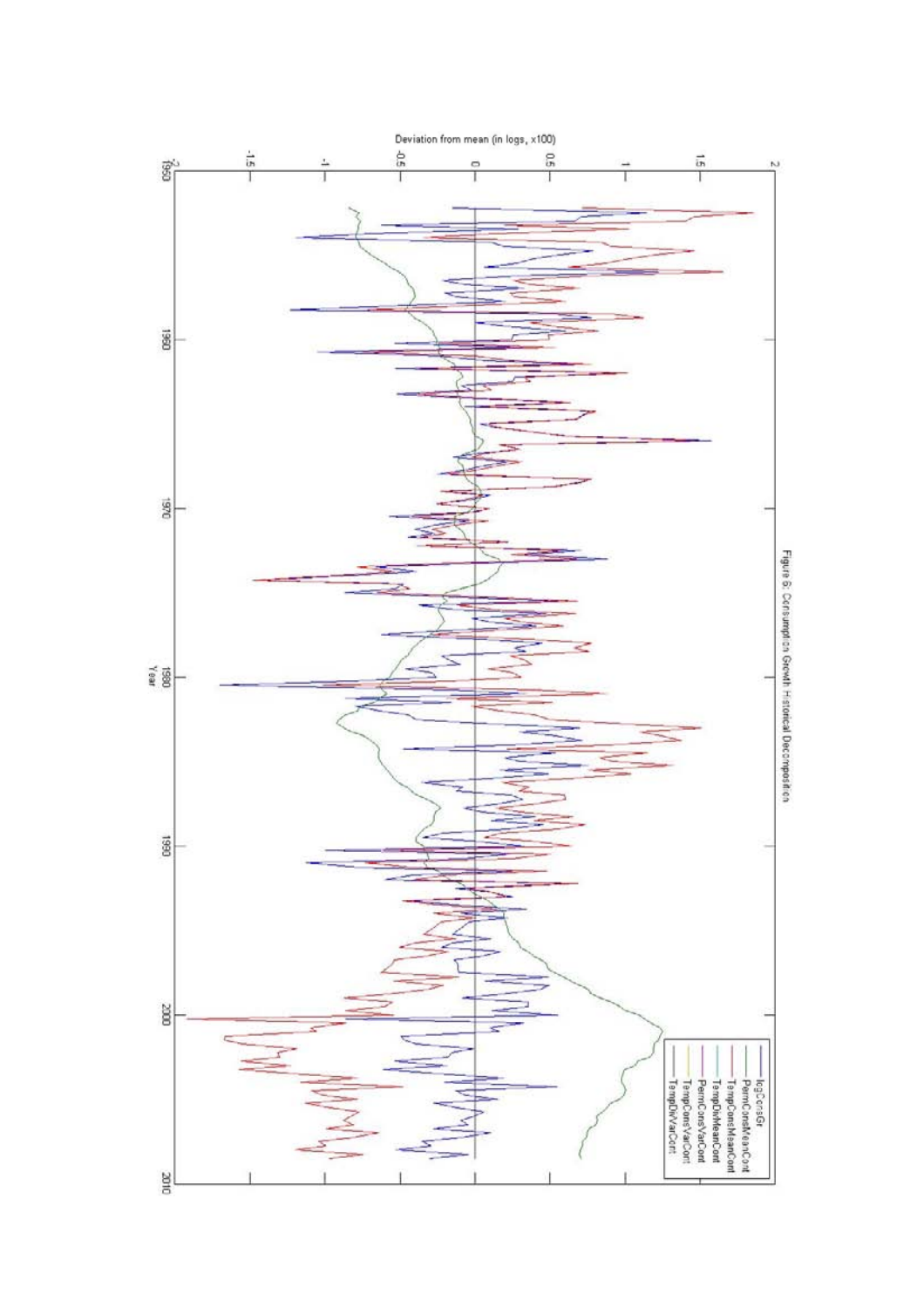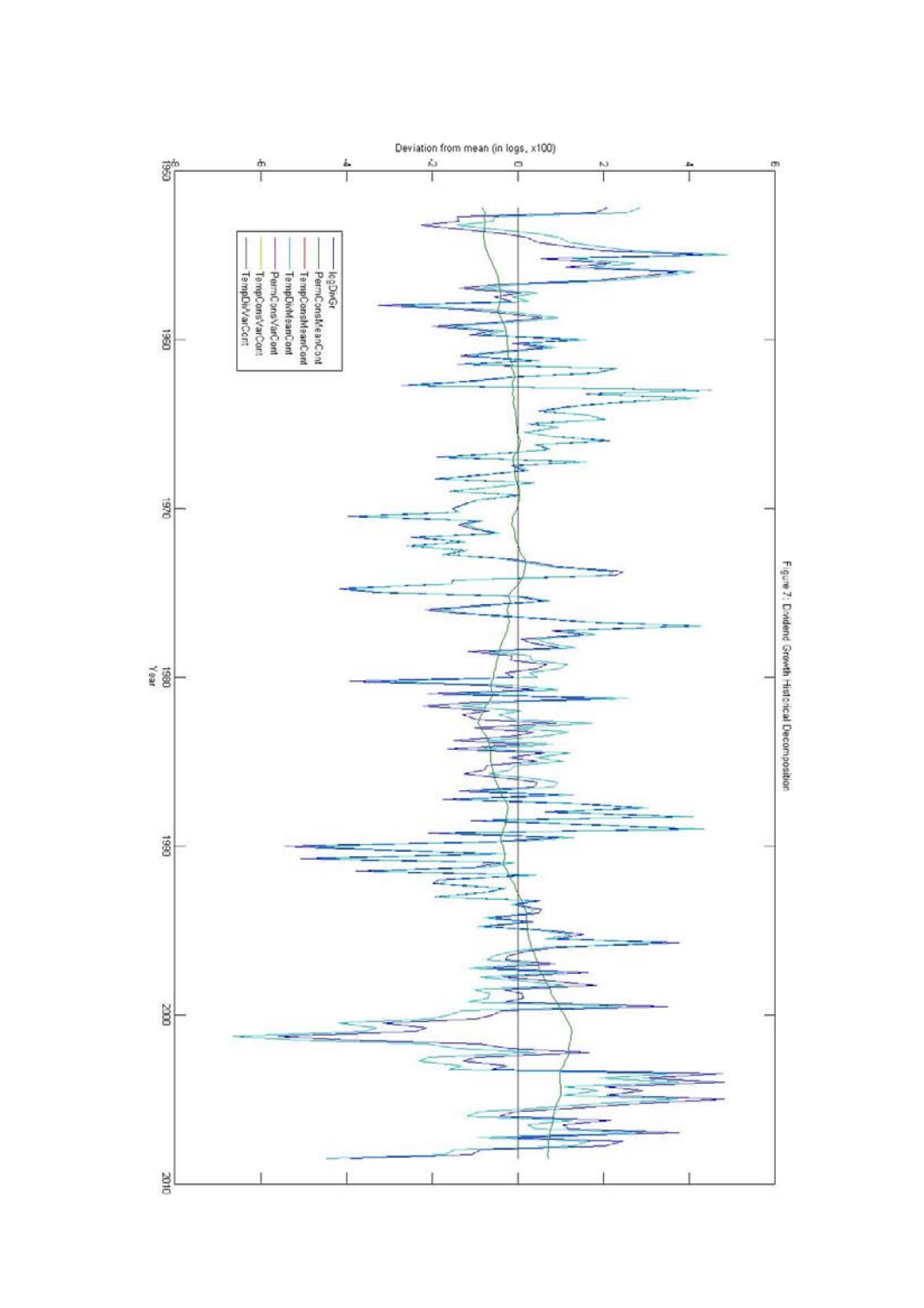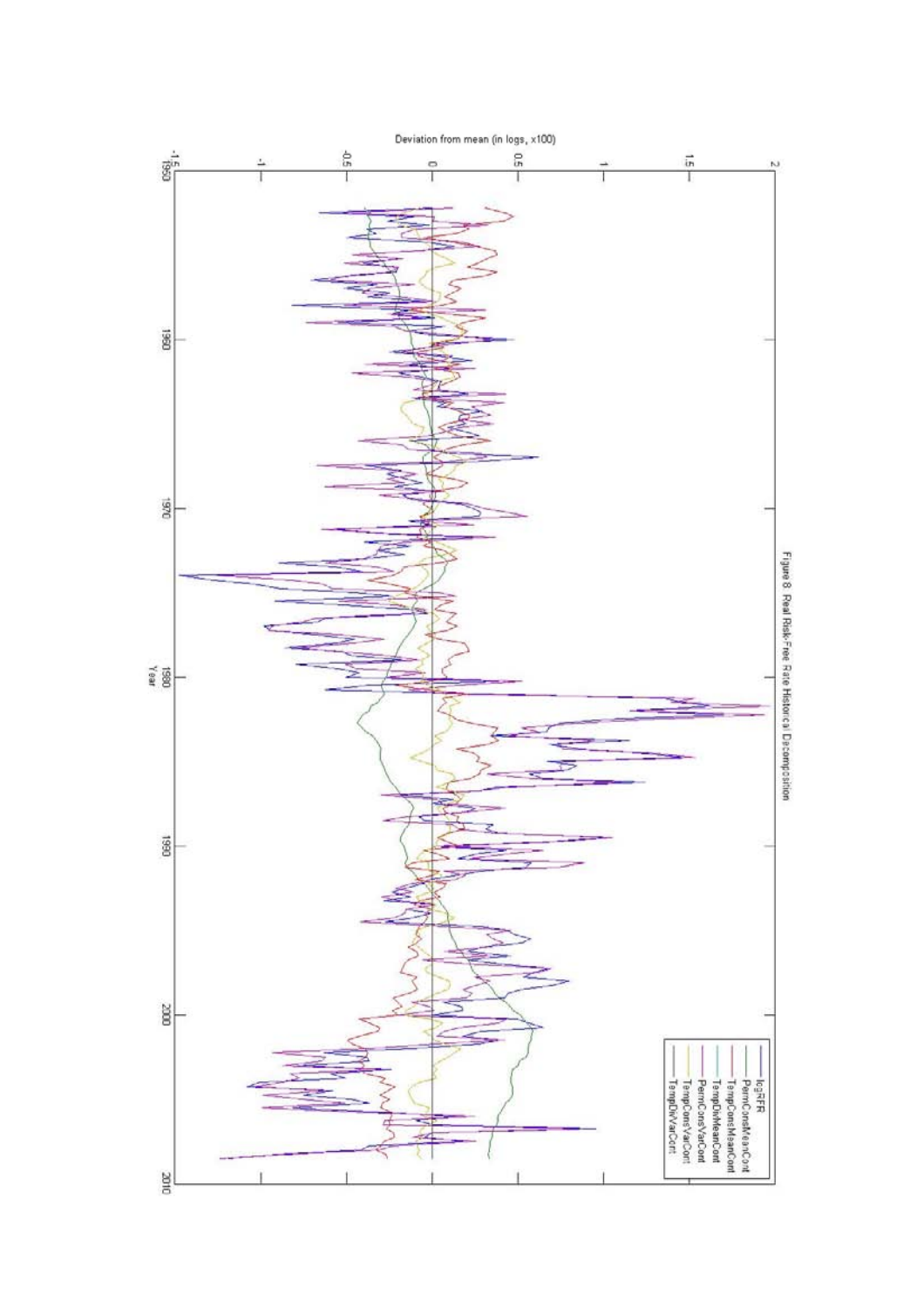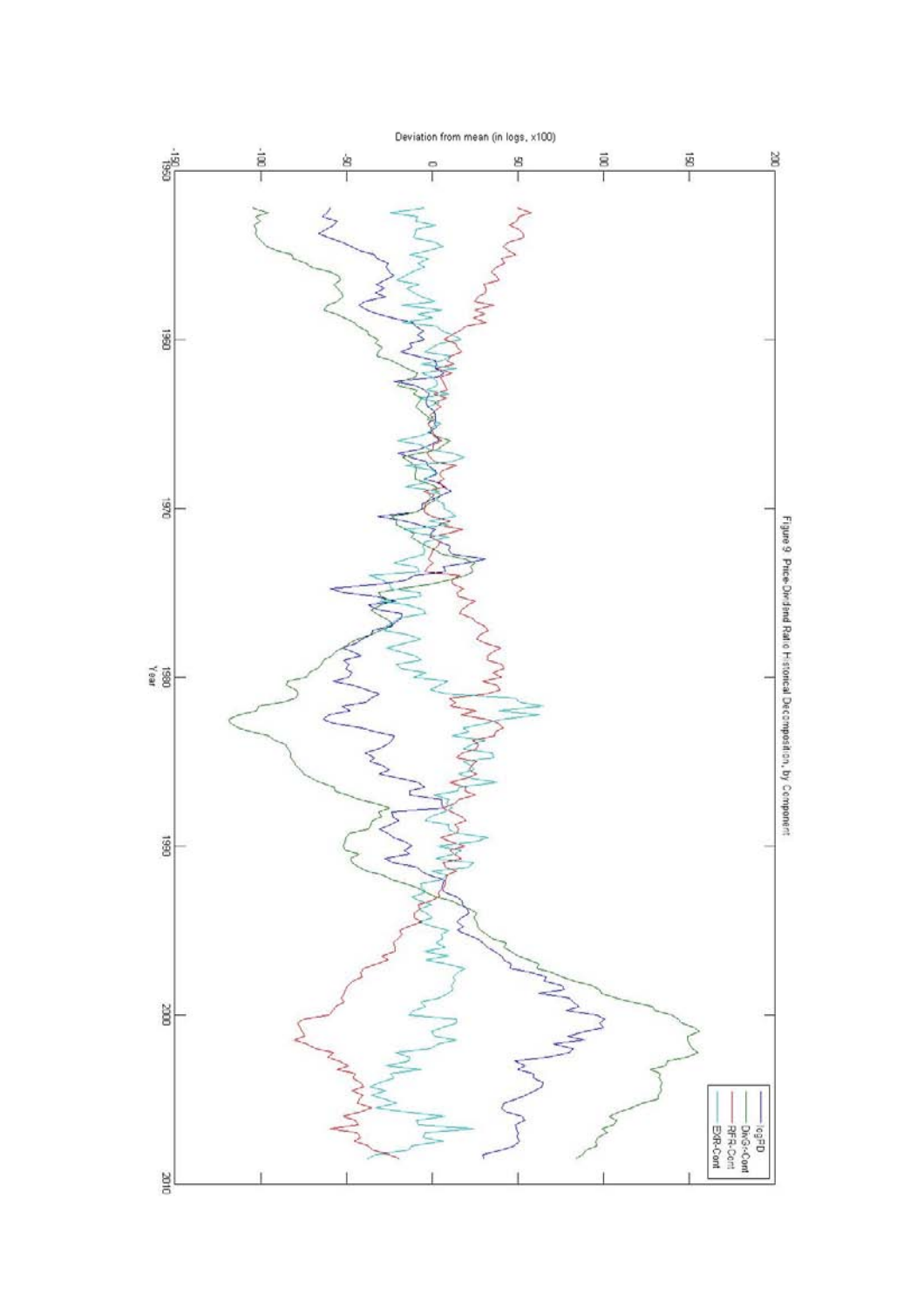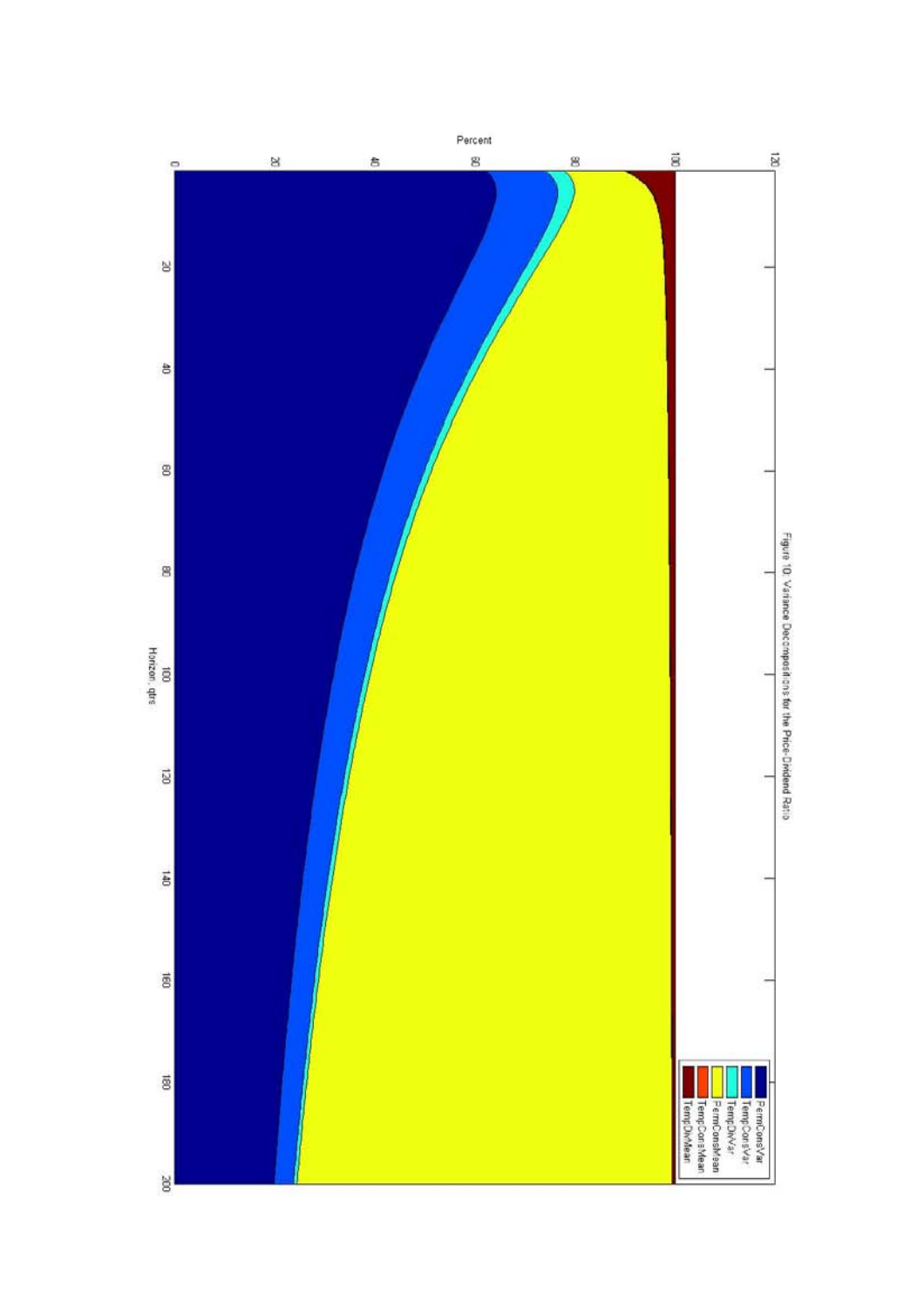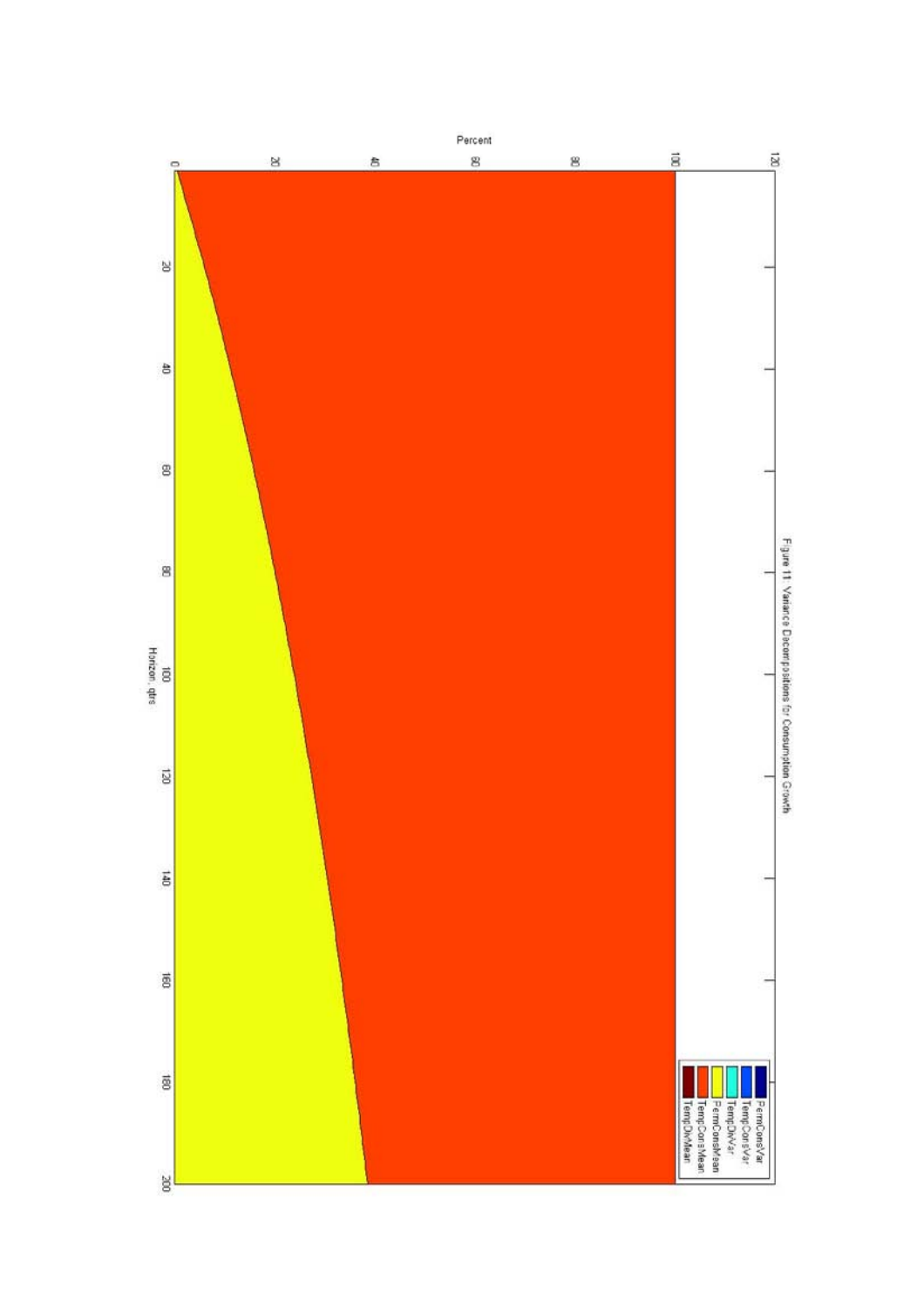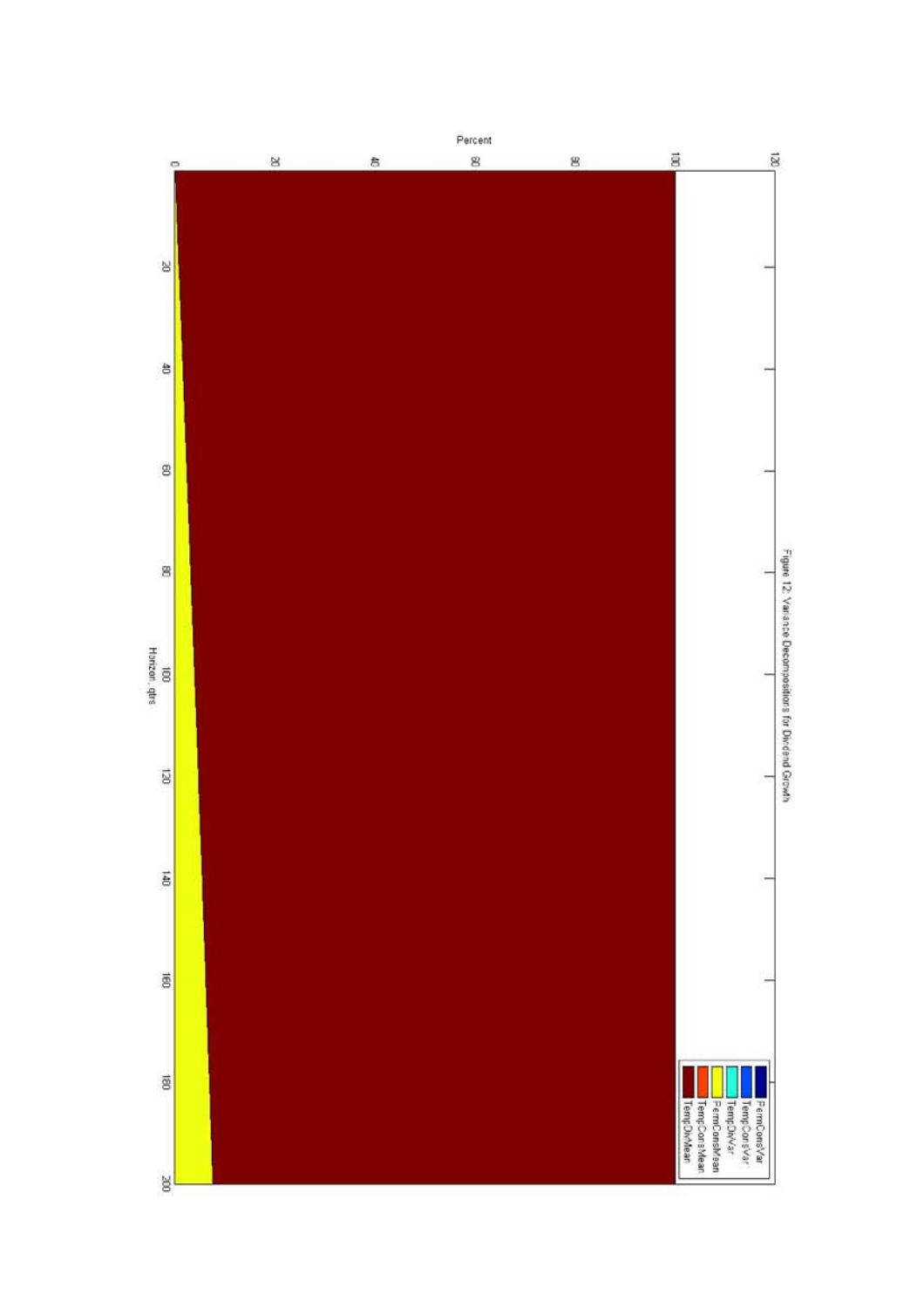